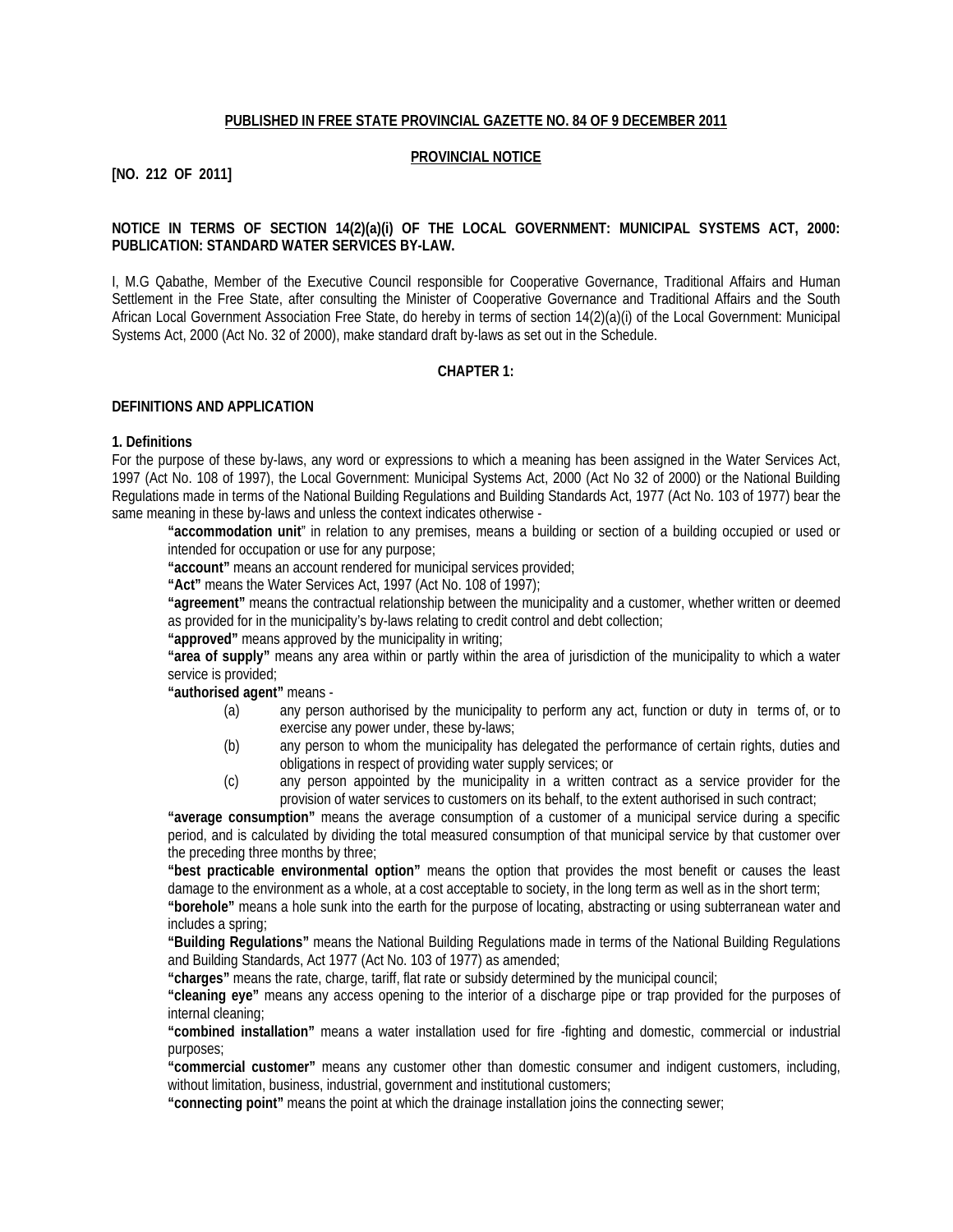**"connecting sewer"** means a pipe owned by the municipality and installed by it for the purpose of conveying sewage from a drainage installation on a premises to a sewer beyond the boundary of those premises or within a servitude area or within an area covered by a way-leave or by agreement;

**"connection"** means the point at which a customer gains access to water services;

**"connection pipe"** means a pipe, the ownership of which is vested in the municipality and installed by it for the purpose of conveying water from a main to a water installation, and includes a communication pipe referred to in SANS 0252 Part I;

**"conservancy tank"** means a covered tank used for the reception and temporary retention of sewage and which requires emptying at intervals;

**"customer"** means a person with whom the municipality has concluded an agreement for the provision a municipal service as provided for in the municipality's by-laws relating to credit control and debt collection;

**"determined"** means determined by the municipality or by any person who makes a determination in terms of these by-laws;

**"domestic consumer"** means a customer using water for domestic purposes;

**"domestic purposes"** in relation to the supply of water means water supplied for drinking, ablution and culinary purposes to premises used predominantly for residential purposes;

**"drain"** means that portion of the drainage installation that conveys sewage within any premises;

**"drainage installation"** means a system situated on any premises and vested in the owner thereof; and which is used for or intended to be used for or in connection with the reception, storage, treatment or conveyance of sewage on that premises to the connecting point and includes drains, fittings, appliances, septic tanks, conservancy tanks, pit latrines and private pumping installations forming part of or ancillary to such systems;

**"drainage work"** includes any drain, sanitary fitting, water supplying apparatus, waste or other pipe or any work connected with the discharge of liquid or solid matter into any drain or sewer or otherwise connected with the drainage of any premises;

**"dwelling unit"** means an interconnected suite of rooms, including a kitchen or scullery, designed for occupation by a single family, irrespective of whether the dwelling unit is a single building or forms part of a building containing two or more dwelling units;

**"effluent"** means any liquid whether or not containing matter in solution or suspension;

**"engineer"** means the engineer of the municipality, or any other person authorised to act on his behalf;

**"emergency"** means any situation that poses a risk or potential risk to life, health, the environment or property;

**"environmental cost"** means the cost of all measures necessary to restore the environment to its condition prior to an incident resulting in damage;

**"estimated consumption"** means the consumption that a customer, whose consumption is not measured or accurately measured during a specific period, is deemed to have consumed, that is estimated by taking into account factors that are considered relevant by the municipality and which may include the consumption of water services by the totality of the users of a service within the area where the service is rendered by the municipality, at the appropriate level of service, for a specific time or the average consumption of municipal services by the customer during a prior or later period;

**"fire installation"** means a potable water installation that conveys water for fire -fighting purposes only;

**"french drain"** means a soil soak pit for the disposal of sewage and effluent from a septic tank;

**"high strength sewage"** means industrial sewage with a strength or quality greater than standard domestic effluent in respect of which a specific charge as calculated in accordance with Annexure C may be charged;

**"household"** means a family unit, as determined by the municipality as constituting a traditional household by taking into account the number of persons comprising a household, the relationship between the members of a household, the age of the persons who are members of it and any other factor that the municipality considers to be relevant;

**"illegal connection"** means a connection to any system, by means of which water services are provided that is not authorised or approved by the municipality;

**"industrial effluent"** means effluent emanating from the use of water for industrial purposes and includes for purposes of these by-laws any effluent other than standard domestic effluent or storm water;

**"industrial purposes"** in relation to the supply of water means water supplied to any factory which constitute a factory;

**"installation work"** means any work done in respect of a water installation, including construction, rehabilitation, improvement and maintenance;

**"interest"** means interests as may be prescribed by the Minister of Justice and Constitutional Development in terms of section 1 of the Prescribed Rate of Interest Act, 1975 (Act No. 55 of 1975);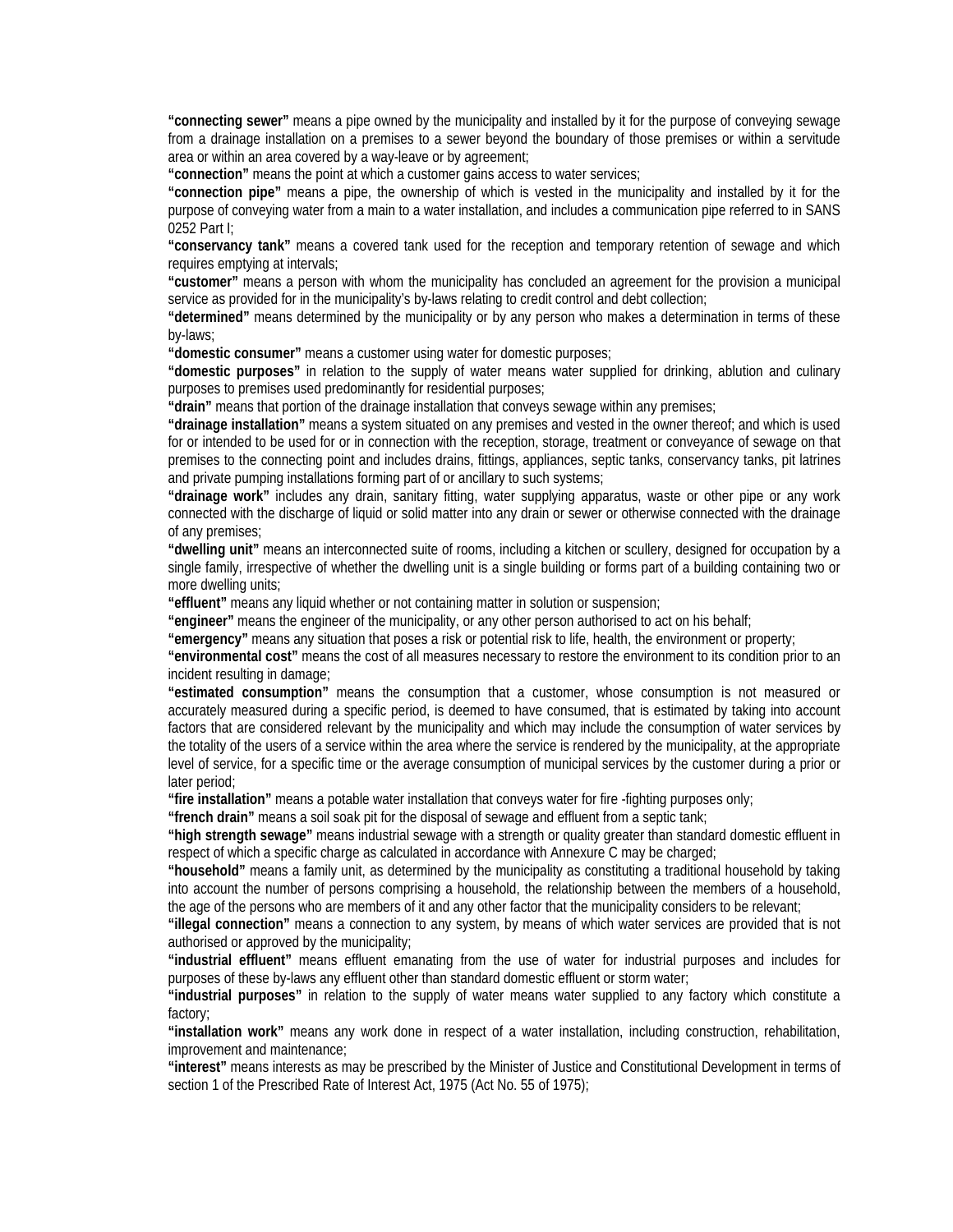**"manhole"** means any access chamber to the interior of the sewer provided for the purpose of maintenance and internal cleaning;

**"main"** means a pipe, other than a connection pipe, of which the ownership vests in the municipality and which is used by it for the purpose of conveying water to a customer;

**"measuring device"** means any method, procedure, process, device, apparatus or installation that enables the quantity

of water services provided to be quantified and includes any method, procedure or process whereby the quantity is estimated or assumed;

**"meter"** means a water meter as defined by the regulations published in terms of the Trade Metrology Act, 1973 (Act No. 77 of 1973) or, in the case of water meters of a size greater than 100 mm, a device that measures the quantity of water passing through it, including a pre -paid water meter;

#### **"municipality"** means -

- (a) the ……………………. municipality, a municipality established in terms of section 12 of the Local Government: Municipal Structures Act, 1998(Act No 117 of 1998) and its successors-in-title; or
- (b) subject to the provisions of any other law and only if expressly or impliedly required or permitted by these bylaw the municipal manager in respect of the performance of any function, or the exercise of any duty, obligation, or right in terms of these by-laws or any other law; or
- (c) an authorised agent of the municipality;

**"municipal council"** means a municipal council as referred to in section 157(1) of the Constitution of the Republic of South Africa, 1996;

**"municipal manager"** means the person appointed by the municipal council as the municipal manager of the municipality in terms of section 82 of the Local Government: Municipal Structures Act, 1998 (Act No. 117 of 1998) and includes any person to whom the municipal manager has delegated a power, function or duty but only in respect of that delegated power, function or duty;

**"municipal services"** means, for purposes of these by-laws, services provided by a municipality, including refuse removal, water supply, sanitation, electricity services and rates or any one of the above;

**"occupier"** means a person who occupies any (or part of any) land, building, structure or premises and includes a person who, for someone else's reward or remuneration allows another person

to use or occupy any (or any part of any) land, building structure or premises;

**"on-site sanitation services"** means any sanitation services other than water borne sewerage disposal through a sewerage disposal system;

**"owner"** means -

- (a) the person in whose name the ownership of the premises is registered from time to time or his agent;
- (b) where the registered owner of the premises is insolvent or dead, or for any reason lacks legal capacity, or is under any form of legal disability, that has the effect of preventing him from being able to perform a legal act on his own behalf, the person in whom the administration and control of such premises is vested as curator, trustee, executor, administrator, judicial manager, liquidator or other legal representative;
- (c) where the municipality is unable to determine the identity of the owner, a person who has a legal right in, or the benefit of the use of, any premises, building, or any part of a building, situated on them;
- (d) where a lease has been entered into for a period of 30 (thirty) years or longer, or for the natural life of the lessee or any other person mentioned in the lease, or is renewable from time to time at the will of the lessee indefinitely or for a period or periods which, together with the first period of the lease, amounts to 30 years, the lessee or any other person to whom he has ceded his right title and interest under the lease, or any gratuitous successor to the lessee;
- (e) in relation to
	- (i) a piece of land delineated on a sectional plan registered in terms of the Sectional Titles Act, 1986 (Act No. 95 of 1986), the developer or the body corporate in respect of the common property, or
	- (ii) a section as defined in the Sectional Titles Act, 1986 (Act No. 95 of 1986), the person in whose name such section is registered under a sectional title deed and includes the lawfully appointed agent of such a person; or
	- (iii) a person occupying land under a register held by a tribal authority or in accordance with a sworn affidavit made by a tribal authority;

**"person"** means any person, whether natural or juristic and includes, but is not limited to, any local government body or like authority, a company or close corporation incorporated under any law, a body of persons whether incorporated or not, a statutory body, public utility body, voluntary association or trust;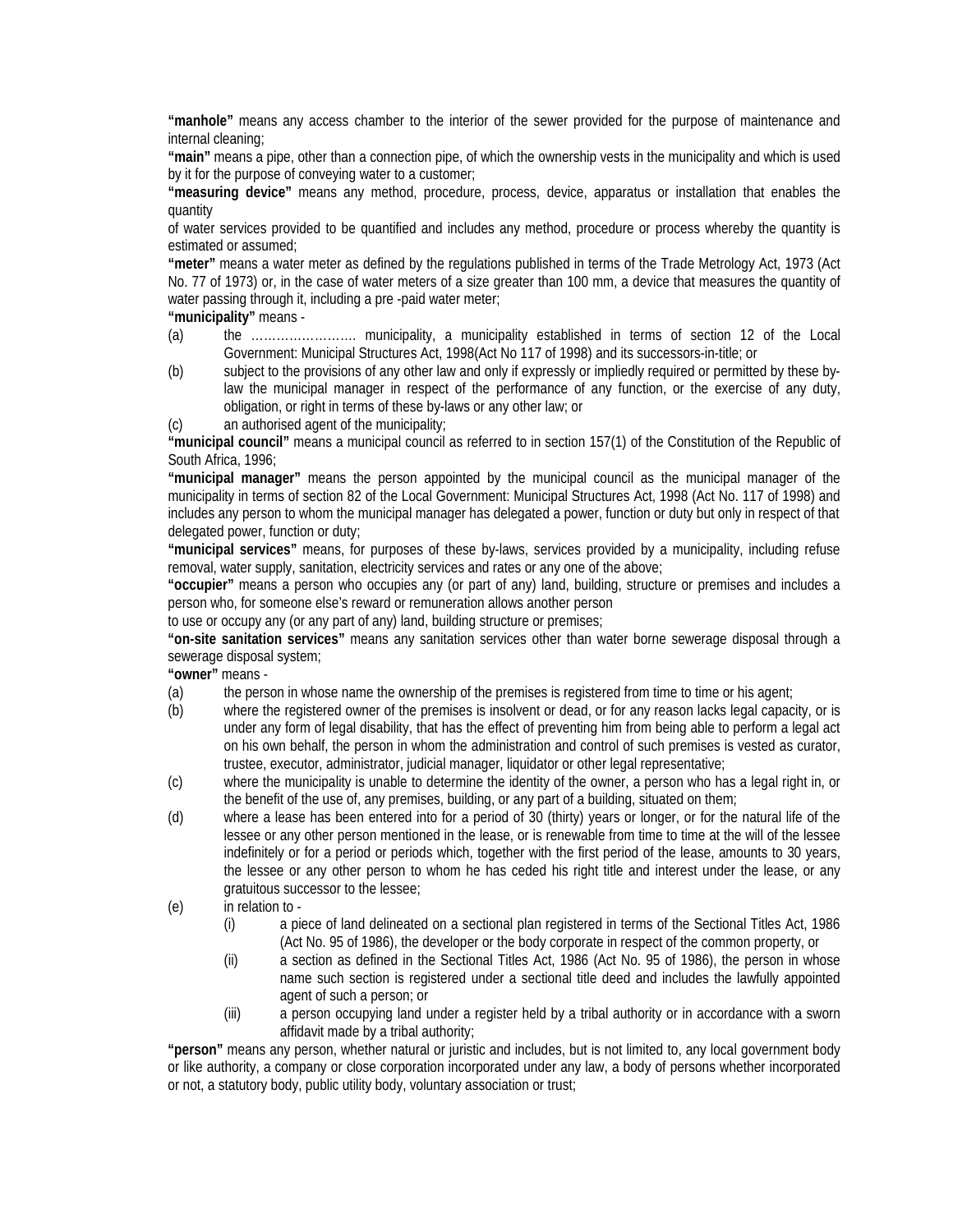**"plumber"** means a person who has passed a qualifying Trade Test in Plumbing or has been issued with a certificate of proficiency in terms of the Skills Development Act, 1998( Act No. 97 of 1998) or such other qualification as may be required under national legislation;

**"pollution"** means the introduction of any substance into the water supply system, a water installation or a water resource that may make the water harmful to health or environment or impair its quality for the use for which it is normally intended;

**"premises"** means any piece of land, the external surface boundaries of which are delineated on -

- (a) a general plan or diagram registered in terms of the Land Survey Act, 1997(Act No. 8 of 1997) or in terms of the Deeds Registries Act, 1937 (Act No. 47 of 1937);
- (b) a sectional plan registered in terms of the Sectional Titles Act, 1986 (Act No. 95 of 1986); or
- (c) a register held by a tribal authority or in accordance with a sworn affidavit made by a tribal authority;

**"professional engineer"** means a person registered in terms of the Engineering Profession Act, 2000 (Act No. 46 of 2000) as a professional engineer;

**"public notice"** means publication in the media including one or more of the following -

- (a) publication of a notice, in the official languages determined by the municipal council:
	- (i) in any local newspaper or newspapers circulating in the area of supply of the municipality;
	- (ii) in the newspaper or newspapers circulating in the area of supply of the municipality determined by the municipal council as a newspaper of record; or
	- (iii) on the official website of the municipality;
	- (iv) by means of radio broadcasts covering the area of supply of the municipality;
- (b) displaying a notice in or at any premises, office, library or pay-point of either the municipality, or of its authorised agent, to which the public has reasonable access; and
- (c) communication with customers through public meetings and ward committee meetings;

**"SANS"** means the South African National Standard;

**"sanitation services"** has the same meaning assigned to it in terms of the Act and includes for purposes of these bylaws the disposal of industrial effluent;

**"sanitation system"** means the structures, pipes, valves, pumps, meters or other appurtenances used in the conveyance through the sewer reticulation system and treatment at the sewage treatment plant under the control of the municipality

and which may be used by it in connection with the disposal of sewage;

**"septic tank"** means a water tight tank designed to receive sewage and to effect the adequate decomposition of organic matter in sewage by bacterial action;

**"service pipe"** means a pipe which is part of a water installation provided and installed on any premises by the owner or occupier and which is connected or to be connected to a connection pipe to serve the water installation on the premises;

**"shared consumption"** means the consumption by a customer of a municipal service during a specific period, that is calculated by dividing the total metered consumption of that municipal service in the supply zone where the customers premises are situated for the same period by the number of customers within the supply zone, during that period;

**"sewage"** means waste water, industrial effluent, standard domestic effluent and other liquid waste, either separately or in combination, but s all not include storm water;

**"sewer"** means any pipe or conduit which is the property of or is vested in the municipality and which may be used for the conveyance of sewage from the connecting sewer and must not include a drain as defined;

**"standpipe"** means a connection through which water supply services are supplied to more than one person;

**"standard domestic effluent"** means domestic effluent with prescribed strength characteristics as determined by the municipality in respect of chemical oxygen demand and settable solids as being appropriate to sewage discharges from

domestic premises within the jurisdiction of the municipality, but must not include industrial effluent;

**"storm water"** means water resulting from natural precipitation or accumulation and includes rainwater, subsoil water or spring water;

**"terminal water fitting"** means water fitting at an outlet of a water installation that controls the discharge of water from a water installation;

**"trade premises"** means premises upon which industrial effluent is produced;

**"trap"** means a pipe fitting or portion of a sanitary appliance designed to retain water seal which serves as a barrier against the flow of foul air or gas, in position;

**"unauthorised service"** means the receipt, use or consumption of any municipal service which is not in terms of an agreement with, or approved by, the municipality;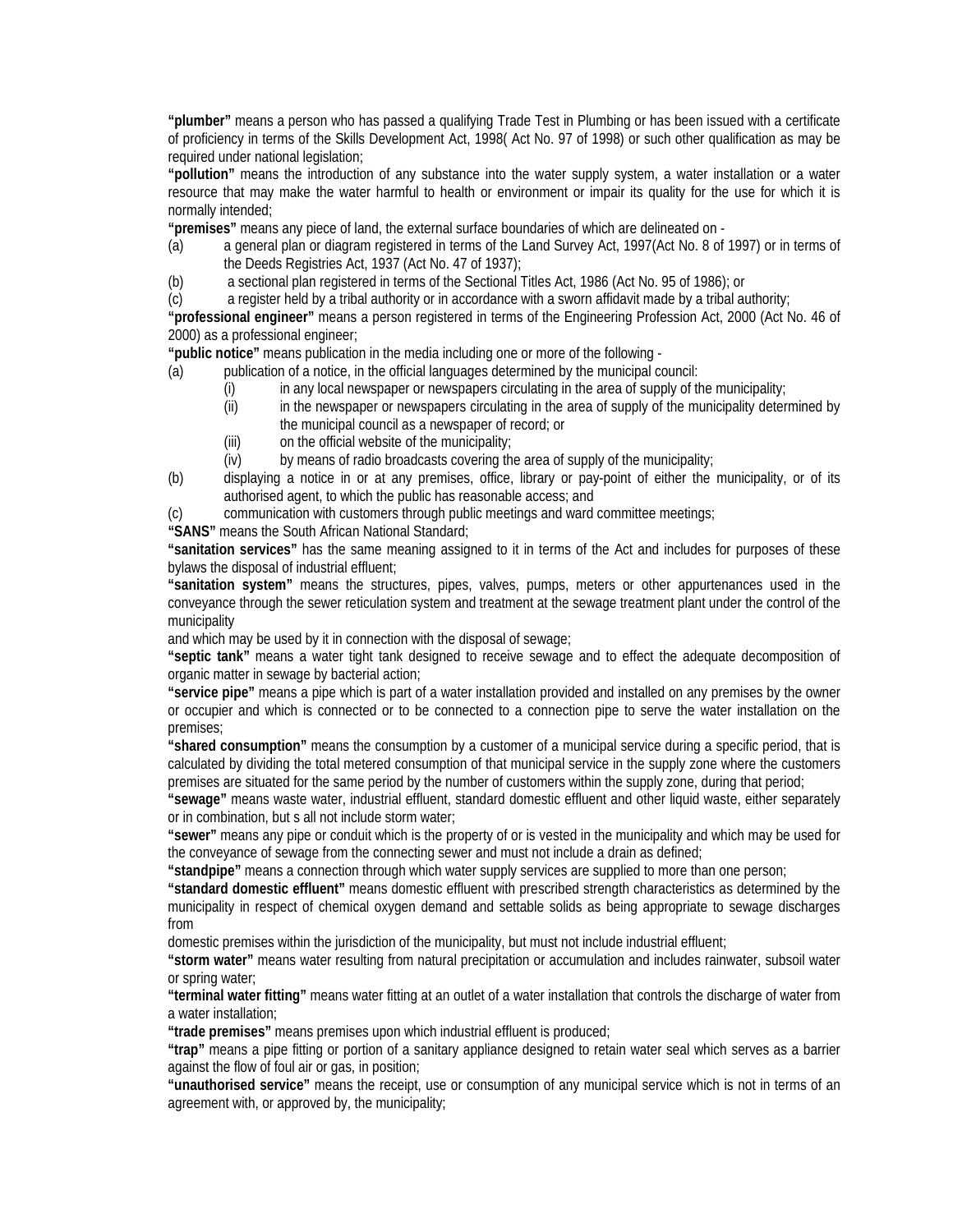**"water fitting"** means a component of a water installation, other than a pipe, through which water passes or in which it is stored;

**"water installation"** means the pipes and water fittings which are situated on any premises and ownership thereof vests in the owner thereof and used or intended to be used in connection with the use of water on such premises, and includes a pipe and water fitting situated outside the boundary of the premises, which either connects to the connection pipe relating to such premises or is otherwise laid with the permission of the municipality;

**"water services"** means water supply services and sanitation services;

**"water services intermediaries**" has the same meaning as that assigned to it in terms of the Act;

**"water supply services"** has the same meaning assigned to it in terms of the Act and includes for purposes of these bylaws water for industrial purposes and fire extinguishing services;

**"water supply system"** means the structures, aqueducts, pipes, valves, pumps, meters or other apparatus relating thereto of which the ownership vests in the municipality and which are used or intended to be used by it in connection with the supply of water, and includes any part of the system; and

**"working day"** means a day other than a Saturday, Sunday or public holiday.

(2) This by-law is subject to the National Environment Management: Waste Act, 2008 (Act No. 59 of 2008) and the regulations made thereunder.

#### **CHAPTER 2:**

#### **APPLICATION, PAYMENT AND TERMINATION**

#### **Part 1: Application**

- **2. Application for Water Services**
	- (1) No person must be provided with access to water services unless application has been made to, and approved by, the municipality on the form prescribed in terms of the municipality's by-laws relating to credit control and debt collection.
	- (2) Water services rendered to a customer by the municipality are subject to the municipality's by-laws relating to credit control and debt collection, these by-laws and the conditions contained in the relevant agreement.

#### **3. Special Agreements for Water Services**

The municipality may enter into a special agreement for the provision of water services with an applicant in accordance with the municipality's by-laws relating to credit control and debt collection.

#### **4. Change in Purpose for which Water Services are Used**

Where the purpose for, or extent to which, any municipal service is changed, the customer must promptly advise the municipality of the change and enter into a new agreement with the municipality.

#### **Part 2: Charges**

#### **5. Prescribed Charges for Water Services**

- (1) All applicable charges payable in respect of water services, including but not restricted to the payment of connection charges, fixed charges or any additional charges or interest will be set by the municipal council in accordance with –
	- (a) its Rates and Tariff policy;
	- (b) any by-laws in respect thereof; or
	- (c) any regulations in terms of national or provincial legislation; but
- (2) Differences between categories of customers, users of services, types and levels of services, quantities of services, infrastructural requirements and geographic areas, may justify the imposition of differential changes.

#### **6. Availability Charges for Water Services**

The municipal council may, in addition to the charges determined for water services that have been actually provided, levy a monthly fixed charge, an annual fixed charge or an ad-hoc fixed charge where water services are available, whether or not such services are consumed.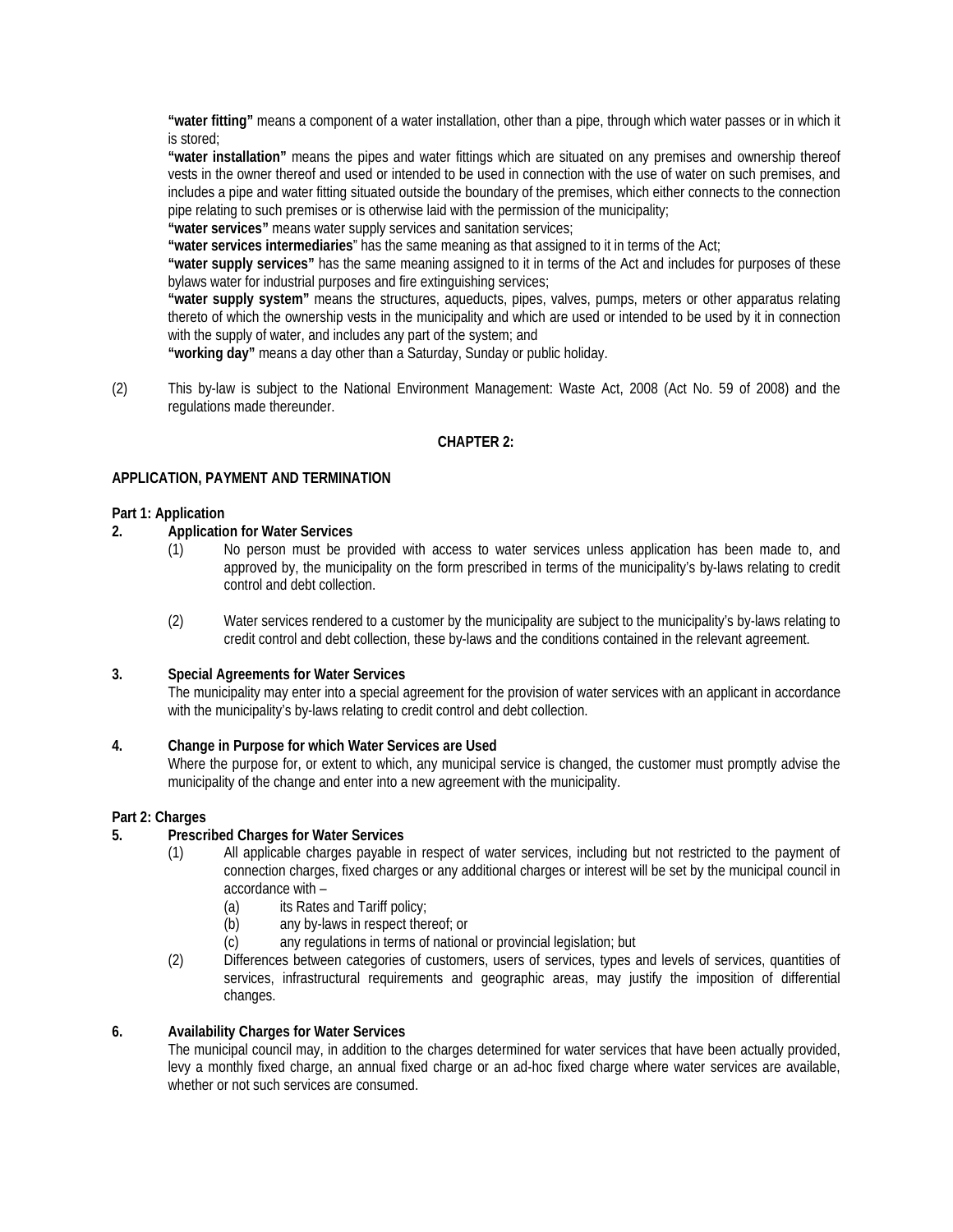### **Part 3: Payment**

### **7. Payment for Water Services**

The owner, occupier and customer must be jointly and severally liable and responsible for payment of all water services charges and water services consumed by a customer, in accordance with the municipality's by-laws relating to credit control and debt collection.

### **Part 4: Termination, Limitation and Disconnection**

### **8. Termination of Agreement for the Provision of Water Services**

A customer may terminate an agreement for the provision of water services in accordance with the municipality's bylaws relating to credit control and debt collection.

### **9. Limitation and or Disconnection of Water Services Provided**

- (1) The engineer may restrict or discontinue water supply services provided in terms of these by-laws
	- (a) on failure of a customer to pay the determined charges on the date specified, in accordance with and after the procedure set out in the municipality's by-laws relating to credit control and debt collection has been applied;
	- (b) at the written request of a customer;
	- (c) if the agreement for the provision of services has been terminated in accordance with the municipality's by-laws relating to credit control and debt collection;
	- (d) if the building on the premises to which services were provided has been demolished;
	- (e) if the customer has interfered with a restricted or discontinued service;
	- (f) in an emergency or emergency situation declared in terms of the municipality's by-laws relating to credit control and debt collection; or
	- (g) if the customer has interfered, tampered or damaged or caused or permitted interference, tampering or damage to the water supply system of the municipality for the purposes of gaining access to water supply services after notice by the municipality.
- (2) The engineer may disconnect sanitation services provided in terms of these by-laws
	- (a) at the written request of a customer;
	- (b) if the agreement for the provision of sanitation services has been terminated in accordance with the municipality's by-laws relating to credit control and debt collection; or
	- (c) the building on the premises to which services were provided has been demolished.
- (3) The municipality is not liable for any damages or claims that may arise from the limitation or disconnection of water services provided in terms of subsections (1) and (2), including damages or claims that may arise due to the limitation or disconnection of water services by the municipality in the bona fide belief that the provisions of subsections (1) and (2) applied.

#### **CHAPTER 3:**

## **SERVICE LEVELS**

#### **10. Service Levels**

- (1) The municipal council may, from time to time, and in accordance with national policy, but subject to principles of sustainability and affordability, by public notice, determine the service levels it is able to provide to customers.
- (2) The municipal council may in determining service levels differentiate between types of customers, domestic customers, geographical areas and socio-economic areas.
- (3) The following levels of service may, subject to subsection (1), be provided by the municipality on the promulgation of these by-laws -
	- (a) Communal water supply services and on-site sanitation services
		- (i) constituting the minimum level of service provided by the municipality;
		- (ii) consisting of reticulated standpipes or stationery water tank serviced either through a network pipe or a water tanker located within a reasonable walking distance from any household with a Ventilated Improved Pit latrine located on each premises. Premises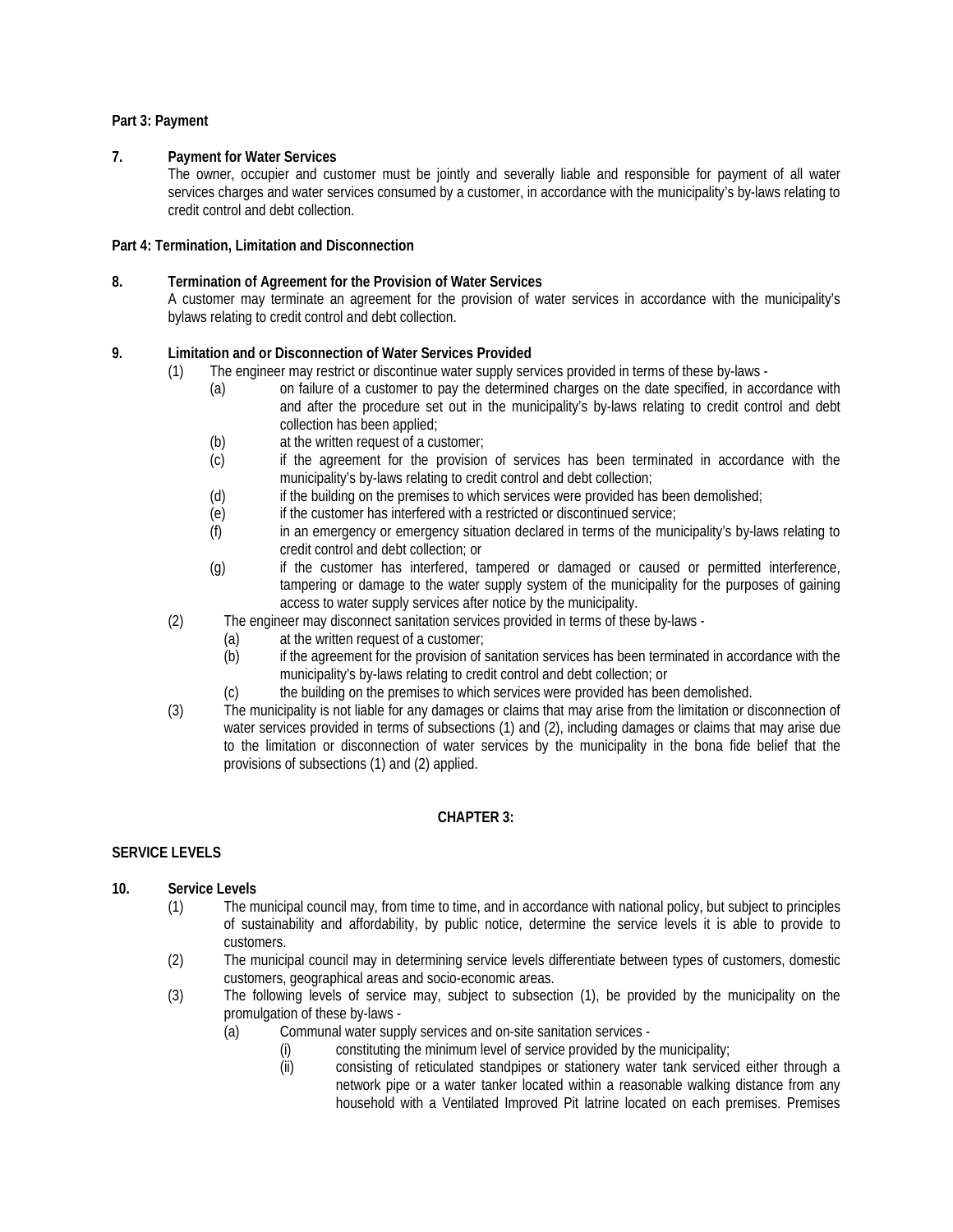meaning the lowest order of visibly demarcated area on which some sort of informal dwelling has been erected;

- (iii) installed free of charge;<br>(iv) provided free of any cha
- provided free of any charge to consumers; and
- (v) maintained by the municipality.
- (b) Yard connection not connected to any water installation and an individual connection to the municipality's sanitation system -
	- (i) consisting of an un-metered standpipe on a premises not connected to any water installation and a pour-flush toilet pan, wash-trough and suitable toilet top structure connected to the municipality's sanitation system;
	- (ii) installed free of charge;
	- (iii) maintained by the municipality.
- (c) a metered pressured water connection with an individual connection to the municipality's sanitation system -<br>(i)
	- installed against payment of the relevant connection charges;
	- (ii) provided against payment of prescribed charges; and
	- (iii) with the water and drainage installations maintained by the customer.

#### **CHAPTER 4:**

#### **CONDITIONS FOR WATER SUPPLY SERVICES**

#### **Part 1: Connection to Water Supply System**

### **11. Provision of Connection Pipe**

- (1) If an agreement for water supply services in respect of premises has been concluded and no connection pipe exists in respect of the premises, the owner must apply on the prescribed form and pay the determined charge for the installation of such a pipe.
- (2) If an application is made for water supply services which are of such an extent or so situated that it is necessary to extend, modify or upgrade the water supply system in order to supply water to the premises, the municipality may agree to the extension provided that the owner must pay for the cost of the extension, as determined by the engineer.
- (3) Only the engineer may install a connection pipe but the owner or customer may connect the water installation to the connection pipe.
- (4) No person may commence any development on any premises unless the engineer has installed a connection pipe and meter.

#### **12. Location of Connection Pipe**

- (1) A connection pipe provided and installed by the engineer must
	- (a) be located in a position determined by the engineer and be of a suitable size as determined by the engineer;
	- (b) terminate at
		- (i) the boundary of the land owned by or vested in the municipality, or over which it has a servitude or other right; or
		- (ii) at the outlet of the water meter or isolating valve if it is situated on the premises.
- (2) The engineer may at the request of any person agree, subject to such conditions as the engineer may impose, to a connection to a main other than that which is most readily available for the provision of water supply to the premises; provided that the applicant is responsible for any extension of the water installation to the connecting point designated by the municipality and for obtaining at his cost, any servitudes over other premises that may be necessary.
- (3) An owner must pay the determined connection charge in advance before a water connection can be effected.

#### **13. Provision of Single Water Connection for supply to several customers on the same premises**

(1) Notwithstanding the provisions of section 12, only one connection pipe to the water supply system may be provided for the supply of water to any premises, irrespective of the number of accommodation units, business units or customers located on such premises.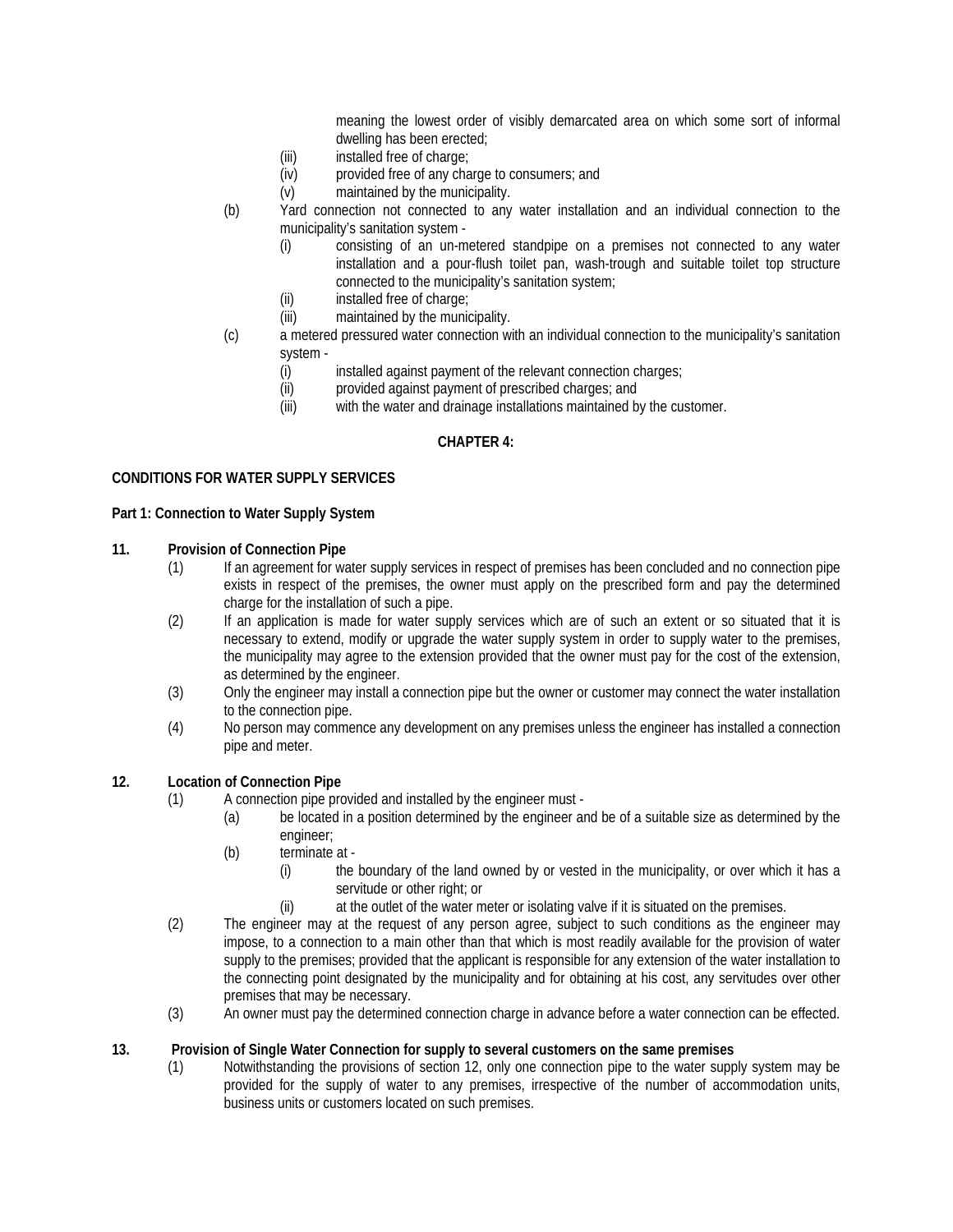- (2) Where the owner, or the person having the charge or management of any premises on which several accommodation units are situated, requires the supply of water to such premises for the purpose of supply to the different accommodation units, the engineer may, in its discretion, provide and install either
	- (a) a single measuring device in respect of the premises as a whole or any number of such accommodation units; or
	- (b) a separate measuring device for each accommodation unit or any number thereof.
- (3) Where the engineer has installed a single measuring device as contemplated in subsection (2) (a), the owner or the person having the charge or management of the premises, as the case may be -
	- (a) must install and maintain on each branch pipe extending from the connection pipe to the different accommodation units -
		- (i) a separate measuring device; and
		- (ii) an isolating valve; and
		- (iii) will be liable to the municipality for the charges for all water supplied to the premises through such a single measuring device, irrespective of the different quantities consumed by the different customers served by such measuring device.
- (4) Where premises are supplied by a number of connection pipes, the engineer may require the owner to reduce the number of connection points and alter his or her water installation accordingly.

### **14. Disconnection of water installation from the connection pipe**

The engineer may disconnect a water installation from the connection pipe and remove the connection pipe on termination of an agreement for the provision of water supply services in accordance with the municipality's by-laws relating to credit control and debt collection.

### **Part 2: Standards**

#### **15. Quantity, quality and pressure**

Water supply services provided by the municipality must comply with the minimum standards set for the provision of water supply services in terms of section 9 of the Act.

#### **16. Testing of pressure in water supply systems**

The engineer may, on application by an owner and on payment of the determined charge, determine and furnish the owner with the amount of the pressure in the water supply system relating to his or her premises over such period as the owner may request.

## **17. Pollution of Water**

An owner must provide and maintain approved measures to prevent the entry of any substance, which might be a danger to health or adversely affect the portability of water or affect its fitness for use, into -

- (a) the water supply system; or
- (b) any part of the water installation on his or her premises.

#### **18. Water Restrictions**

- (1) The municipality may for purposes of water conservation or where, in its opinion, drought conditions are imminent, by public notice -
	- (a) prohibit or restrict the consumption of water in the whole or part of its area of jurisdiction
		- (i) in general or for specified purposes;
		- (ii) during specified hours of the day or on specified days; and
		- (iii) in a specified manner;
	- (b) determine and impose
		- (i) a restriction on the quantity of water that may be consumed over a specified period;
		- (ii) charges additional to those determined in respect of the supply of water in excess of a restriction contemplated in subsection (1)(b)(i); and
		- (iii) a general surcharge on the determined charges in respect of the supply of water;
	- (c) impose restrictions or prohibitions on the use or manner of use or disposition of an appliance by means of which water is used or consumed, or on the connection of such appliances to the water installation.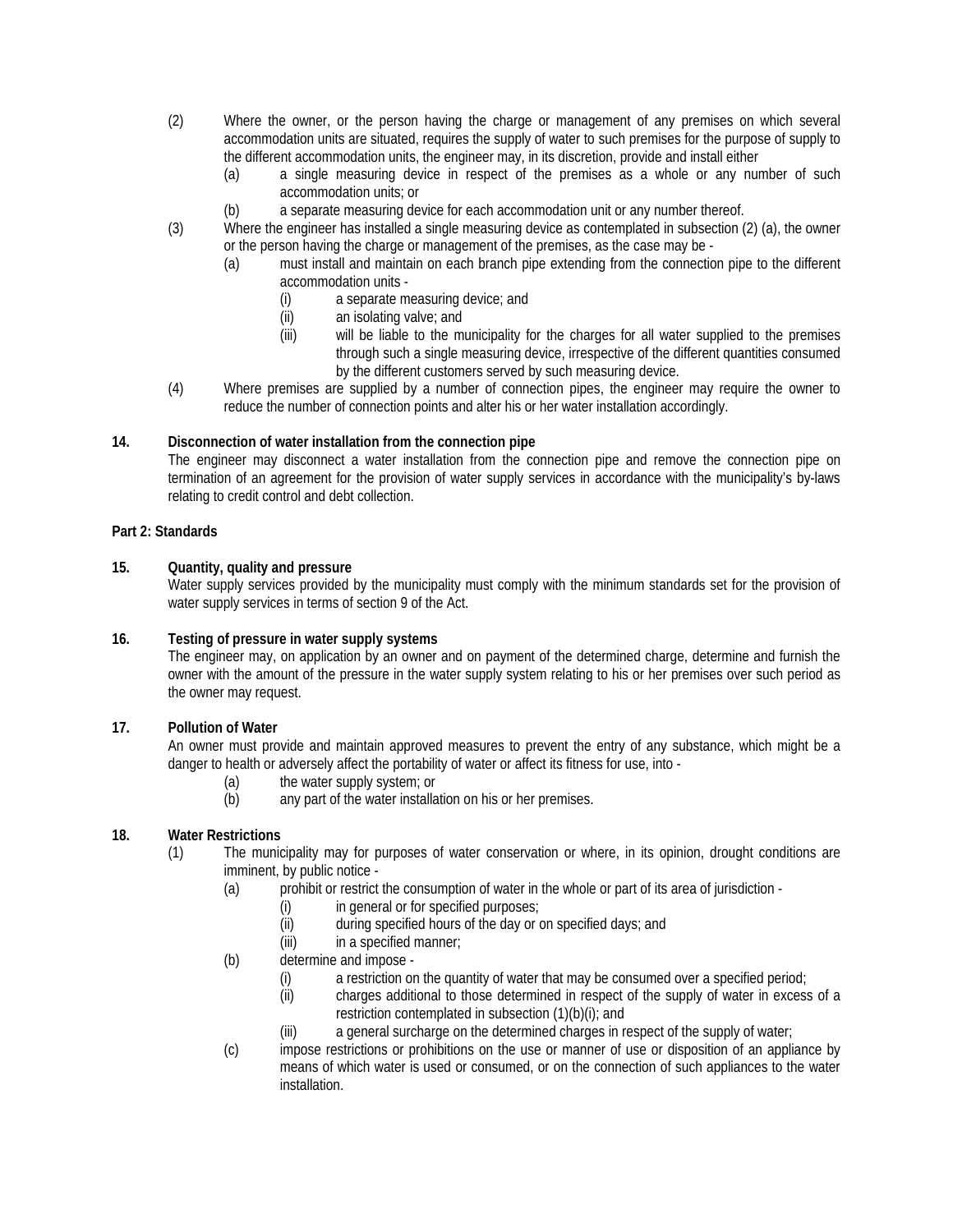- (2) The municipality may restrict the application of the provisions of a notice contemplated by subsection (1) to specified areas and categories of customers or users of premises, and activities, and may permit deviations and exemptions from, and the relaxation of, any of its provisions where there is reason to do so.
- (3) The municipality
	- (a) may take, or by written notice require a customer at his or her own expense to take, such measures, including the installation of measurement devices and devices for restricting the flow of water, as may in its opinion be necessary to ensure compliance with a notice published in terms of subsection (1);
	- (b) may, subject to notice, and for such period as it may consider fit, restrict the supply of water to any premises in the event of a contravention of these by-laws that takes place on or in such premises or a failure to comply with the terms of a notice published in terms of subsection (1);
	- (c) must where the supply has been discontinued, restore it only when the determined charge for discontinuation and reconnecting the supply has been paid.

## **19. Specific Conditions of Supply**

- (1) Notwithstanding the undertaking in section 15, the granting of a supply of water by the municipality is not constitute an undertaking by it to maintain at any time or any point in its water supply system -
	- (a) an uninterrupted supply, subject to the provisions of regulations 4 and 14 of Compulsory National Standards And Measures To Conserve Water Regulations(GN R509 in GG 22355 of 8 June 2001); or
	- (b) a specific pressure or rate of flow in such supply other than requires in terms of regulation 15(2) of Compulsory National Standards and Measures to Conserve Water regulations, 2001
- (2) The engineer may, subject to the provisions of subsection (1)(b), specify the maximum pressure to which water will be supplied from the water supply system.
- (3) If an owner or customer requires
	- (a) that any of the standards referred to in subsection (1); or
	- (b) a higher standard of service than specified in section 15 be maintained on his or her premises, he or she must take the necessary steps to ensure that the proposed water installation is able to meet such standards.
- (4) The engineer may, in an emergency, interrupt the supply of water to any premises without prior notice.<br>(5) If in the opinion of the engineer the consumption of water by a customer adversely affects the supply of
- If in the opinion of the engineer the consumption of water by a customer adversely affects the supply of water to another customer, he or she may apply such restrictions as he or she may consider fit, to the supply of water to customer in order to ensure a reasonable supply of water to the other customer and must inform that customer about the restrictions.
- (6) The municipality is not liable for any damage to property caused by water flowing from any water installation that is left open when the water supply is re-instated, after an interruption in supply.
- (7) Every steam boiler, hospital, industry and any premises which requires, for the purpose of the work undertaken on the premises, a continuous supply of water must have a storage tank, which must comply with the specification for water storage tanks as stipulated in SANS 0252 Part 1, with a capacity of not less than 24 hours water supply calculated as the quantity required to provide the average daily consumption, where water can be stored when the continuous supply is disrupted.
- (8) No customer must resell water supplied to him or her by the municipality except with the written permission of the municipality, which may stipulate the maximum price at which the water may be resold, and may impose such other conditions as the municipality may deem fit.

## **Part 3: Measurement**

# **20 Measuring of quantity of water supplied**

- (1) The engineer must provide a measuring device designed to provide either a controlled volume of water, or an uncontrolled volume of water, to a customer.
- (2) The municipality must, at regular intervals, measure the quantity of water supplied through a measuring device designed to provide an uncontrolled volume of water.
- (3) Any measuring device and its associated apparatus through which water is supplied to a customer by the municipality, must be provided and installed by the engineer, remains the municipality property and may be changed and maintained by the engineer when he or she consider it necessary to do so.
- (4) The engineer may install a measuring device, and its associated apparatus, at any point on the service pipe.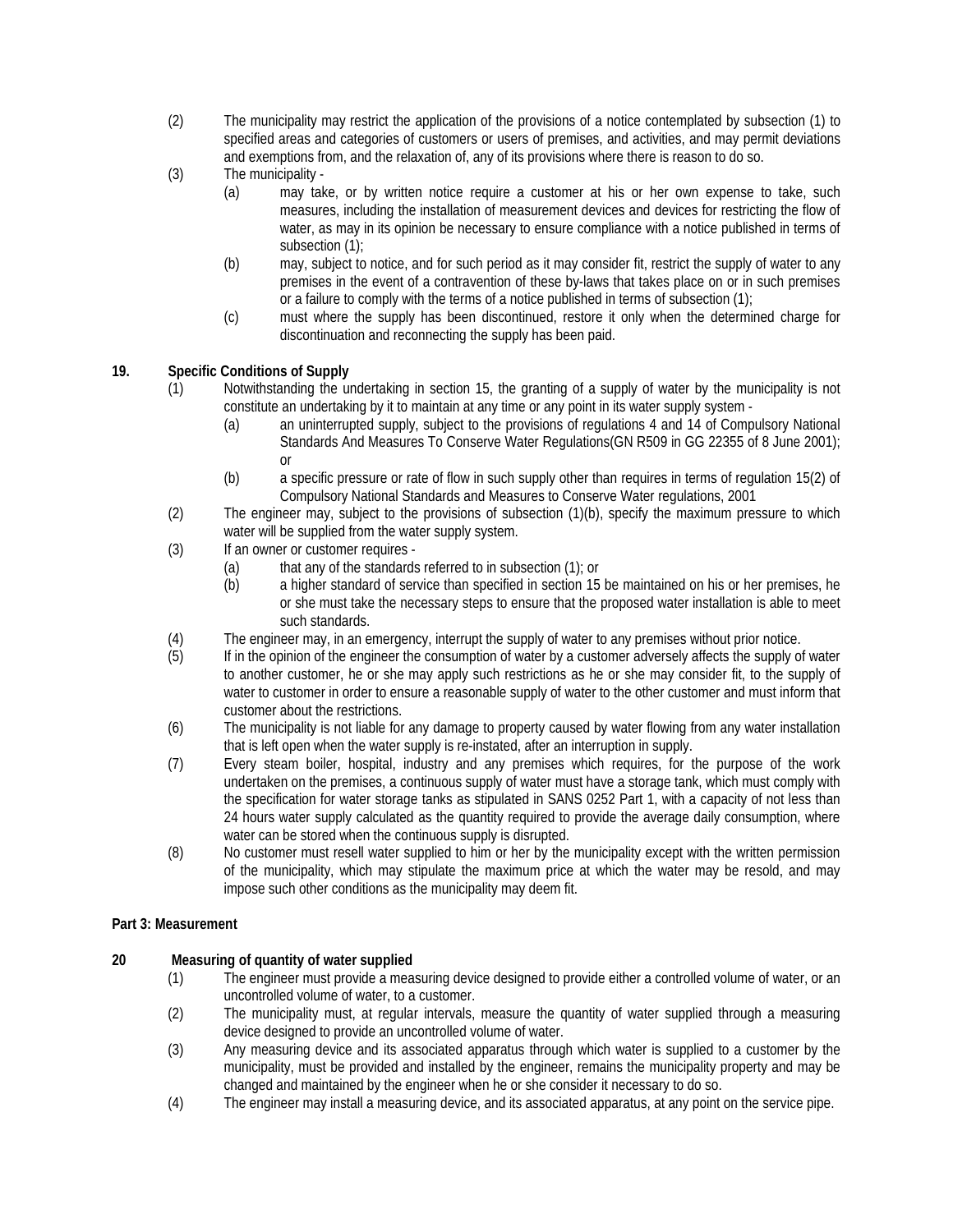- (5) If the engineer installs a measuring device on a service pipe in terms of subsection (4), he or she may install a section of pipe and associated fittings between the end of its connection pipe and the meter, and that section forms part of the water installation.
- (6) If the engineer installs a measuring device together with its associated apparatus on a service pipe in terms of subsection (4), the owner must -
	- (i) provide a place satisfactory to the engineer in which to install it;
	- (ii) ensure that unrestricted access is available to it at all times;
	- (iii) be responsible for its protection and be liable for the costs arising from damage to it, excluding damage arising from normal fair wear and tear;
	- (iv) ensure that no connection is made to the pipe in which the measuring device is installed between the measuring device and the connection pipe serving the installation;
	- (v) make provision for the drainage of water which may be discharged from the pipe, in which the measuring device is installed, in the course of work done by the engineer on the measuring device; and not use, or permit to be used on any water installation, any fitting, machine or appliance;
	- (vi) which causes damage or which, in the opinion of the engineer, is likely to cause damage to any meter.
- (7) No person other than the engineer must
	- (a) disconnect a measuring device and its associated apparatus from the pipe on which they are installed;
	- (b) break a seal which the engineer has placed on a meter; or
	- (c) in any other way interfere with a measuring device and its associated apparatus.
- (8) If the engineer considers that, a measuring device is a meter whose size is unsuitable because of the quantity of water supplied to premises, he or she may install a meter of a size that he considers necessary, and may recover the determined charge for the installation of the meter from the owner of the premises.
- (9) The municipality may require the installation, at the owners expense, of a measuring device to each dwelling unit, in separate occupancy, on any premises, for use in ascertaining the quantity of water supplied to each such unit; provided that where controlled volume water-delivery systems are used, a single measuring device may otherwise be used for more than one unit.

#### **21. Quantity of Water Supplied to Customer**

- (1) For the purposes of ascertaining the quantity of water that has been measured by a measuring device that has been installed by the engineer and that has been supplied to a customer over a specific period, it will, for the purposes of these by-laws, be presumed except in any criminal proceedings, unless the contrary is proved, that -
	- (a) the quantity, where the measuring device designed to provide an uncontrolled volume of water, is the difference between measurements taken at the beginning and end of that period;
	- (b) the quantity, where the measuring device designed to provide a controlled volume of water, is the volume dispensed by the measuring device;
	- (c) the measuring device was accurate during that period; and
	- (d) the entries in the records of the municipality were correctly made; and
- (2) Where water supplied by the municipality to any premises is in any way taken by the customer without the water passing through any measuring device provided by the municipality, the municipality may, for the purpose of rendering an account, estimate, in accordance with subsection (3), the quantity of water supplied to the customer during the period that water is so taken by the customer.
- (3) For the purposes of subsection (2), an estimate of the quantity of water supplied to a customer must, as the municipality may decide, be based either on -
	- (a) the average monthly consumption of water on the premises recorded over three succeeding measuring periods after the date on which an irregularity referred to in subsection (2) has been discovered and rectified, or
	- (b) the average monthly consumption of water on the premises during any three consecutive measuring periods during the twelve months immediately before the date on which an irregularity referred to in subsection (2) was discovered.
	- (4) Nothing in these by-laws must be construed as imposing on the municipality an obligation to cause any measuring device installed by the engineer on any premises to be measured at the end of every month or any other fixed period, and the municipality may charge the customer for an average consumption during the interval between successive measurements by the measuring device.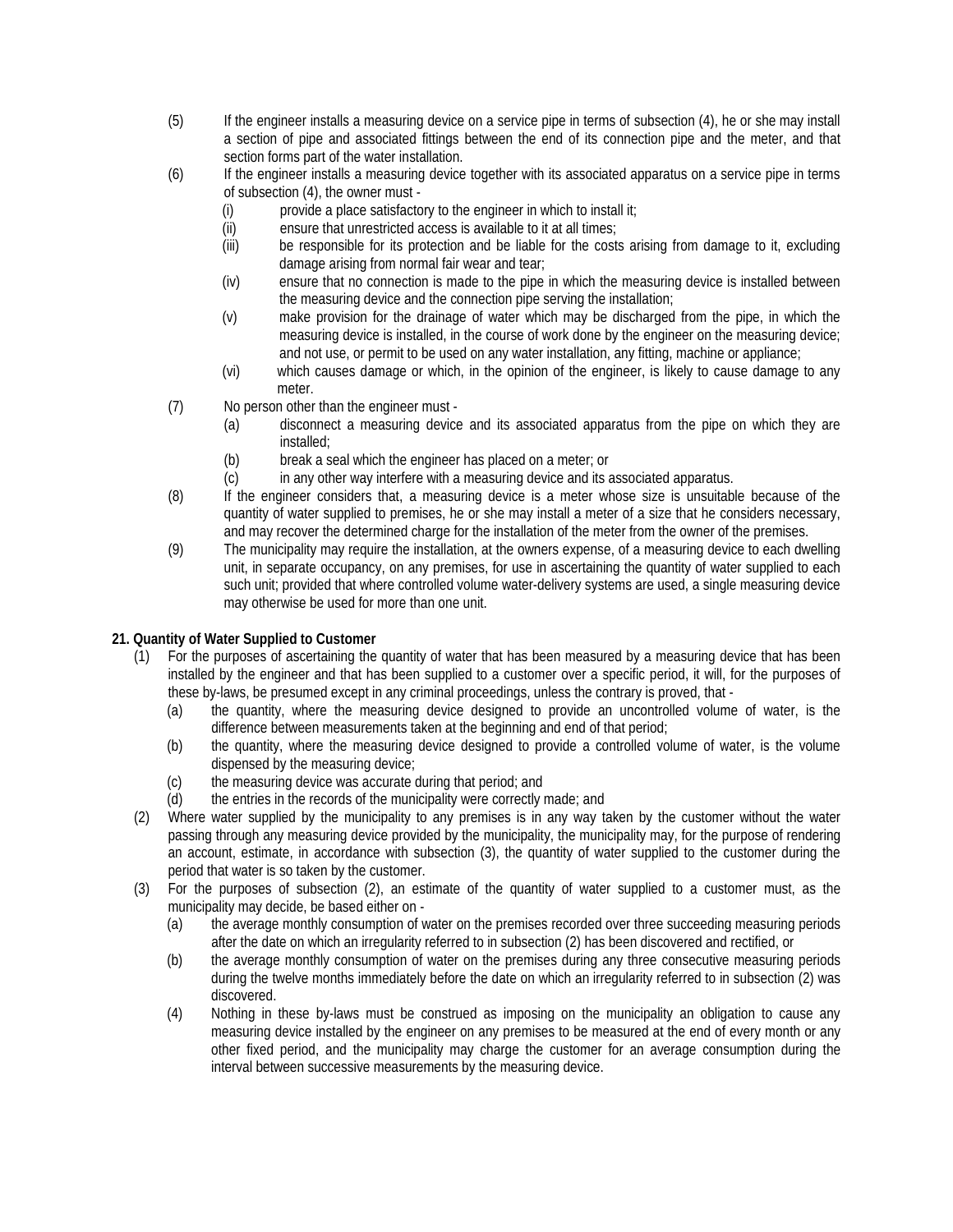- (5) Until the time when a measuring device has been installed in respect of water supplied to a customer, the estimated or shared consumption of that customer during a specific period, must be based on the average consumption of water supplied to the specific supply zone within which the customers premises are situated.
- (6) Where in the opinion of the engineer it is not reasonably possible or cost effective to measure water that is supplied to each customer within a determined supply zone, the municipality may determine a tariff or charge based on the estimated or shared consumption of water supplied to that supply zone.
- (7) The municipality must within seven days, on receipt of a written notice from the customer and subject to payment of the determined charge, measure the quantity of water supplied to the customer at a time, or on a day, other than that upon which it would normally be measured.
- (8) If a contravention of subsection (7) occurs, the customer must pay to the municipality the cost of whatever quantity of water was, in the opinion of the municipality, supplied to him or her.

## **22. Special Measurement**

- (1) If the engineer requires, for purposes other than charging for water consumed, to ascertain the quantity of water which is used in a part of a water installation, he or she may, by written notice, advise the owner concerned of his or her intention to install a measuring device at any point in the water installation that he or she may specify.
- (2) The installation of a measuring device referred to in subsection (1), its removal, and the restoration of the water installation after such a removal must be carried out at the expense of the municipality.
- (3) The provisions of sections 20(5) and 20(6) applies, insofar as they may be applicable, in respect of a measuring device that has been installed in terms of subsection (1).

## **23. No reduction of Amount Payable for Water Wasted**

A customer is not entitled to a reduction of the amount payable for water wasted or lost in a water installation.

## **Part 4: AUDIT**

## **24. Water Audit**

- (1) The municipality may require a customer, within one month after the end of a financial year of the municipality, to undertake a water audit at his or her own cost.
- (2) The audit must at least involve and report
	- (a) the amount of water used during the financial year;<br>(b) the amount paid for water for the financial year;
	- the amount paid for water for the financial year;
	- (c) the number of people living on the stand or premises;<br>(d) the number of people permanently working on the stan
	- the number of people permanently working on the stand or premises;
	- (e) the seasonal variation in demand through monthly consumption figures;
	- (f) the water pollution monitoring methods;
	- (g) the current initiatives for the management of the demand for water;
	- $(h)$  the plans to manage the demand for water;

(i) a comparison of the report with any report that may have been made during the previous three years;

(j) estimates of consumption by various components of use; and

(k) a comparison of the above factors with those reported in each of the previous three years, where available.

### **Part 5: INSTALLATION WORK**

# **25. Approval of Installation Work**

- (1) If an owner wishes to have installation work done, he or she must first obtain the municipality's written approval: Provided that approval is not required in the case of water installations in dwelling units or installations where no fire installation is required in terms of SANS 0400, or in terms of any Municipal bylaws, or for the repair or replacement of an existing pipe or water fitting other than a fixed water heater and its associated protective devices.
- (2) Application for the approval referred to in subsection (1) must be made on the prescribed form and must be accompanied by -
	- (a) the determined charge, if applicable;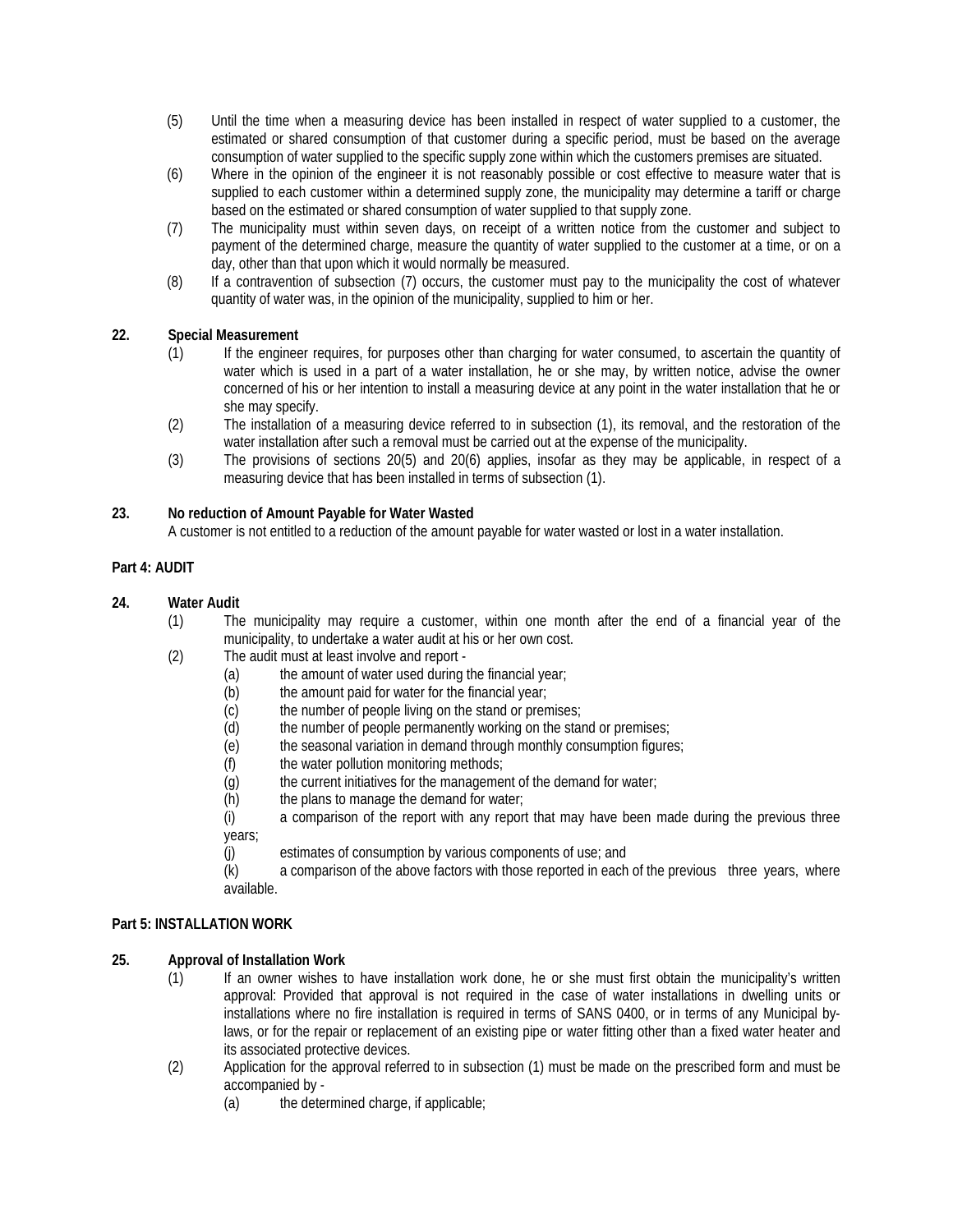- (b) copies of the drawings as may be determined by the municipality, giving information in the form required by Clause 4.1.1 of SANS Code 0252: Part I;
- (c) a certificate certifying that the installation has been designed in accordance with SANS Code 0252: Part I by a professional engineer.
- (3) Authority given in terms of subsection (1) lapses at the expiry of a period of twenty-four months.
- (4) Where approval is required in terms of subsection (1), a complete set of approved drawings of installation work must be available at the site of the work at all times until the work has been completed.
- (5) If installation work has been done in contravention of subsection (1) or (2), the municipality may require the owner -
	- (a) to rectify the contravention within a specified period;
	- (b) if work is in progress, to cease the work; and
	- (c) to remove all such work which does not comply with these by-laws.

## **26 Persons permitted to do installation and other work**

- (1) Only a plumber, a person working under the control of a plumber, or another person authorised in writing by the municipality, is permitted to -
	- (a) do installation work other than the replacement or repair of an existing pipe or water fitting;
	- (b) replace a fixed water heater or its associated protective devices;
	- (c) inspect, disinfect and test a water installation, fire installation or storage tank;
	- (d) service, repair or replace a back flow preventer; or
	- (e) install, maintain or replace a meter provided by an owner in a water installation.
- (2) No person must require or engage a person who is not a plumber to do the work referred to in subsection (1).
- (3) Notwithstanding the provisions of subsection (1) the municipality may permit a person who is not a plumber to do installation work on his or her own behalf on premises owned and occupied solely by himself or herself and his or her immediate household, provided that such work must be inspected and approved by a plumber at the direction of the engineer.

# **27. Provision and maintenance of water installations**

- (1) An owner must provide and maintain his or her water installation at his or her own cost and except where permitted in terms of section 96, must ensure that the installation is situated within the boundary of his or her premises.
- (2) An owner must install an isolating valve at a suitable point on service pipe immediately inside the boundary of the property in the case of a meter installed outside the boundary, and in the case of a meter installed on the premises at a suitable point on his or her service pipe.
- (3) Before doing work in connection with the maintenance of a portion of his or her water installation, which is situated outside the boundary of his or her premises, an owner must obtain the written consent of the municipality or the owner of the land on which the portion is situated, as the case may be.

## **28. Technical requirements for a water installation**

Notwithstanding the requirement that a certificate be issued in terms of section 25, all water installations must comply with SANS 0252 Part 1 and all fixed electrical storage water heaters must comply with SANS 0254.

## **29. Use of pipes and water fittings to be authorised**

- (1) No person must, without the prior written authority of the engineer, install or use a pipe or water fitting in a water installation within the municipality's area of jurisdiction unless it is included in the Annexure of Approved Pipes and Fittings as compiled by the municipality.
- (2) Application for the inclusion of a pipe or water fitting in the Annexure referred to in subsection (1) must be made on the form prescribed by the municipality.
- (3) A pipe or water fitting may not be included in the Annexure referred to in subsection (1) unless it
	- (a) bears the standardisation mark of the South African Bureau of Standards in respect of the relevant SANS specification issued by the Bureau;
	- (b) bears a certification mark issued by the SANS to certify that the pipe or water fitting complies with an SANS Mark specification or a provisional specification issued in terms of the SANS, provided that no certification marks must be issued for a period exceeding two years; or
	- (c) is acceptable to the municipality.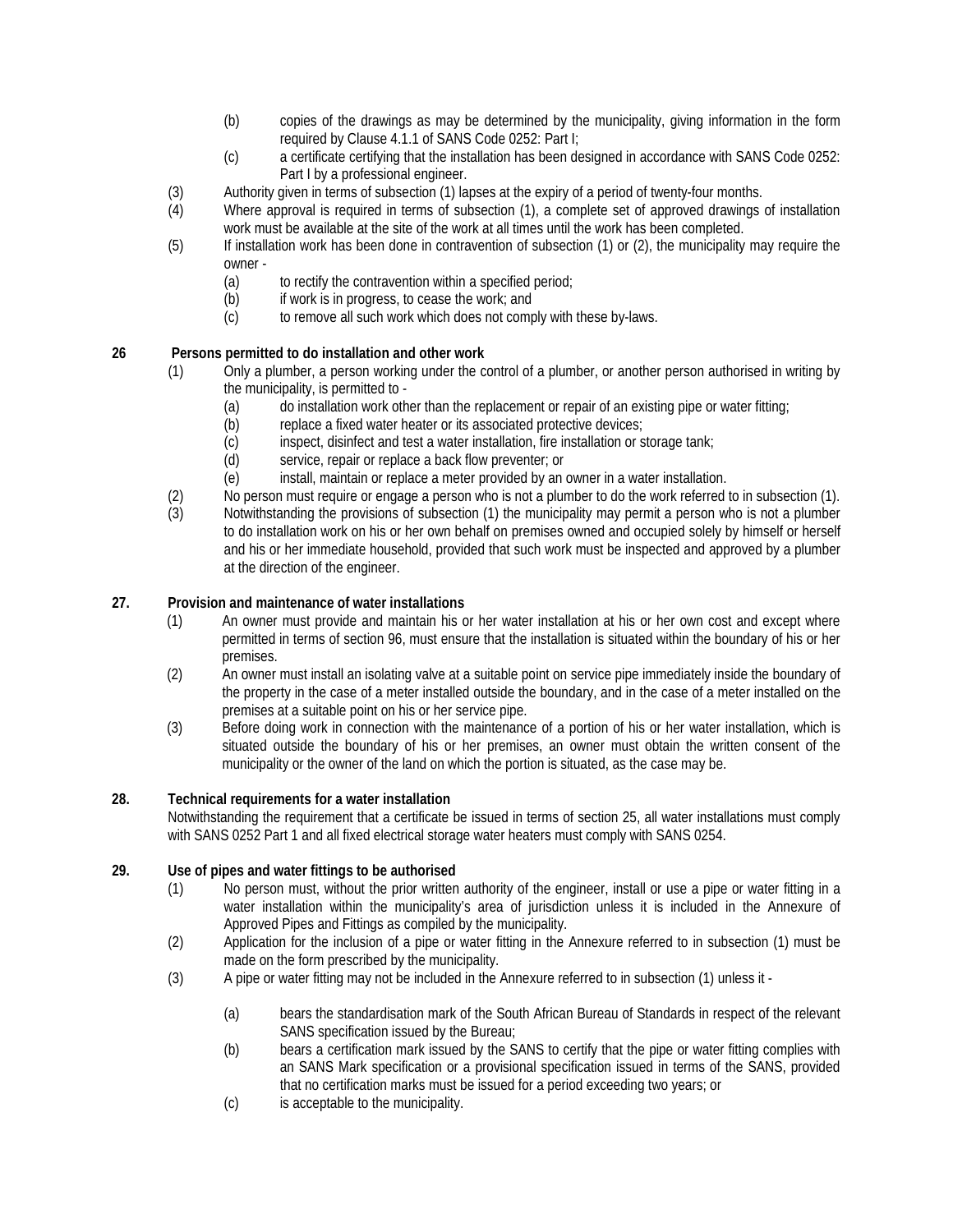- (4) The municipality may, in respect of any pipe or water fitting included in the Annexure, impose such additional conditions, as it may consider necessary in respect of the use or method of installation.
- (5) A pipe or water fitting must be removed from the list in the Annexure if it
	- (a) no longer complies with the criteria upon which its inclusion was based; or
	- (b) is no longer suitable for the purpose for which its use was accepted.
- (6) The current Annexure must be available for inspection at the office of the municipality at any time during working hours.
- (7) The municipality may sell copies of the current Annexure at a determined charge.

## **30 Labelling of terminal water fittings and appliances**

All terminal water fittings and appliances using or discharging water must be marked, or have included within its packaging, the following information:

- (a) the range of pressure in kPa over which the water fitting or appliance is designed to operate.
- (b) The flow rate, in litres per minute, related to the design pressure range, provided that this information must be given for at least the following pressures: 20 kPa, 100kPa and 400 kPa.

### **31. Water demand management**

- (1) In any water installation where the dynamic water pressure is more than 200 kPa at a shower control valve, and where the plumbing has been designed to balance the water pressures on the hot and cold water supplies to the shower control valve, a shower head with a maximum flow rate of greater than 10 litres per minute must not be installed.
- (2) The maximum flow rate from any tap installed on a wash hand basin must not exceed 6 litres per minute.

## **Part 6: Communal Water Supply Services**

### **32 Provision of Water Supply to Several Consumers**

- (1) The engineer may install a communal standpipe for the provision of water supply services to several consumers at a location it considers appropriate, provided that a majority of consumers, who in the opinion of the engineer, constitute a substantial majority, and to whom water services will be provided by the standpipe, has been consulted by him or her or the municipality.
- (2) The engineer may provide communal water supply services through a communal installation designed to provide a controlled volume of water to several consumers.

#### **Part 7: Temporary Water Supply Services**

#### **33. Water Supplied from a Hydrant**

- (1) The engineer may authorise a temporary supply of water to be taken from one or more fire hydrants specified by him or her, subject to such conditions and for any period that may be prescribed by him or her and payment of such applicable charges, including a deposit, as may be determined by the municipal council from time to time.
- *(*2*) A person who wishes to obtain a temporary supply of water referred to in subsection (1) must apply* for such a water supply service in terms of section (2) and must pay a deposit determined by the municipal council from time to time.
- (3) The engineer must provide a portable water meter and all other fittings and apparatus necessary for the temporary supply of water from a hydrant.
- (4) The portable meter and all other fittings and apparatus provided for the temporary supply of water from a hydrant remain the property of the municipality and must be returned to the municipality on termination of the temporary supply. Failure to return the portable meter and all other fittings and apparatus results in the imposition of penalties determined by the municipality from time to time.

#### **Part 8: Boreholes**

## **34. Notification of Boreholes**

(1) No person may sink a borehole on premises situated in a dolomite area, and before sinking a borehole a person must determine if the premises on which the borehole is to be sunk are situated within a dolomite area.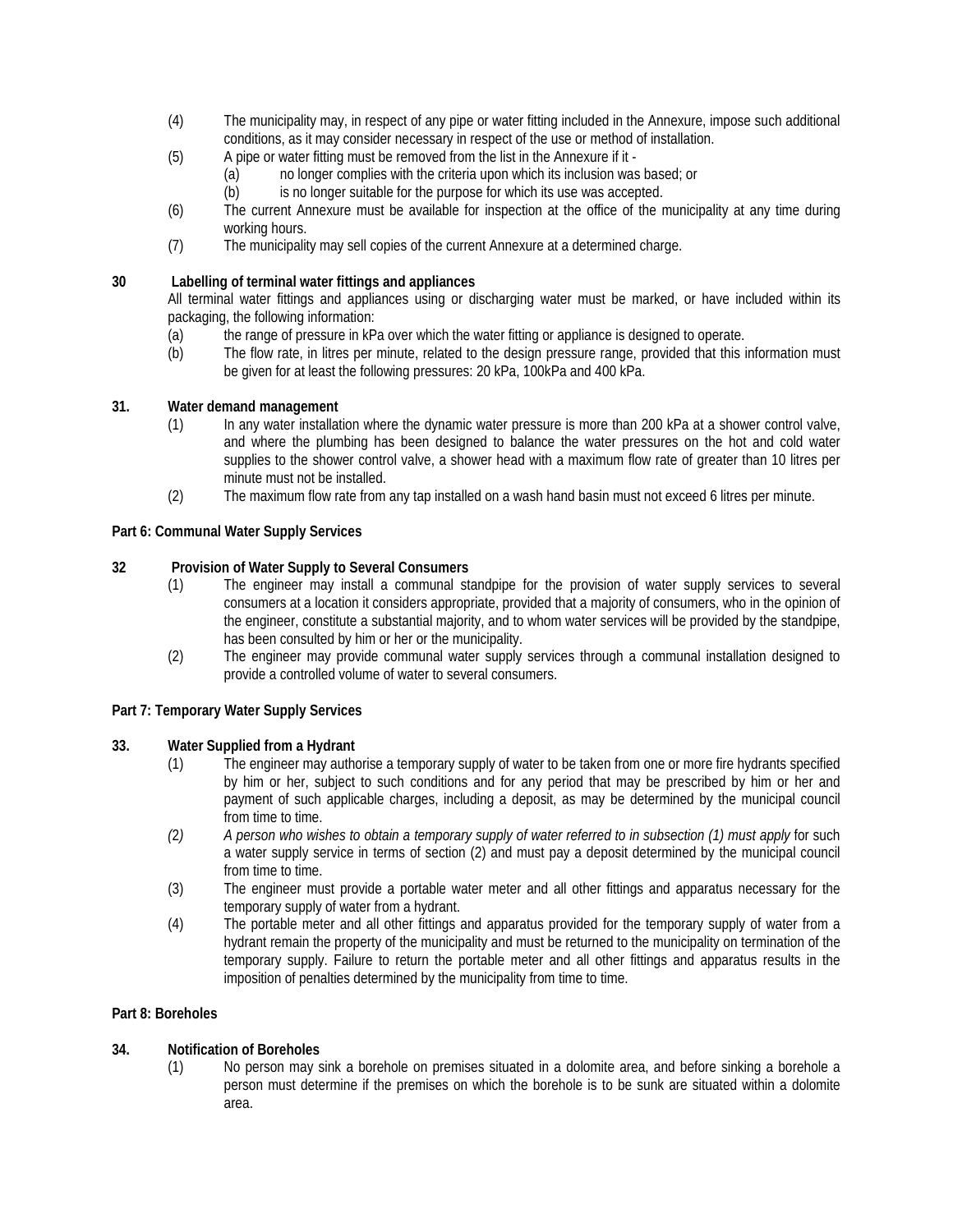- (2) The municipality may, by public notice, require
	- (a) the owner of any premises within any area of the municipality upon which a borehole exists or, if the owner is not in occupation of such premises, the occupier to notify it of the existence of a borehole on such premises, and provide it with such information about the borehole that it may require; and
	- (b) the owner or occupier of any premises who intends to sink a borehole on the premises, to notify it on the prescribed form of its intention to do so before any work in connection sinking it is commenced.
- (3) The municipality may require the owner or occupier of any premises who intends to sink a borehole, to undertake an environmental impact assessment of the intended borehole, to the satisfaction of the municipality, before sinking it.
- (4) The municipality may by notice to an owner or occupier or by public notice, require an owner or occupier who has an existing borehole that is used for water supply services to obtain approval from it for the use of a borehole for potable water supply services in accordance with sections 6, 7 and 22 of the Act; and may impose conditions in respect of the use of a borehole for potable water services.

### **Part 9: Fire Services Connections**

### **35. Connection to be approved by the Municipality**

- (1) The engineer is entitled in his or her absolute discretion to grant or refuse an application for the connection of a fire extinguishing installation to the municipality's main.
- (2) No water must be supplied to any fire extinguishing installation until a certificate that the municipality's approval in terms of section 25 has been obtained and that the installation complies with the requirements of these and any other by-laws of the municipality, has been submitted.
- (3) If in the engineers opinion a fire extinguishing installation, which he or she has allowed to be connected to the municipality's main, is not being kept in proper working order, or is otherwise not being properly maintained, or is being used for purpose other than fire fighting, he or she is entitled either to require the installation to be disconnected from the main or itself to carry out the work of disconnecting it at the customers expense.

## **36. Special Provisions**

The provisions of SANS 0252-1 apply to the supply of water for fire fighting purposes.

## **37. Dual and Combined Installations**

All new buildings erected after the commencement of these by-laws, must comply with the following requirements in relation to the provision of fire extinguishing services:

- (a) If boosting of the system is required, a dual pipe system must be used, one for fire extinguishing purposes and the other for general domestic purposes.
- (b) Combined installations are only permitted where no booster pumping connection is provided on the water installation. In such cases a fire hydrant must be provided by the municipality, at the customer's expense, within 90 metres of the property to provide a source of water for the fire tender to use in extinguishing the fire.
- (c) Combined installations where a booster pumping connection is provided, is only permitted when designed and certified by a professional engineer.
- (d) All pipes and fittings must be capable of handling pressures in excess of 1 800 kPa, if that pressure could be expected when boosting takes place and must be capable of maintaining their integrity when exposed to fire conditions.

## **38. Connection Pipes for Fire Extinguishing Services**

- (1) After the commencement of these by-laws, a single connection pipe for both fire (excluding sprinkler systems) and potable water supply services must be provided by the engineer.
- (2) The engineer must provide and install, at the cost of the owner a combination meter on the connection pipe referred to in subsection (1).
- (3) A separate connection pipe must be laid and used for every fire sprinkler extinguishing system unless the engineer gives his approval to the contrary.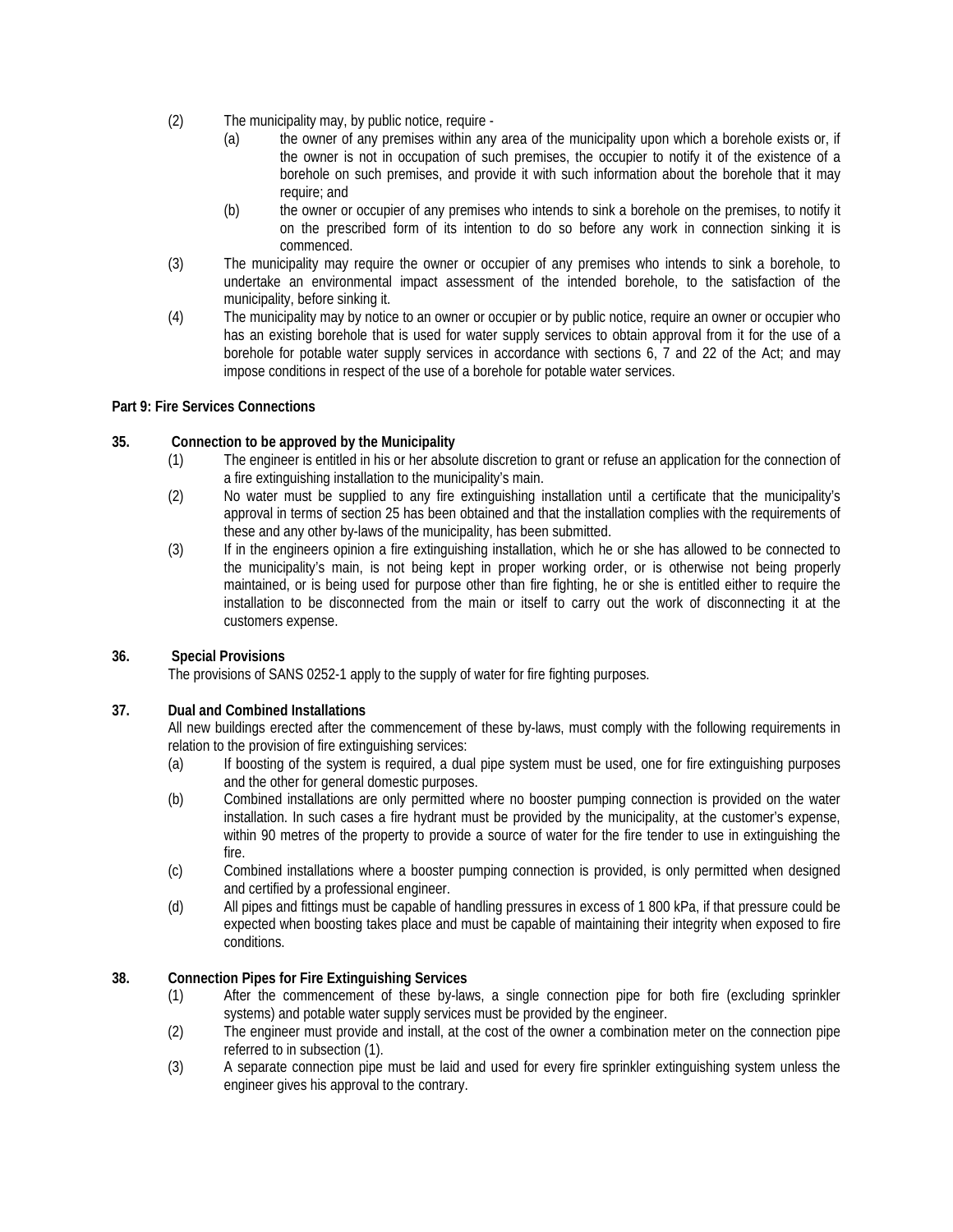(4) A connection pipe must be equipped with a measuring device that will not obstruct the flow of water while the device is operating.

# **39. Valves and Meters in Connection Pipes**

Every connection pipe to a fire extinguishing installation must be fitted with valves and a measuring device which must be -

- (a) supplied by the engineer at the expense of the customer;
- (b) installed between the customers property and the main; and
- (c) installed in such position as may be determined by the engineer.

# **40. Meters in Fire Extinguishing Connection Pipes**

The engineer is entitled to install a water meter in any connection pipe used solely for fire extinguishing purposes and the owner of the premises must be liable for all costs in so doing if it appears to the municipality that water has been drawn from the pipe for purposes other than for the purpose of extinguishing a fire.

## **41. Sprinkler Extinguishing Installation**

A sprinkler installation may be installed directly to the main, but the municipality may not be deemed to guarantee any specified pressure at any time.

## **42. Header Tank or Double Supply from Main**

- (1) The customer must install a header tank at such elevation as will compensate for any failure or reduction of pressure in the municipality's main for its sprinkler installation, unless this installation is provided with a duplicate supply from a separate main.
- (2) The main pipe leading from a header tank to the sprinkler installation may be in direct communication with the main, provided that the main pipe must be equipped with a reflux valve which, if for any reason the pressure in the main fails or is reduced, will shut off the supply from the main.
- (3) Where a sprinkler installation is provided with a duplicate supply from a separate main, each supply pipe must be equipped with a reflux valve situated within the premises.

## **43. Sealing of Private Fire Hydrants**

- (1) Except where a system is a combined system with a combination meter, all private hydrants and hose-reels must be sealed by the municipality and the seals must not, except for the purposes of opening the hydrant or using the hose when there is a fire, be broken by any person other than by the municipality in the course of servicing and testing.
- (2) The customer must give the municipality at least 48 hours notice prior to a fire extinguishing installation being serviced and tested.
- (3) The cost of resealing hydrants and hose-reels must be borne by the customer except when the seals are broken by the municipality's officers for testing purposes.
- (4) Any water consumed through a fire installation or sprinkler system must be paid for by the customer at the charges determined by the municipality.

## **CHAPTER 5: CONDITIONS FOR SANITATION SERVICES**

#### **Part 1: Connection to Sanitation System**

#### **44. Obligation to Connect to Sanitation System**

- (1) All premises on which sewage is produced must be connected to the municipality's sanitation system if a connecting sewer is available or if it is reasonably possible or cost effective for the municipality to install a connecting sewer, unless approval for the use of on-site sanitation services was obtained in accordance with section 98.
- (2) The municipality may, by notice, require the owner of premises not connected to the municipality's sanitation system to connect to the sanitation system.
- (3) An owner of premises, who is required to connect those premises to the municipality's sanitation system in accordance with subsection (1), must inform the municipality in writing of any sanitation services, provided by the municipality on the site, which will no longer required as a result of the connection to the sanitation system.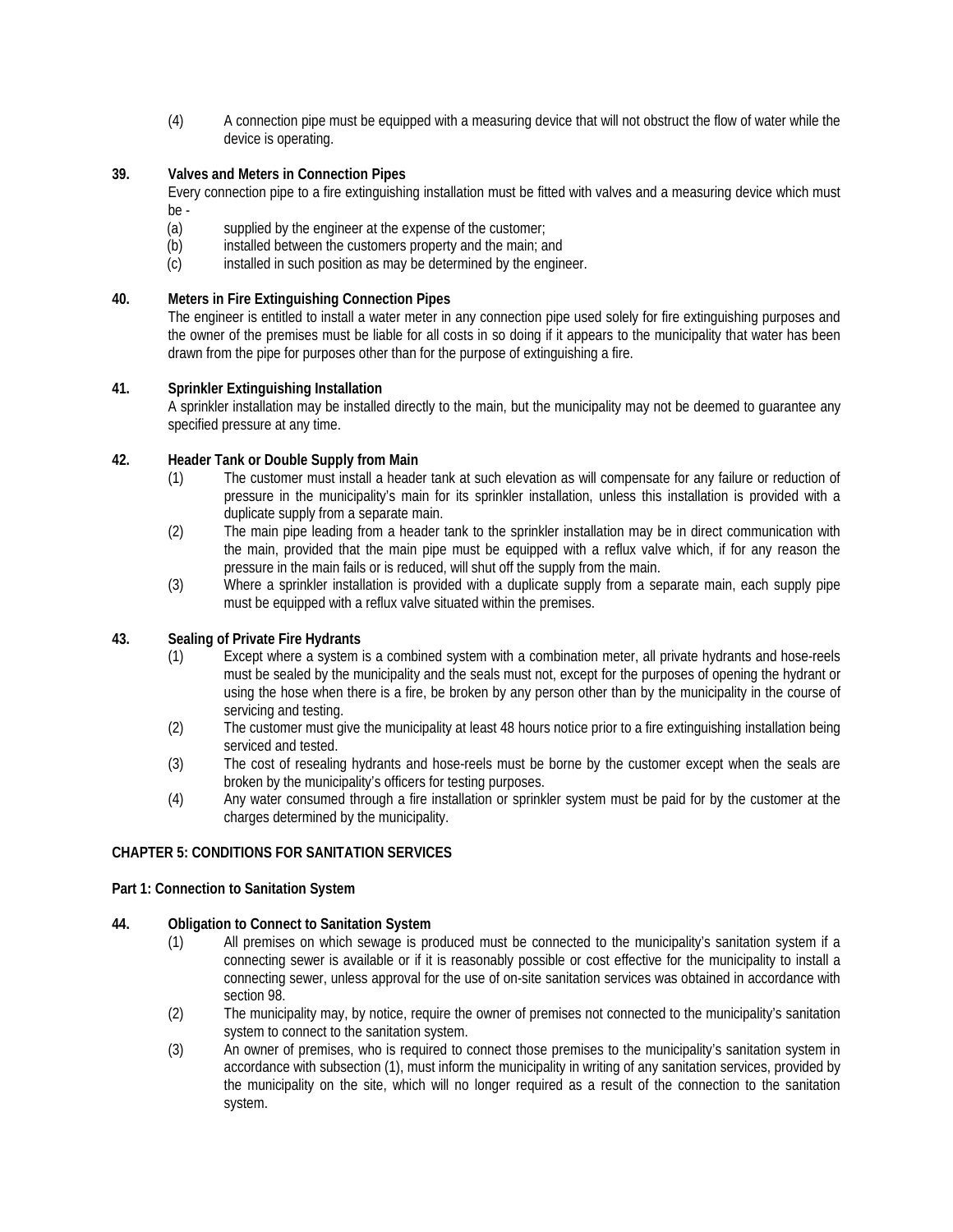- (4) The owner will be liable for any charge payable in respect of sanitation services on the site, until an agreement for rendering those services has been terminated in accordance with the municipality's by-laws relating to credit control and debt collection.
- (5) If the owner fails to connect premises to the sanitation system after having had a notice in terms of subsection (2) the municipality, notwithstanding any other action that it may take in terms of these by-laws, may impose a penalty determined by it.

# **45. Provision of Connecting Sewer**

- (1) If an agreement for sanitation services in respect of premises has been concluded in accordance with the municipality's by-laws relating to credit control and debt collection and no connecting sewer exists in respect of the premises, the owner may apply on the prescribed form, and pay the tariffs and charges determined by the municipality for the installation of a connecting sewer.
- (2) If an application is made for sanitation services which are of such an extent or so situated that it will become necessary to extend, modify or upgrade the sanitation system in order to provide sanitation services to any premises, the municipality may agree to the extension only if the owner pays or undertakes to pay for the cost, as determined by the engineer, of the extension, modification or upgrading of the services.
- (3) Only the engineer may install or approve an installed connecting sewer; but the owner or customer may connect the sanitation installation to the connection pipe.
- (4) No person may commence any development on any premises unless the engineer has installed a connecting sewer.

# **46. Location of Connecting Sewer**

- (1) A connecting sewer that has been provided and installed by the engineer must
	- (a) be located in a position determined by the engineer and be of a suitable size determined by the engineer; and
	- (b) terminate at:
		- (i) the boundary of the premises; or
		- (ii) at the connecting point if it is situated on the premises.
- (2) The engineer may at the request of the owner of premises, approve, subject to any conditions that he or she may impose, a connection to a connecting sewer other than one that is most readily available for the provision of sanitation services to the premises in which event the owner is responsible for any extension of the drainage installation to the connecting point designated by the municipality and for obtaining, at his or her own cost, any servitude over other premises that may be necessary.
- (3) Where an owner is required to provide a sewage lift as provided for in terms of the Building Regulations, or the premises are at a level where the drainage installation cannot discharge into the sewer by gravitation, the rate and time of discharge into the sewer has to be subject to the approval of the municipality.
- (4) The owner of premises must pay the connection charges and tariffs determined by the municipality before a connection to the connecting sewer can be effected.

## **47. Provision of One Connecting Sewer for Several Consumers on Same Premises**

- (1) Notwithstanding the provisions of section 46, only one connecting sewer to the sanitation system may be provided for the disposal of sewage from any premises, irrespective of the number of accommodation units of consumers located on such premises.
- (2) Notwithstanding subsection (1), the municipality may authorise that more than one connecting sewer be provided in the sanitation system for the disposal of sewage from any premises comprising sectional title units or if, in the opinion of the municipality, undue hardship or inconvenience would be caused to any consumer on such premises by the provision of only one connecting sewer.
- (3) Where the provision of more than one connecting sewer is authorised by the municipality under subsection (2), the tariffs and charges for the provision of a connecting sewer are payable in respect of each sewage connection so provided.

## **48. Interconnection Between Premises**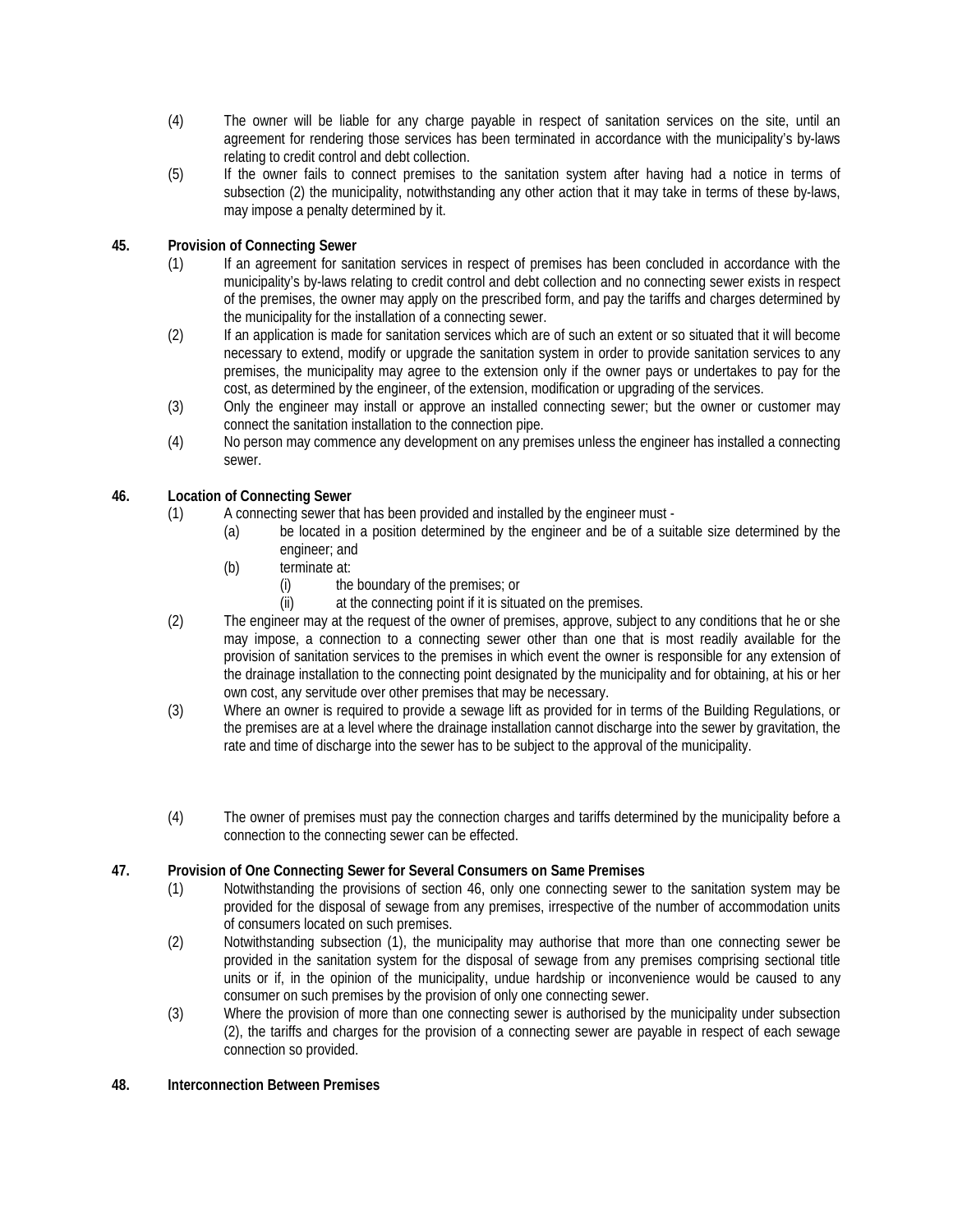An owner of premises must ensure, unless he or she has obtained the prior approval of the municipality and complies with any conditions that it may have imposed, that no interconnection exists between the drainage installation on his or her premises and the drainage installation on any other premises.

### **49. Disconnection of Connecting Sewer**

The engineer may disconnect a drainage installation from the connection pipe and remove the connection pipe on the termination of an agreement for the provision of water supply services in accordance with the municipality's by-laws relating to credit control and debt collection.

## **Part 2: STANDARDS**

### **50. Standards for Sanitation Services**

Sanitation services provided by the municipality must comply with the minimum standards set for the provision of sanitation services in terms of the section 9 of the Act.

#### **Part 3: Methods for Determining Charges**

### **51. Measurement of Quantity of Domestic Effluent Discharged**

- (1) As from a date determined by the Municipality by notice, the quantity of domestic effluent discharged must be determined as a percentage of water supplied by the municipality: Provided that where the municipality is of the opinion that such a percentage in respect of specific premises is excessive, having regard to the purposes for which water is consumed on those premises, the municipality may reduce the percentage applicable to those premises to a figure which, in its opinion and in the light of the available information, reflects the proportion between the likely quantity of sewage discharged from the premises and the quantity of water supplied.
- (2) Where premises are supplied with water from a source other than, or in addition to, the municipality's water supply system, including abstraction from a river or borehole, the quantity must be a percentage of the total water used on those premises that is reasonably estimated by the municipality.

## **52. Measurement of Quantity and Determination of Quality of Industrial Effluent Discharged**

- (1) The quantity of industrial effluent discharged into the sanitation system must be determined
	- (a) where a measuring device is installed, by the quantity of industrial effluent discharged from the premises as measured by that measuring device; or
	- (b) until the time that a measuring device is installed, by a percentage of the water supplied by the municipality to those premises.
- (2) The municipality may require the owner of any premises to incorporate in any drainage installation conveying industrial effluent to a sewer, any control meter or gauge or other device of an approved type and in the control of the municipality for the purpose of ascertaining to the satisfaction of the municipality, the tempo, volume and composition of the effluent.
- (3) The municipality may install and maintain any meter, gauge or device referred to in subsection (2) at the expense of the owner of the premises on which it is installed.
- (4) Where premises are supplied with water from a source other than or in addition to the municipality's water supply system, including abstraction from a river or borehole, the quantity will be a percentage of the total water used on those premises reasonably estimated by the municipality.
- (5) Where a portion of the water supplied to the premises forms part of the end product of any manufacturing process or is lost by reaction or evaporation during the manufacturing process or for any other reason, the municipality may on application by the owner reduce the assessed quantity of industrial effluent.
- (6) The municipality may at its discretion enter into an agreement with any person discharging industrial effluent into the sanitation system, establishing an alternative method of assessing the quantity and tempo of effluent so discharged.
- (7) Charges relating to the quality of industrial effluent will be based on the formula for industrial effluent discharges as prescribed in Annexure C.
- (8) The following conditions apply in respect of the assessment of the quality of industrial effluent discharged
	- (a) each customer must conduct the prescribed tests, as provided for in the approval to discharge industrial effluent on a regular basis, and report the results to the municipality;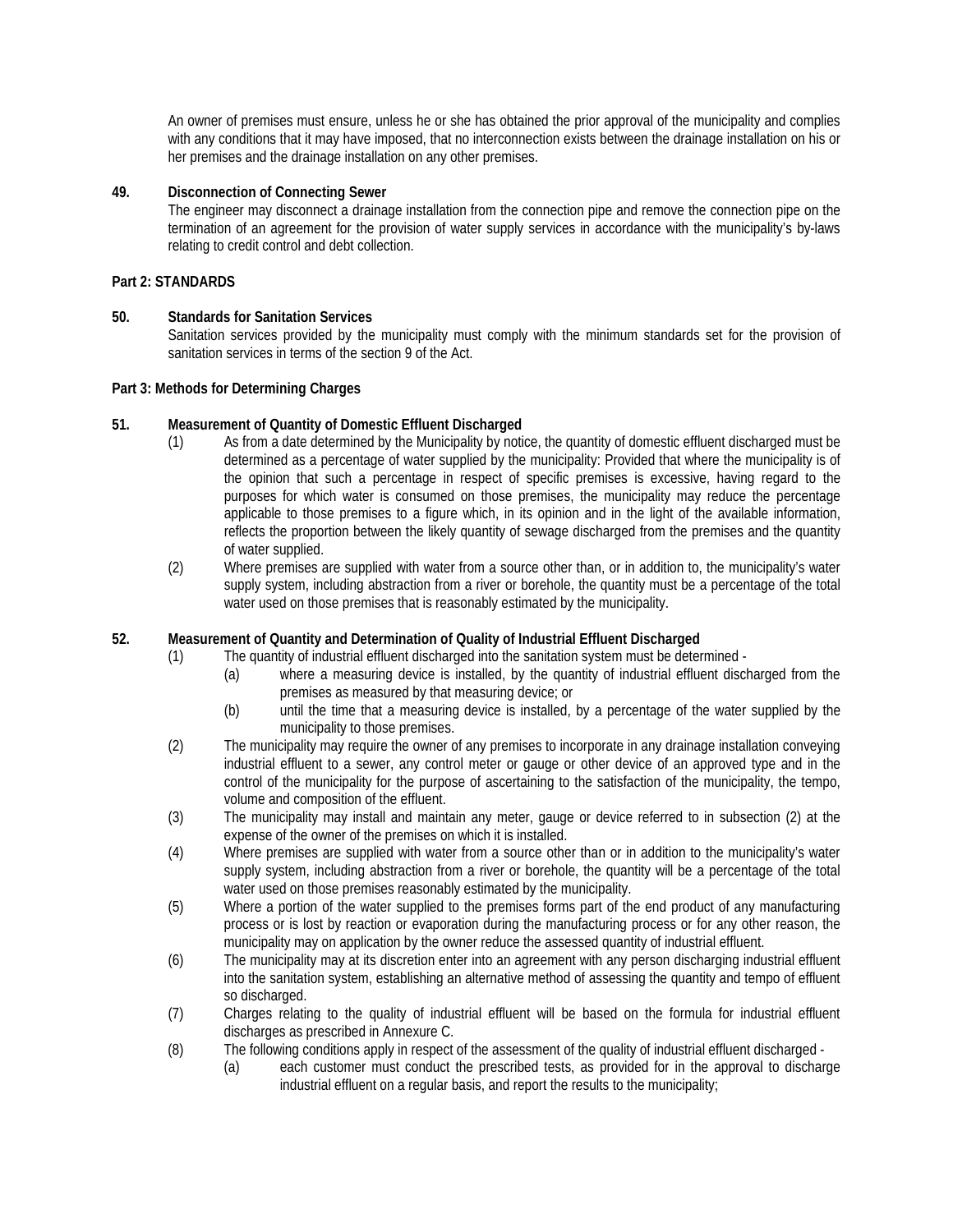- (b) the municipality may conduct random compliance tests to correlate with those used in paragraph (a) and, if discrepancies are found, the values of the municipality must, except for the purpose of criminal proceedings, be presumed to be correct and further tests may be required by the municipality to determine, at the cost of the customer, the values for the formula;
- (c) the average of the values of the different analysis results of 24 hourly composite or snap samples of the effluent, taken during the period of charge, will be used to determine the quality charges payable;
- (d) in the absence of a complete daily set of 24 hourly composite or snap samples, the average of not less than two values of the sampled effluent, taken during the period of charge, will be used to determine the charges payable;
- (e) in order to determine the strength Chemical oxygen demand, suspended solids concentration, Ammonia concentration, and ortho-phosphate concentration, in the effluent as well as the concentration of Group 1 and 2 metals, pH value and conductivity, the municipality will use the tests normally used by municipalities for these respective purposes. Details of the appropriate test may be as certained from the municipality or the SANS. Test results from a laboratory, accredited by the municipality, will have precedence over those of the municipality;
- (f) the formula is calculated on the basis of the different analysis results of individual snap or composite samples and the period of treatment for calculation must not be less than one full 24 hour period; unless evidence, is submitted to the municipality that a lesser period is actually applicable;
- (g) the terms of the disincentive formula cannot assume a negative value;
- (h) the total system values for quality charges must remain constant for an initial period of one month, but in any case not longer than twelve months from the date of commencement of these charges, after the expiry of which time they may be amended or revised from time to time depending on such changes in the analysis results or further samples, as may be determined from time to time: provided that the municipality in its discretion in any particular case, may levy the minimum charges prescribed in subsection (7)(l) without taking any samples;
- (i) whenever the municipality takes a sample, one half of it must be made available to the customer;
- (j) for the purpose of calculating of the quantity of effluent discharged from each point of discharge of effluent, the total quantity of water consumed on the premises is allocated to the several points of discharge as accurately as is reasonably practicable:
- (k) the costs of conveying and treating industrial effluent is determined by the municipality and must apply with effect from a date determined by the municipality; and
- (l) in the discretion of the municipality, the charges for industrial effluent may be changed to a fixed monthly charge determined by taking into consideration the effluent strengths, the volume and the economic viability of micro and small industries.

## **53 Reduction in the Measured Quantity of Effluent Discharged**

- (1) A person is entitled to a reduction in the quantity of effluent discharged, as determined in terms of sections 51 and 52, where the quantity of water, on which a percentage is calculated, was measured during a period where water was wasted or a leakage went undetected, if the consumer demonstrates to the satisfaction of the municipality that the water was not discharged into the sanitation system.
- (2) The reduction in the quantity is based on the quantity of water lost through leakage or wastage during the leak period.
- (3) The leak period must be either the measuring period immediately prior to the date of repair of the leak, or the measurement period during which the leak is repaired, whichever results in the greater reduction in the quantity.
- (4) The quantity of water lost is calculated as the consumption for the leak period less the average consumption, based on the preceding 3 (three) months, for the same length of time. In the event of no previous history of consumption being available, the average water consumption will be determined by the municipality, after taking into account all information that is considered by it to be relevant.
- (5) There is no reduction in the quantity if a loss of water, directly or indirectly, resulted from a consumers failure to comply with these or other by-laws.

## **54. Charges in Respect of On-Site Sanitation Services**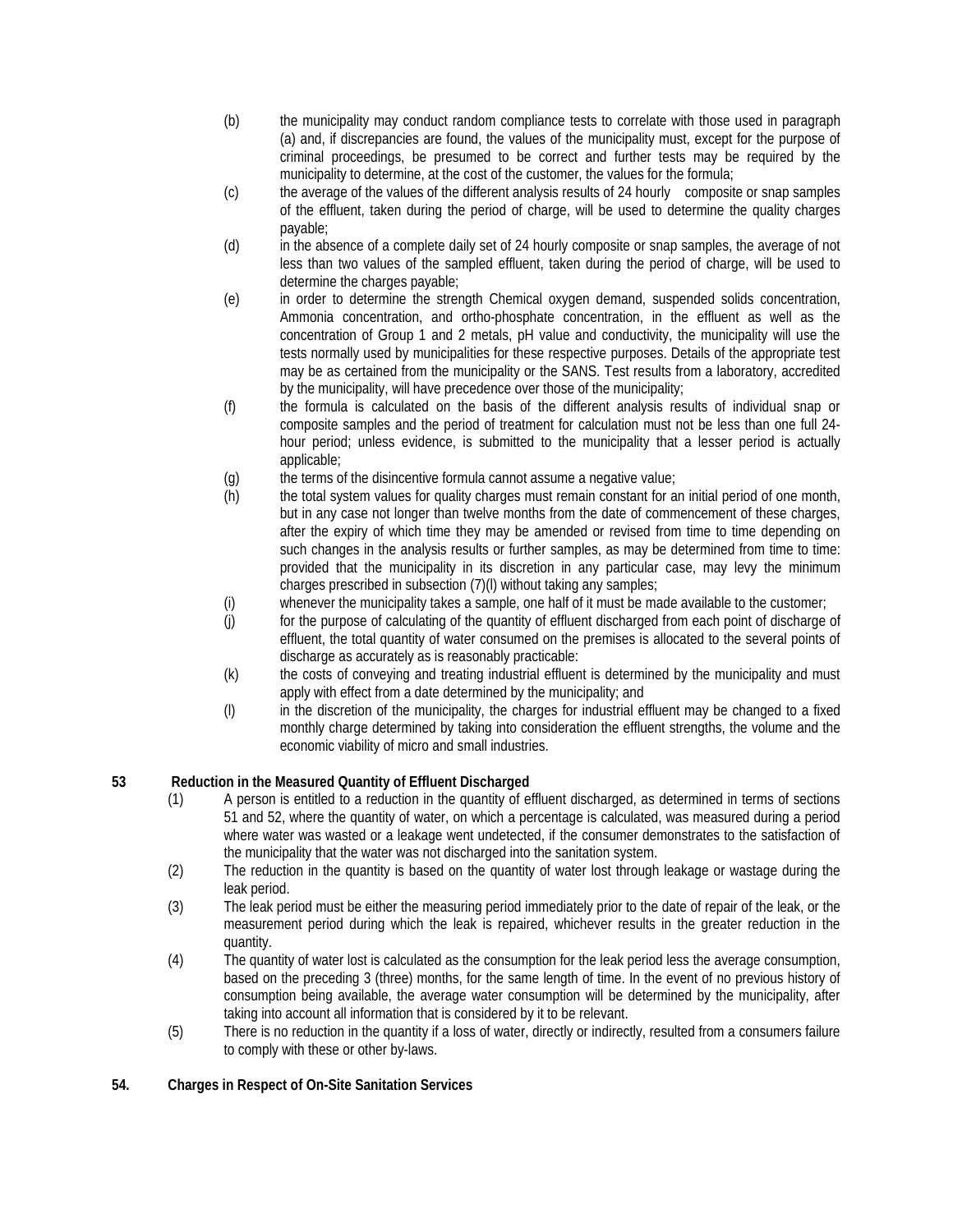Charges in respect of the removal or collection of conservancy tank contents, night soil or the emptying of pits will cover all the operating and maintenance costs arising from the removal of the pit contents, its transportation to a disposal site, the treatment of the contents to achieve a sanitary condition and the final disposal of any solid residues and are payable by the owner.

### **Part 4: DRAINAGE INSTALLATIONS**

### **55. Installation of Drainage Installations**

- (1) An owner must provide and maintain his or her drainage installation at his or her own expense, unless the installation constitutes a basic sanitation facility as determined by the municipality, and except where otherwise approved by the municipality, must ensure that the installation is situated within the boundary of his or her premises;
- (2) The municipality may prescribe the point in the sewer, and the depth below the ground, at which any drainage installation is to be connected and the route to be followed by the drain to the connecting point and may require the owner not to commence the construction or connection of the drainage installation until the municipality's connecting sewer has been laid.
- (3) Any drainage installation that has been constructed or installed must comply with any applicable specifications in terms of the Building Regulations and any standard prescribed in terms of the Act.
- (4) No person must permit the entry of any liquid or solid substance whatsoever, other than clean water for testing purposes, to enter any drainage installation before the drainage installation has been connected to the sewer.
- (5) Where premises are situated in the 1 in 50 years flood plain, the top level of all service access holes, inspection chambers and gullies must be above the 1 in 50 years flood level.
- (6) After the completion of any drainage installation, or after any alteration to any drainage installation is completed, the plumber responsible for the execution of the work must submit to the building inspection section of the municipality a certificate certifying that the work was completed to the standards set out in the building regulations, these by-laws and any other relevant law or by-laws.
- (7) No rainwater or storm-water, and no effluent other than an effluent that has been approved by the municipality, may be discharged into a drainage installation.

## **56. Disconnection of Drainage Installations**

- (1) Except for the purpose of carrying out maintenance or repair work, no drainage installation may be disconnected from the connection point.
- (2) Where any part of a drainage installation is disconnected from the remainder because it will no longer be used, the disconnected part must be destroyed or entirely removed from the premises on which it was used, unless the municipality approves otherwise.
- (3) When a disconnection has been made after all the requirements of the Building Regulations in regard to disconnection have been complied with, the engineer must upon the request of the owner, issue a certificate certifying that the disconnection has been completed in terms of the Building Regulations and that any charges raised in respect of the disconnected portion of the drainage installation must cease to be levied from the end of the month preceding the first day of the month following the issue of such certificate.
- (4) When a drainage installation is disconnected from a sewer, the engineer must seal the opening caused by the disconnection and may recover the cost of doing so from the owner of the premises on which the installation is disconnected.
- (5) Where a drainage system is connected to or disconnected from the sewer system during a month, charges will be calculated as if the connection or disconnection were made on the first day of the month following the month in which the connection or disconnection took place.

## **57. Maintenance of Drainage Installations**

- (1) An owner must provide and maintain his or her drainage installation at his or her own cost.
- (2) Where any part of a drainage installation is used by two or more owners or occupiers, they must be jointly and separately liable for the maintenance of the installation.
- (3) The owner of any premises must ensure that all manholes and cleaning eyes on the premises are permanently visible and accessible.

#### **58. Technical Requirements for Drainage Installations**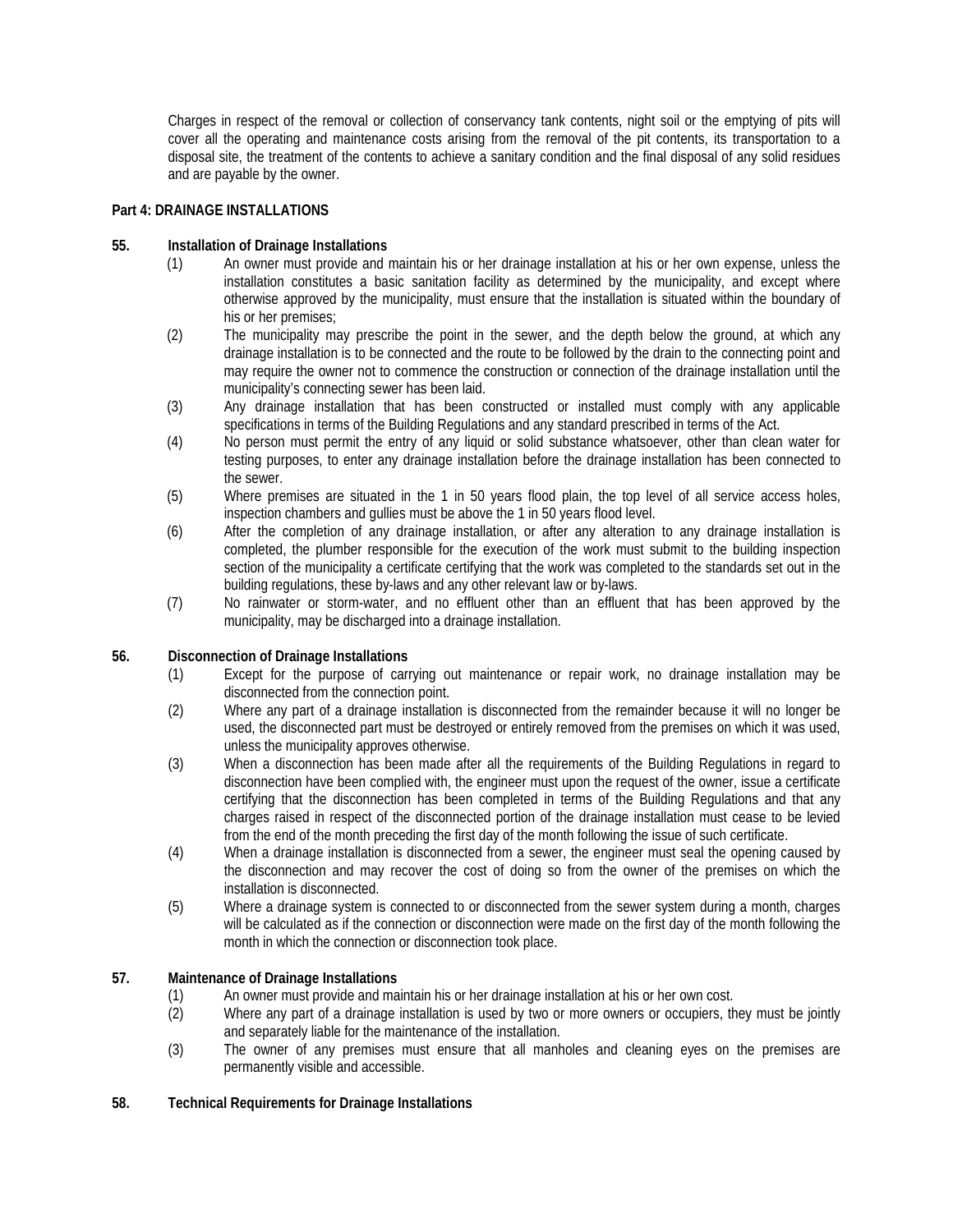All drainage installations must comply with SANS code 0252 and the Building Regulations.

### **59. Drains**

- (1) Drains passing through ground which in the opinion of the engineer is liable to movement, must be laid on a continuous bed of river sand or similar granular material not less than 100 mm thick under the barrel of the pipe and with a surround of similar material and thickness, and the joints of such drains must be flexible joints approved by the engineer.
- (2) A drain or part of it may only be laid within, or either passes under or through a building, with the approval of the engineer.
- (3) A drain or part of it which it is laid in an inaccessible position under a building may not bend or be laid at a gradient.
- (4) If a drain passes through or under a wall, foundation or other structure, adequate precautions must be taken to prevent the discharge of any substance to the drain.

### **60. Sewer Blockages**

- (1) No person may cause or permit an accumulation of grease, oil, fat, solid matter, or any other substance in any trap, tank, or fitting that may cause its blockage or ineffective operation.
- (2) When the owner or occupier of premises has reason to believe that a blockage has occurred in any drainage installation in or on it, he must take immediate steps to have it cleared.
- (3) When the owner or occupier of premises has reason to believe that a blockage has occurred in the sewer system, he or she must immediately inform the municipality.
- (4) Where a blockage occurs in a drainage installation, any work necessary for its removal must be done by, or under the supervision of, a plumber.
- (5) Should any drainage installation on any premises overflow as a result of an obstruction in the sewer, and if the municipality is reasonably satisfied that the obstruction was caused by objects emanating from the drainage installation, the owner of the premises served by the drainage installation is liable for the cost of clearing the blockage.
- (6) Where a blockage has been removed from a drain or portion of a drain which serves two or more premises, the owners are jointly and severally liable for the cost of clearing the blockage.
- (7) Where a blockage in a sanitation system has been removed by the engineer and the removal necessitated the disturbance of an owners paving, lawn or other artificial surface neither the engineer nor the municipality must be required to restore them to their previous condition and is not responsible for any damage to them unless caused by the wrongful act or negligence of the engineer.

#### **61. Grease Traps**

A grease trap of an approved type, size and capacity must be provided in respect of all premises that discharge sewage to on-site sanitation systems or where, in the opinion of the municipality, the discharge of grease, oil and fat is likely to cause an obstruction to the flow in sewers or drains, or to interference with the proper operation of any wastewater treatment plant.

## **62. Industrial Grease Traps**

- (1) The owner or manufacturer must ensure that industrial effluent which contains, or which, in the opinion of the municipality is likely to contain, grease, oil, fat of inorganic solid matter in suspension must, before it is allowed to enter any sewer, is passed through one or more tanks or chambers, of a type, size and capacity designed to intercept and retain such grease, oil, fat or solid matter, that is approved by the engineer.
- (2) The owner or manufacturer must ensure that oil, grease or any other substance which is contained in any industrial effluent or other liquid and which gives off an inflammable or noxious vapour at a temperature of, or exceeding, 20 C must be intercepted and retained in a tank or chamber so as to prevent its entry of into the sewer.
- (3) A tank or chamber as referred to in subsection (2) must comply with the following requirements
	- (a) it must be of adequate capacity, constructed of hard durable materials and water-tight when completed;
		- (b) the water-seal of its discharge pipe must be not less than 300 mm in depth; and
		- (c) must be provided with a sufficient number of manhole covers for the adequate and effective removal of grease, oil fat and solid matter.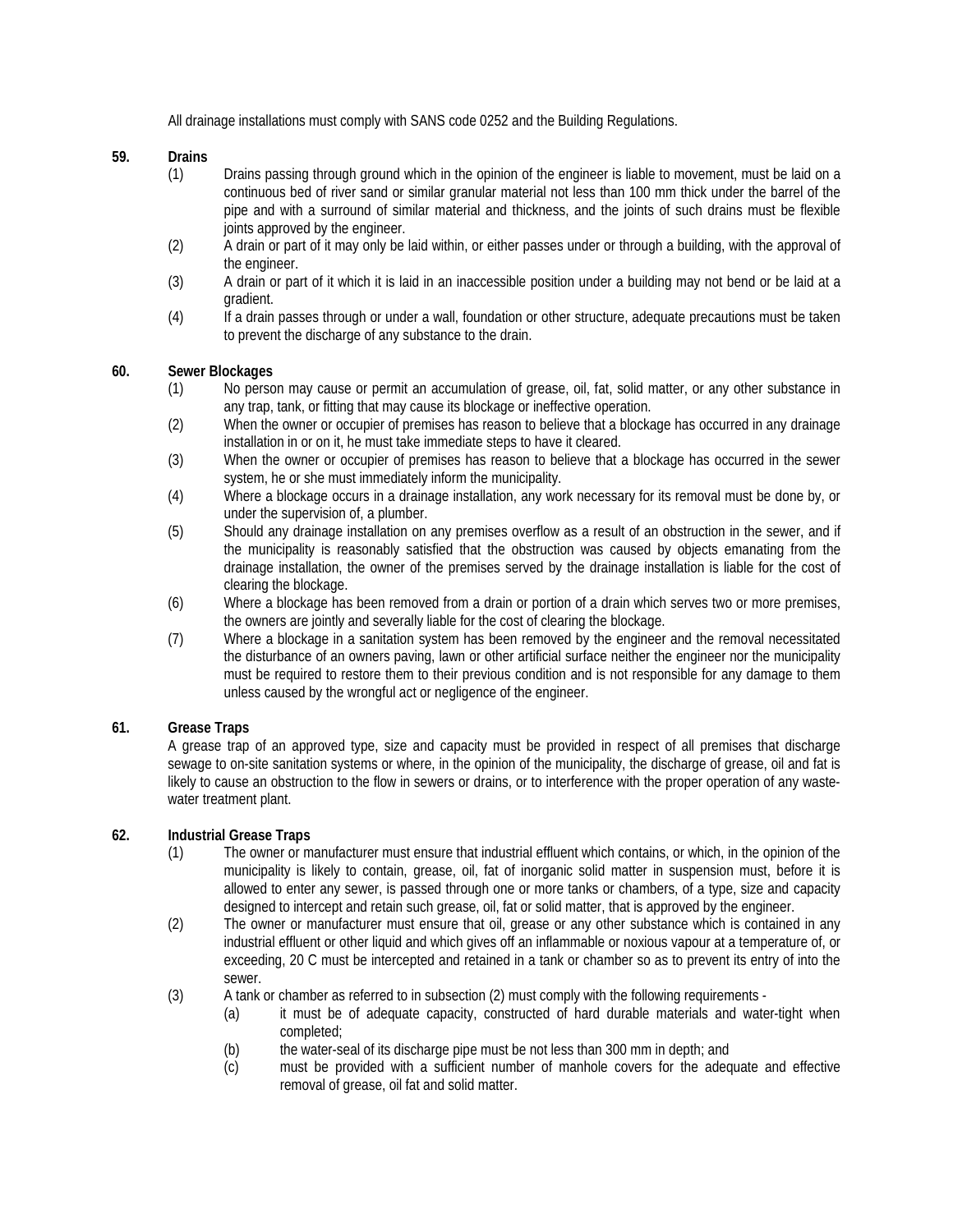- (4) Any person discharging effluent to a tank or chamber must remove grease, oil, fat or solid matter regularly from the tank or chamber and must maintain a register recording -
	- (a) the dates on which the tank or chamber was cleaned;
	- (b) the name of any the persons employed by him or her to clean the tank or chamber or, if he or she cleaned it himself or herself, that fact that he or she did so; and
	- (c) a certificate from the person employed to clean it certifying that the tank or chamber has been cleaned and stating the manner in which the contents of the tank or chamber were disposed of, or, if he or she cleaned it himself his or her own certificate to that effect.

# **63. Mechanical Appliances for Lifting Sewage**

- (1) The owner of any premise must obtain the approval of the engineer before installing any mechanical appliance for the raising or transfer of sewage in terms of the Building Regulations.
- (2) Approval must be applied for by a professional engineer and must be accompanied by drawings prepared in accordance with the relevant provisions of the Building Regulations and must show details of the compartment containing the appliance, the sewage storage tank, the stilling chamber and their position, and the position of the drains, ventilation pipes, rising main and the sewer connection.
- (3) Notwithstanding any approval given in terms of subsection (1), the municipality is not be liable for any injury, loss or damage to life or property caused by the use, malfunctioning or any other condition arising from the installation or operation of a mechanical appliance for the raising or transfer of sewage unless the injury or damage be caused by the wrongful intentional or negligent act or negligence of an employee of the municipality.
- (4) Every mechanical appliance installed for the raising or transfer of sewage must be specifically designed for the purpose and must be fitted with a discharge pipe, sluice valves and non-return valves located in approved positions.
- (5) Unless otherwise permitted by the engineer, such mechanical appliances must be installed in duplicate and each such appliance must be so controlled that either will immediately begin to function automatically in the event of failure of the other.
- (6) Every mechanical appliance forming part of a drainage installation must be located and operated so as to not cause any nuisance through noise or smell or otherwise, and every compartment containing any such appliance must be effectively ventilated.
- (7) The maximum discharge rate from any mechanical appliance, and the times between which the discharge may take place, must be as determined by the engineer who may, at any time, require the owner to install such fittings and regulating devices as may in his or her opinion, be necessary to ensure that the determined maximum discharge rate is not exceeded.
- (8) Except where sewage storage space is incorporated as an integral part of a mechanical appliance, a sewage storage tank must be provided in conjunction with such appliance.
- (9) Every sewage storage tank required in terms of paragraph (a) must
	- (a) be constructed of hard, durable materials and must be watertight and the internal surfaces of the walls and floor must be smooth and impermeable;
	- (b) have a storage capacity below the level of the inlet equal to the quantity of sewage discharged there into it in 24 hours or 900 litres, whichever is the greater quantity; and
	- (c) be so designed that the maximum of its sewage content must be emptied at each discharge cycle of the mechanical appliance.
- (10) Every storage tank and stilling chamber must be provided with a ventilation pipe in accordance with the engineer's specifications.

## **Part 5: ON-SITE SANITATION SERVICES AND ASSOCIATED SERVICES**

## **64. Installation of On-Site Sanitation Services**

If an agreement for on-site sanitation services in respect of premises has been concluded, or if it is not reasonably possible or cost effective for the municipality to install a connecting sewer, the owner must install sanitation services specified by the municipality, on the site unless the service is a subsidised service that has been determined by the municipality in accordance with the municipality's Credit Control and Debt Collection Bylaw.

#### **65 Ventilated Improved Pit Latrines**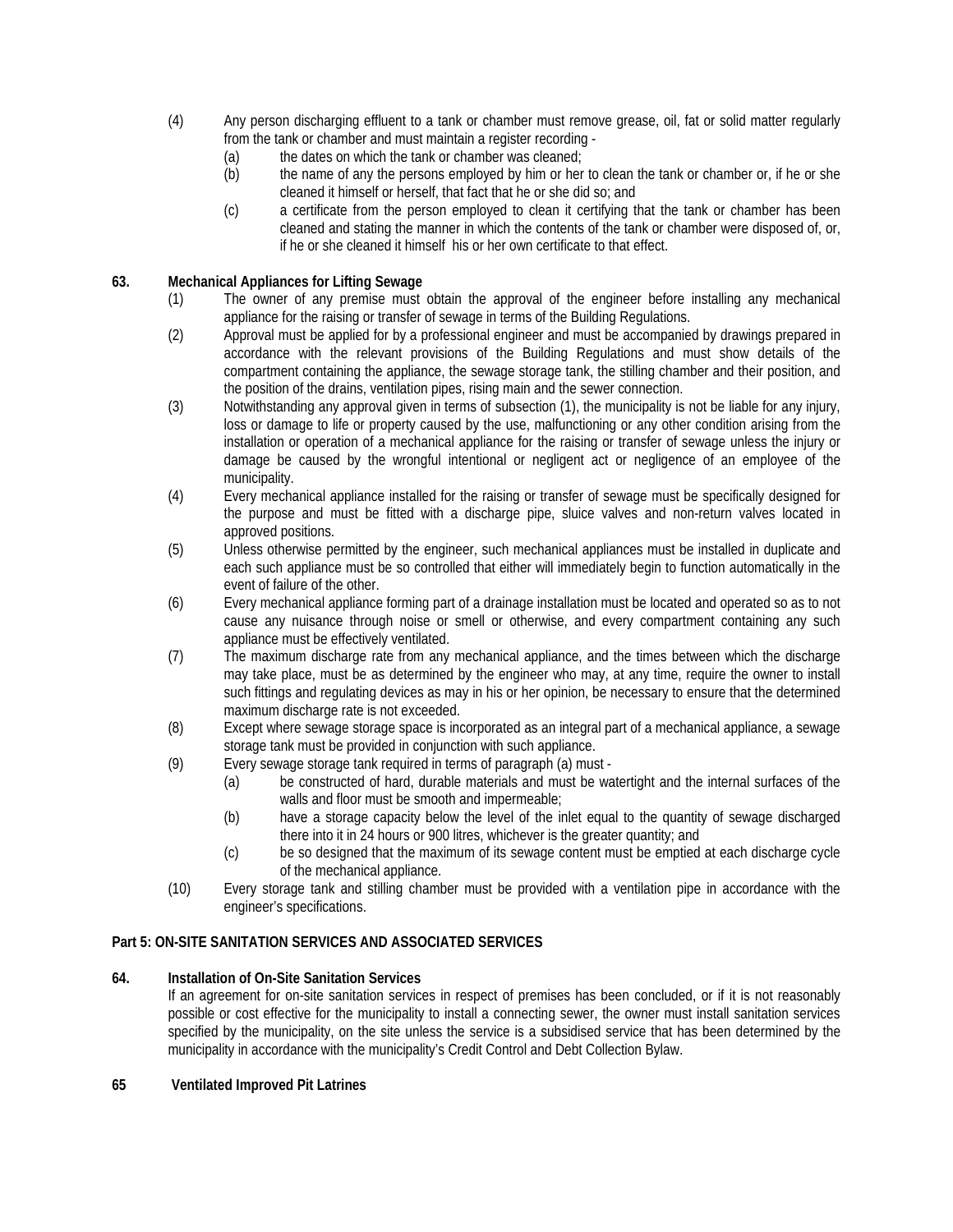- (1) The municipality may, on such conditions as it may prescribe, having regard to the nature and permeability of the soil, the depth of the water table, the size of, and access to, the site and the availability of a piped water supply, approve the disposal of human excrement by means of a ventilated improved pit (VIP) latrine.
- (2) A ventilated improved pit latrine must have
	- (a) a pit of 2 m capacity;
		- (b) lining as required;
		- (c) a slab designed to support the superimposed loading; and
		- (d) protection preventing children from falling into the pit;
- (3) A ventilated improved pit latrine must conform to the following specifications
	- (a) the pit must be ventilated by means of a pipe, sealed at the upper end with durable insect proof screening fixed firmly in place;
	- (b) the ventilation pipe must project not less than 0.5 m above the nearest roof, must be of at least 150 mm in diameter, and must be installed vertically with no bend;
	- (c) the interior of the closet must be finished smooth so that it can be kept in a clean and hygienic condition. The superstructure must be well-ventilated in order to allow the free flow of air into the pit to be vented through the pipe;
	- (d) the opening through the slab must be of adequate size as to prevent fouling. The rim must be raised so that liquids used for washing the floor do not flow into the pit. It must be equipped with a lid to prevent the egress of flies and other insects when the toilet is not in use;
	- (e) must be sited in a position that is independent of the dwelling unit;
	- (f) must be sited in positions that are accessible to road vehicles having a width of 3.0 m in order to facilitate the emptying of the pit;
	- (g) in situations where there is the danger of polluting an aquifer due to the permeability of the soil, the pit must be lined with an impermeable material that is durable and will not crack under stress; and
	- (h) in situations where the ground in which the pit is to be excavated is unstable, suitable support is to be given to prevent the collapse of the soil.

## **66. Septic Tanks and Treatment Plants**

- (1) The municipality may, on such conditions as it may prescribe, approve the disposal of sewage or other effluent by means of septic tanks or other on-site sewage treatment plants.
- (2) A septic tank or other sewage treatment plant on a site must not be situated closer than 3 metres to any dwelling unit or to any boundary of the premises on which it is situated.
- (3) Effluent from a septic tank or other on-site sewage treatment plant must be disposed of to the satisfaction of the municipality.
- (4) A septic tank must be watertight, securely covered and provided with gas -tight means of access to its interior adequate to permit the inspection of the inlet and outlet pipes and adequate for the purpose of removing sludge.
- (5) A septic tank serving a dwelling unit must
	- (a) have a capacity below the level of the invert of the outlet pipe of not less than 500 litres per bedroom, subject to a minimum capacity below such an invert level of 2 500 litres;
	- (b) have an internal width of not less than 1 metre measured at right angles to the direction of the flow;
	- (c) have an internal depth between the cover and the bottom of the tank of not less than 1,7 metre; and
	- (d) retain liquid to a depth of not less than 1,4 metre.
- (6) Septic tanks serving premises other than a dwelling unit must be designed and certified by a professional civil engineer registered as a member of the Engineering Council of South Africa.
- (7) No rain water, storm-water, or effluent other than that approved by the municipality may be discharged into a septic tank.

## **67. French Drains**

- (1) The municipality may, on such conditions as it may prescribe having regard to the quantity and the nature of the effluent and the nature of the soil as determined by the permeability test prescribed by the South African Bureau of Standards, approve the disposal of waste-water or other effluent by means of french drains, soakage pits or other approved works.
- (2) A french drain, soakage pit or other similar work must not be situated closer than 5 m to any dwelling unit or to any boundary of any premises on which it is situated, nor in any such position that will, in the opinion of the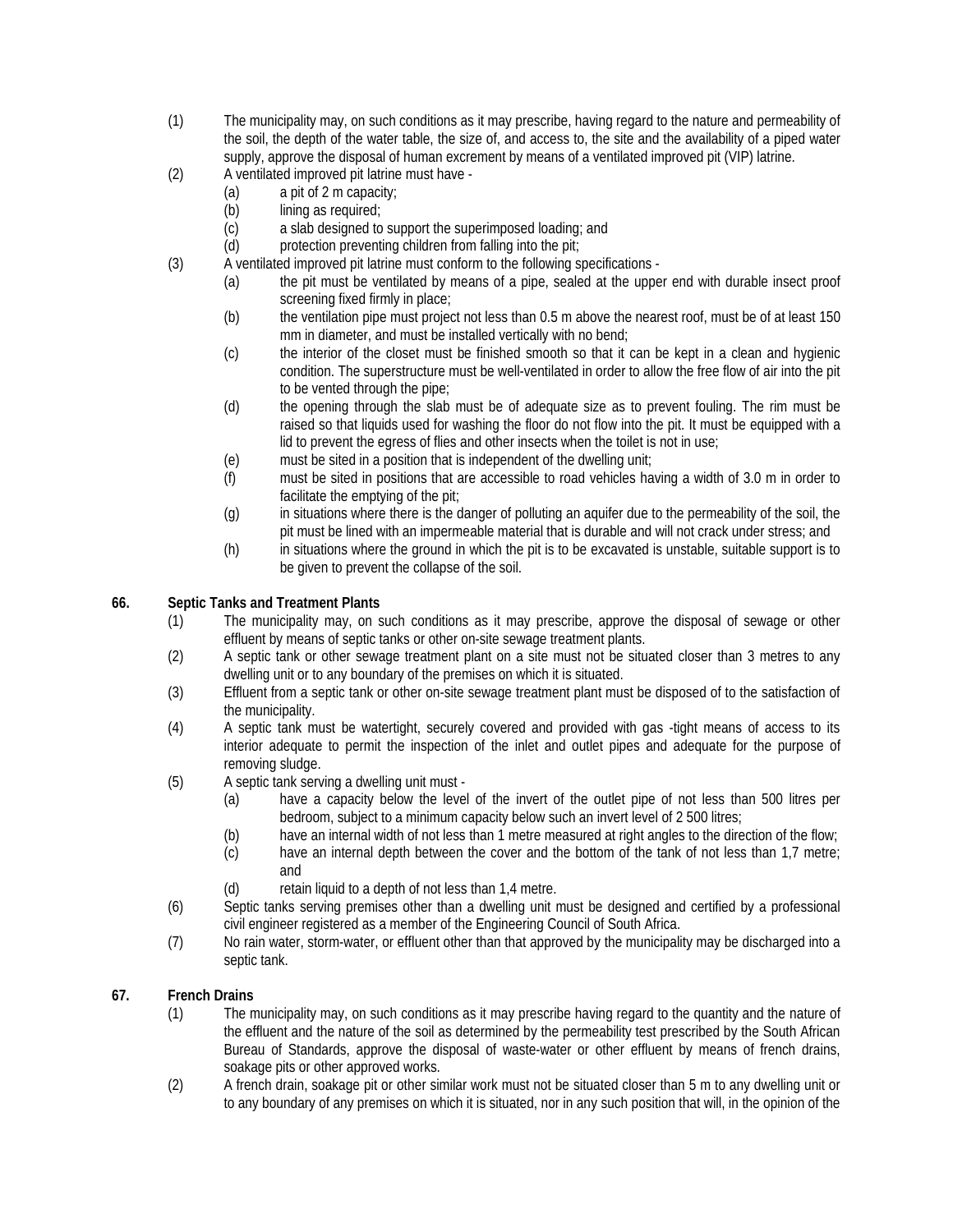municipality, cause contamination of any borehole or other source of water which is, or may be, used for drinking purposes, or cause dampness in any building.

- (3) The dimensions of any french drain, soakage pit or other similar work must be determined in relation to the absorbent qualities of the soil and the nature and quantity of the effluent.
- (4) French drains serving premises other than a dwelling house must be designed and certified by a professional Civil engineer registered as a member of the engineering Council of South Africa.

### **68. Conservancy Tanks**

- (1) The municipality may, on such conditions as it may prescribe approve the construction of a conservancy tank and ancillary appliances for retention of sewage or effluent.
- (2) No rain water, storm-water, or effluent other than approved by the municipality may be discharged into a conservancy tank.
- (3) No conservancy tank must be used as such unless
	- (a) the invert of the tank slopes towards the outlet at a gradient of not less than 1 in 10;<br>(b) the tank is gas and water tight;
	- the tank is gas and water tight;
	- (c) the tank has an outlet pipe, 100 mm in internal diameter, made of wrought iron, cast iron or other approved material, and except if otherwise approved by the municipality, terminating at an approved valve and fittings for connection to the municipality's removal vehicles;
	- (d) the valve and fittings referred to in paragraph (c) or the outlet end of the pipe, as the case may be, are located in a chamber that has hinged cover approved by the engineer and which is situated in a position required by the municipality;
	- (e) access to the conservancy tank must be provided by means of an approved manhole fitted with a removable cast iron cover placed immediately above the visible spigot of the inlet pipe.
- (4) The municipality may, having regard to the position of a conservancy tank or of the point of connection for a removal vehicle, require the owner or customer to indemnify the municipality, in writing, against any liability for any damages that may result from rendering of that service as a condition for emptying the tank.
- (5) Where the municipality's removal vehicle has to traverse private premises for the emptying of a conservancy tank, the owner must provide a roadway at least 3,5 m wide, so hardened as to be capable of withstanding a wheel load of 4 metric tons in all weather, and must ensure that no gateway through which the vehicle is required to pass to reach the tank, is less than 3,5 m wide for such purposes.
- (6) The owner or occupier of premises on which a conservancy tank is installed must at all times maintain the tank in good order and condition to the satisfaction of the municipality.

### **69. Operation and Maintenance of On-Site Sanitation Services**

The operation and maintenance of on-site sanitation services and all costs pertaining to it remains the responsibility of the owner of the premises, unless the on-site sanitation services are subsidised services determined in accordance with the municipality's by-laws relating to credit control and debt collection.

### **70. Disused Conservancy and Septic Tanks**

If an existing conservancy tank or septic tank is no longer required for the storage or treatment of sewage, or if permission for its use is withdrawn, the owner must either cause it to be completely removed or to be completely filled with earth or other suitable material. Provided that the engineer may require a tank to be dealt with in another way, or approve its use for other purposes, subject to any conditions specified by him or her.

#### **Part 6: Industrial Effluent**

## **71. Approval to Discharge Industrial Effluent**

- (1) No person must discharge or cause or permit industrial effluent to be discharged into the sanitation system except with the approval of the municipality.
- (2) A person must apply for approval to discharge industrial effluent into the sanitation system of the municipality on the prescribed form attached as Annexure B to these by-laws.
- (3) The municipality may, if in its opinion the capacity of the sanitation system is sufficient to permit the conveyance and effective treatment and lawful disposal of the industrial effluent, for such period and subject to such conditions it may impose, approve the discharge of industrial effluent into the sanitation system.
- (4) Any person who wishes to construct or cause to be constructed, a building which is to be used as a trade premises, must at the time of lodging a building plan in terms of section 4 of the National Building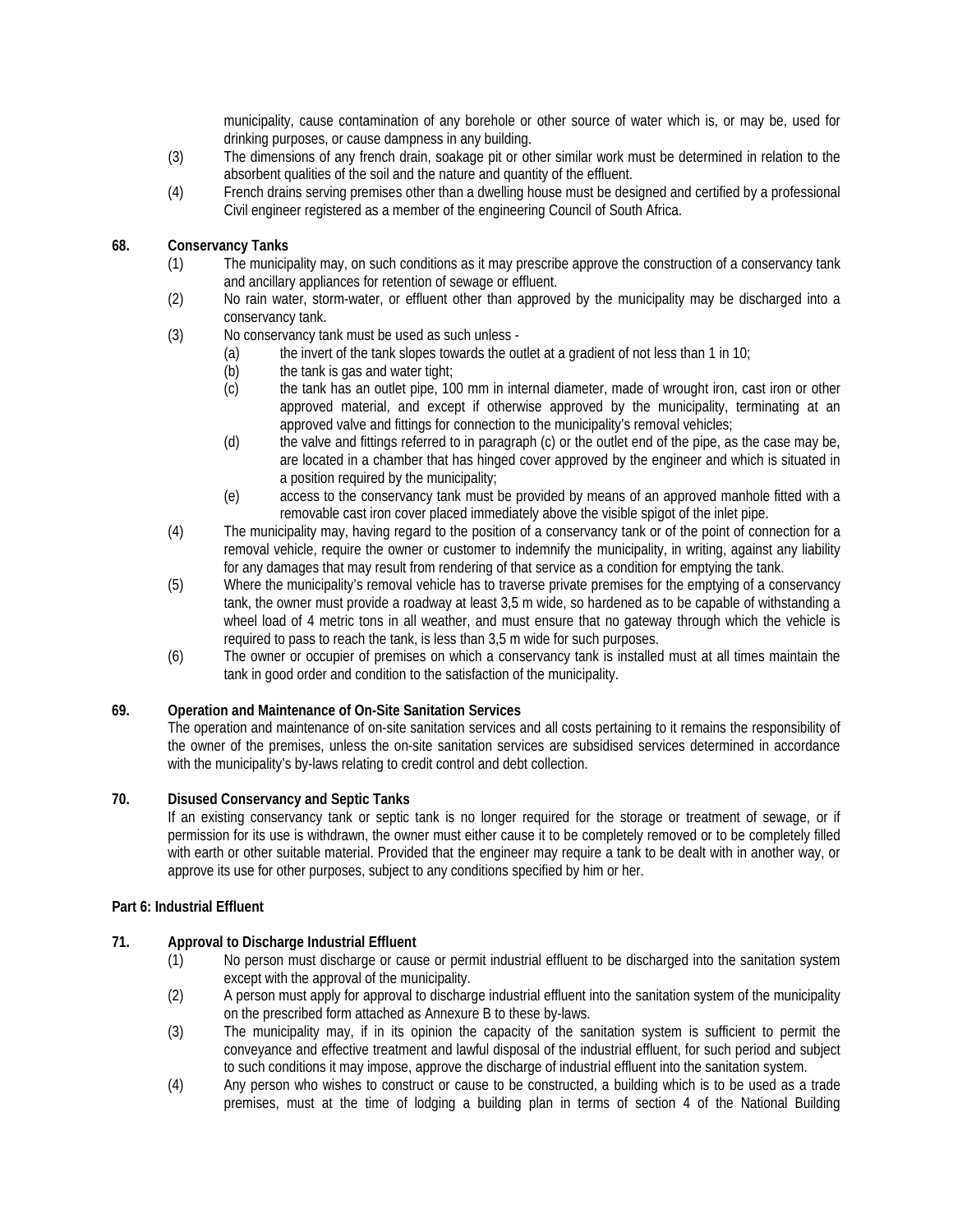Regulations and Building Standards Act, 1977 (Act No. 103 of 1977), also lodge applications for the provision of sanitation services and for approval to discharge industrial effluent.

# **72. Withdrawal of Approval to Discharge Industrial Effluent**

- (1) The municipality may withdraw any approval to a commercial customer, who has been authorised to discharge industrial effluent into the sanitation system, upon giving 14 (fourteen) days notice, if the customer
	- (a) fails to ensure that the industrial effluent discharged conforms to the industrial effluent standards prescribed in Annexure A of these by-laws or the written permission referred to in section 71;
	- (b) fails or refuses to comply with any notice lawfully served on him or her in terms of these by-laws, or contravenes any provisions of these by-laws or any condition imposed in terms of any permission granted to him or her; or
	- (c) fails to pay the charges in respect of any industrial effluent discharged.
- (2) The municipality may on withdrawal of any approval
	- (a) in addition to any steps required by these by-laws, and on 14 (fourteen) days written notice, authorise the closing or sealing of the connecting sewer of the said premises; and
	- (b) refuse to receive any industrial effluent until it is satisfied that adequate steps to ensure that the industrial effluent that is to be discharged conforms to the standards required by these by-laws.

## **73. Quality Standards for Disposal of Industrial Effluent**

- (1) A commercial customer, to whom approval has been granted, must ensure that no industrial effluent is discharged into the sanitation system of the municipality unless it complies with the standards and criteria set out in Annexure A.
- (2) The municipality may, in giving its approval, relax or vary the standards in Annexure A, provided that it is satisfied that any relaxation represents the best practicable environmental option.
- (3) In determining whether relaxing or varying the standards in Annexure A represents the best practicable environmental option a municipality must consider -
	- (a) whether the commercial customers undertaking is operated and maintained at optimal levels;
	- (b) whether technology used by the commercial customer represents the best available to the commercial customers industry and, if not, whether the installation of the best technology would cause the customer unreasonable expense;
	- (c) whether the commercial customer is implementing a programme of waste minimisation that complies with national waste minimisation standards set in accordance with national legislation;
	- (d) the cost to the municipality of granting the relaxation or variation; and
	- (e) the environmental impact or potential impact of the relaxation or variation.
- (4) Test samples may be taken at any time by a duly qualified sampler to ascertain whether the industrial effluent complies with Annexure A or any other standard laid down as a requisition for granting an approval.

## **74. Conditions for the Discharge of Industrial Effluent**

- (1) The municipality may on granting approval for the discharge of industrial effluent, or at any time that it considers appropriate, by notice, require a commercial customer to -
	- (a) subject the industrial effluent to such preliminary treatment as in the opinion of the municipality will ensure that the industrial effluent conforms to the standards prescribed in Annexure A before being discharged into the sanitation system;
	- (b) install equalising tanks, valves, pumps, appliances, meters and other equipment which, in the opinion of the municipality, will be necessary to control the rate and time of discharge into the sanitation system in accordance with the conditions imposed by it;
	- (c) install for the conveyance of the industrial effluent into the sanitation system at a given point, a drainage installation separate from the drainage installation for other sewage and may prohibit a commercial customer from disposing of his industrial effluent at any other point;
	- (d) construct on any pipe conveying his or her industrial effluent to any sewer, a service access hole or stop-valve in such position and of such dimensions and materials as the municipality may prescribe;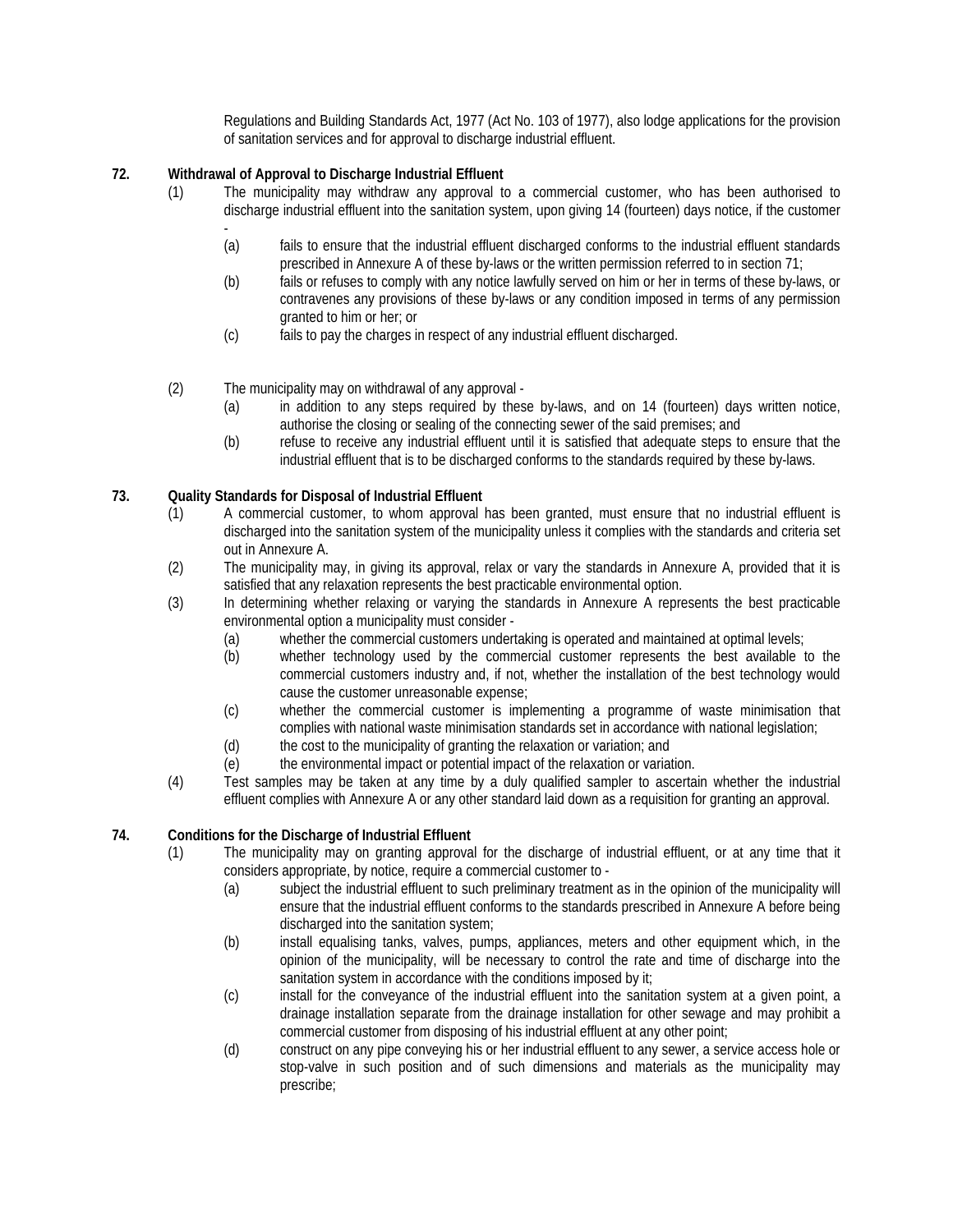- (e) provide all information that may be required by the municipality to enable it to assess the tariffs or charges due to the municipality;
- (f) provide adequate facilities including, but not limited to, level or overflow detection devices, standby equipment, overflow catch-pits, or other appropriate means of preventing a discharge into the sanitation system in contravention of these by-laws;
- (g) cause any meter, gauge or other device installed in terms of this section to be calibrated by an independent authority at the cost of the commercial customer at such intervals as may be required by the municipality and copies of the calibration must to be forwarded to it by the commercial customer; and
- (h) cause industrial effluent to be analysed as often, and in whatever manner, may be determined by the municipality and provide it with the results of these tests when they are completed.
- (2) The cost of any treatment, plant, work or analysis, which a person may be required to carry out, construct or install in terms of subsection (1), must be borne by the commercial customer concerned.
- (3) If industrial effluent that neither complies with the standards in Annexure A nor has received the approval of the municipality, is discharged into the sanitation system, the municipality must be informed and the reasons for it, within twelve hours of the discharge.

### **Part 7: SEWAGE DELIVERED BY ROAD HAULAGE**

### **75. Acceptance of Sewage Delivered by Road Haulage**

The engineer may, in his or her discretion, and subject to such conditions as he or she may specify, accept sewage for disposal that is delivered to the municipality's sewage treatment plants by road haulage.

## **76. Approval for Delivery of Sewage by Road Haulage**

- (1) No person must deliver sewage by road haulage in order to discharge it into the municipality's sewage treatment plants except with the approval of the engineer and subject to any conditions, and any times, that may on reasonable grounds be imposed by him or her.
- (2) The charges for any sewage delivered for disposal to the municipality's sewage treatment plants must be assessed by the municipality in accordance with the prescribed tariffs of charges.

#### **77. Withdrawal of Permission for Delivery of Sewage by Road Haulage**

The engineer may withdraw any approval, given in terms of section 75, after giving at least 14 (fourteen) days written notice of his or her intention to do so, if a person who has been allowed to discharge sewerage by road haulage -

- (a) fails to ensure that the sewage conforms to the standards prescribed either in Annexure A, or as a condition of approval; or
- (b) fails or refuses to comply with any notice served on him or her in terms of these by-laws or contravenes any provision of these by-laws or any condition has been imposed on him or her as a condition of approval; and
- (c) fails to pay all the charges applicable to the delivery of sewage.

#### **78. Conditions for Delivery of Sewage by Road Haulage**

When sewage is to be delivered by road haulage -

- (a) the time and place when delivery is to be made must be arranged in consultation with the engineer; and
- (b) the engineer must be satisfied before a delivery can take place, that the sewerage is of a nature suitable for road haulage and that the delivery would comply with the provisions, of these by-laws.

### **Part 8: OTHER SANITATION SERVICES**

### **79. Stables and Similar Premises**

The municipality may approve the connection of a drainage installation to stables, cowsheds, dairies, kennels, other premises for the accommodation of animals, and tanneries, subject to the payment of all applicable charges and the fulfilment of any condition that the municipality may impose; but approval will be given only if -

- (a) the floor of the premises is paved by impervious materials that are approved by the municipality and graded to a silt trap, grease trap or gully of adequate capacity; and
- (b) every part of the floor of the premises is covered by a roof, or another protective device, in a way that adequately prevents the entry of rain or storm water into the drainage installation.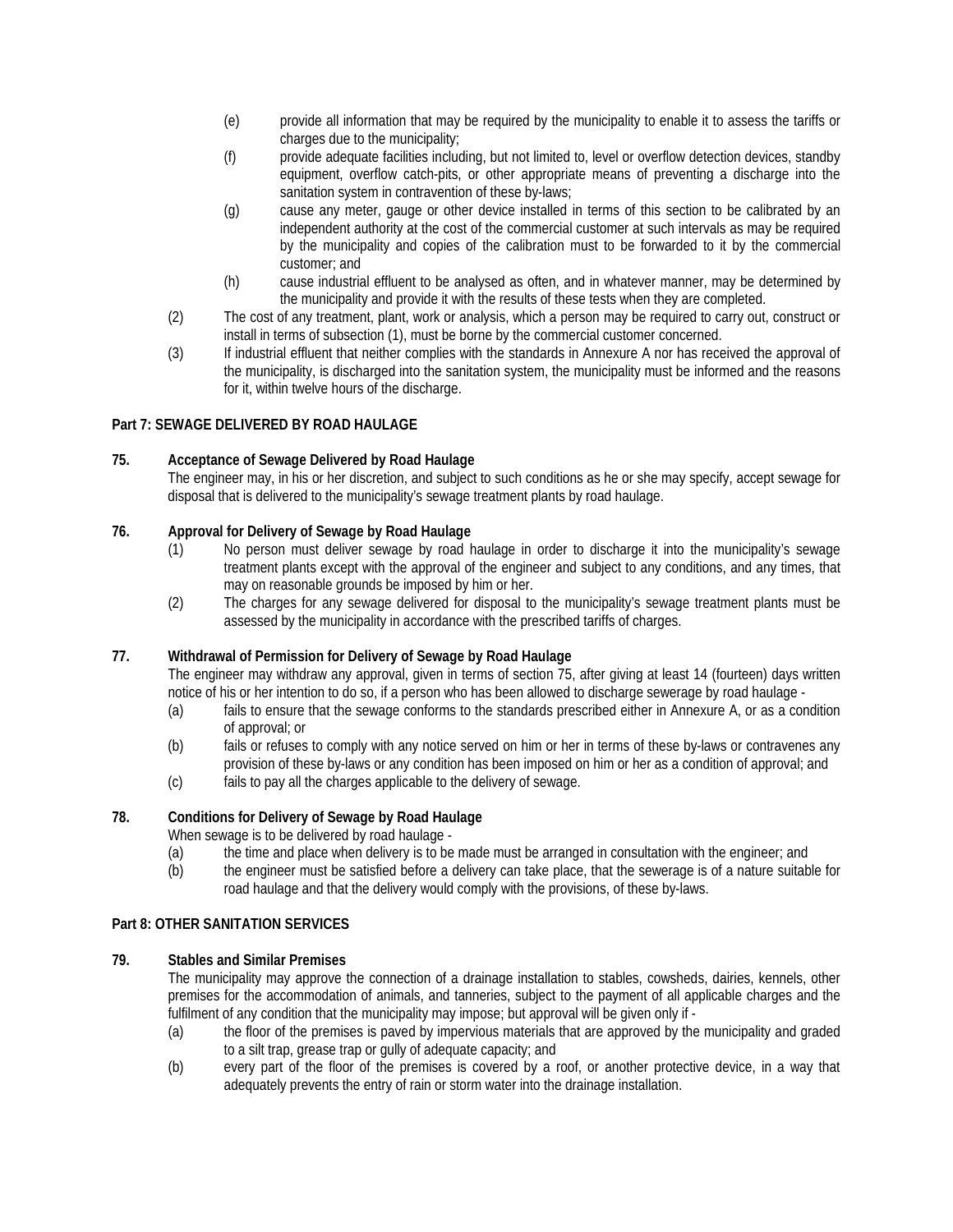# **80. Mechanical Food-Waste or Other Disposal Units**

The municipality may approve the connection or incorporation of a mechanical waste food disposal and any disposal unit or garbage grinder, into a drainage installation that has a capacity in excess of 500W, subject to the payment of all applicable charges and to any condition that the municipality may impose, but approval will be given only if -

- (a) a water meter is installed by the municipality;
- (b) the engineer is satisfied that the municipality's sewerage and sewage treatment system will not be adversely affected; and
- (c) the installation or incorporation is installed in conformity with the municipality's by-laws relating to electricity.

# **Part 9: INSTALLATION WORK**

## **81. Approval of Installation Work**

- (1) If an owner wishes to have installation work done, he or she must first obtain the municipality's written approval.
- (2) Application for the approval referred to in subsection (1) must be made on the prescribed form and must be accompanied by -
	- (a) a charge determined by the municipality;
	- (b) copies of all drawings that may be required and approved by the municipality;
	- (c) a certificate by a professional engineer certifying that the installation has been designed in accordance with any applicable SANS Codes.
- (3) Approval given in terms of subsection (1) must lapse after 24 (twenty-four) months.
- (4) When approval has been given in terms of subsection (1), a complete set of the drawings that have been required and approved by the municipality must be available for inspection at the site at all reasonable times until the work has been completed.
- (5) If installation work has been done in contravention of subsections (1) or (2), the municipality may require the owner -
	- (a) to rectify the contravention within a specified time;
	- (b) if work is in progress, to cease the work; and
- (c) to remove all work that does not comply with these by-laws.

## **82. Persons Permitted to do Installation and Other Work**

- (1) No person who is not a plumber, or working under the control of a plumber, must be permitted to
	- (a) do installation work other than the replacement or repair of an existing pipe or sanitation fitting;
	- (b) inspect, disinfect and test a drainage installation, fire installation or storage tank;<br>(c) service, repair or replace a back flow preventer; or
	- (c) service, repair or replace a back flow preventer; or (d) install, maintain or replace a meter provided by an
	- install, maintain or replace a meter provided by an owner in a drainage installation.
- (2) No person must require or engage a person who is not a plumber to do the work referred to in subsection (1).
- (3) Notwithstanding the provisions of subsections (1) and (2), the municipality may permit a person, who is not a plumber, to do installation work at his or her own premises if they are occupied by himself or herself or his or her own household, but if permission is given, the work must be inspected and approved by a plumber under the direction of or who has been nominated by, the engineer.

## **83 Use of Pipes and Water Fittings to be Authorised**

- (1) No person must, without the prior written authority of the engineer, install or use a pipe or water fitting in a water installation within the municipality's area of jurisdiction unless it is included in the Annexure of Approved Pipes and Fittings compiled by the municipality.
- (2) Application for the inclusion of a pipe or water fitting in the Annexure referred to in subsection (1) must be made on the form prescribed by the municipality.
- (3) A pipe or water fitting may be included in the Annexure referred to in subsection (1) if
	- (a) it bears the standardisation mark of the South African Bureau of Standards in respect of the relevant SANS specification issued by the Bureau; or
	- (b) it bears a certification mark issued by the SANS to certify that the pipe or water fitting
		- (i) complies with an SANS Mark specification; or
		- (ii) a provisional specification issued by the SANS;
	- (c) it is included in the list of water and sanitation installations accepted by Joint Acceptance Scheme for Water Services Installation (JASWIC).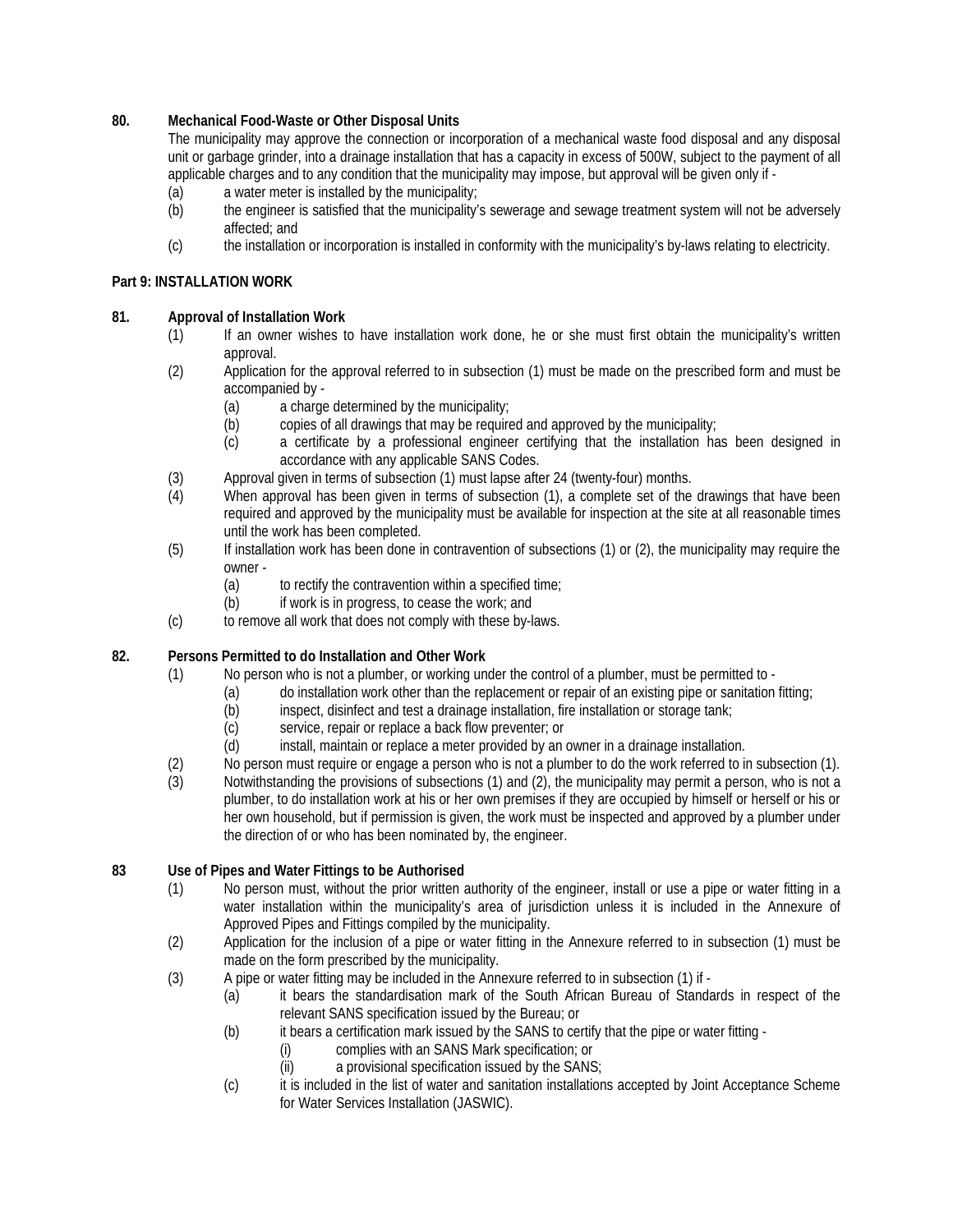- (d) No certification marks must be for a period exceeding two years.
- (4) The municipality may impose any additional condition that it considers necessary as relating to the use, or method of installation, of any pipe or water fitting included in the Annexure.
- (5) The current Annexure must be available for inspection at the office of the municipality at any time during working hours.
- (6) The municipality may sell copies of the current Annexure at a charge determined by it.

### **84. Testing of Drainage Installations**

- (1) No drainage installation, or any part of one, must be connected to on-site sanitation services nor must, the municipality's sanitation system be connected to an existing approved installation, unless any one or more of the following tests have been applied in the presence, and to the satisfaction, of the engineer, before the draining installation has been enclosed -
	- (a) the interior of every pipe or series of pipes between two points of access must be inspected throughout its length by means of a mirror and a source of light, and during the inspection, a full circle of light must appear to the observer, and the pipe or series of pipes must be seen to be unobstructed;
	- (b) a smooth ball having a diameter 12mm less than the nominal diameter of the pipe must, when inserted at the higher end of the pipe, roll down without assistance or interruption to the lower end;
	- (c) after all openings to the pipe or series of pipes to be tested, after having been plugged or sealed and after all traps associated with them have been filled with water, air must be pumped into the pipe or pipes until a manometric pressure of 38mm of water is indicated, after which the pressure must remain greater than 25mm of water for a period of at least 3 (three) minutes without further pumping; and
	- (d) all parts of the installation are subjected to and required to withstand an internally applied hydraulic test pressure of not less than a 3m head of water for a period of not less than 10 minutes.
- (2) If the municipality has reason to believe that any drainage installation or any part of it has become defective, it may require the owner of any premises to conduct any or all of the tests prescribed in subsection (1) and, if the installation fails to pass any test, or all the tests, to the satisfaction of the municipality, the municipality may by notice require the owner to take all reasonable measures that may be necessary to enable the installation to satisfy any or all of them.

#### **85. Water Demand Management**

- (1) Notwithstanding the provisions of sections 92 and 113, no flushing urinal that is not user-activated must be installed or continue to operate in any water installation. All flushing urinals that are not user-activated installed prior to the commencement of these regulations must be converted to user-activated urinals within two years of the commencement of these by-laws.
- (2) No cistern, and related pan designed to operate with such cistern, must be installed with a cistern capacity of greater than 9 litres and all cisterns not intended for public use must be fitted with flushing devices allowing interruptible or multiple flushes, provided that such flushing device is not required in cisterns with a capacity of 4,5 litres or less.

#### **CHAPTER 6: WATER SERVICES INTERMEDIARIES**

#### **86. Registration**

The municipality may by public notice require water services intermediaries or classes of water services intermediaries to register with the municipality in a manner specified in the public notice.

## **87. Provision of Water Services**

- (1) Water services intermediaries must ensure that water services, including basic services as determined by the municipal council, are provided to such persons it is obliged to provide with water services.
- (2) The quality, quantity and sustainability of water services provided by a water services intermediary must meet any minimum standards prescribed in terms of the Act and must at least be of the same standards as provided by the municipality to customers.

#### **88. Charges for Water Services Provided**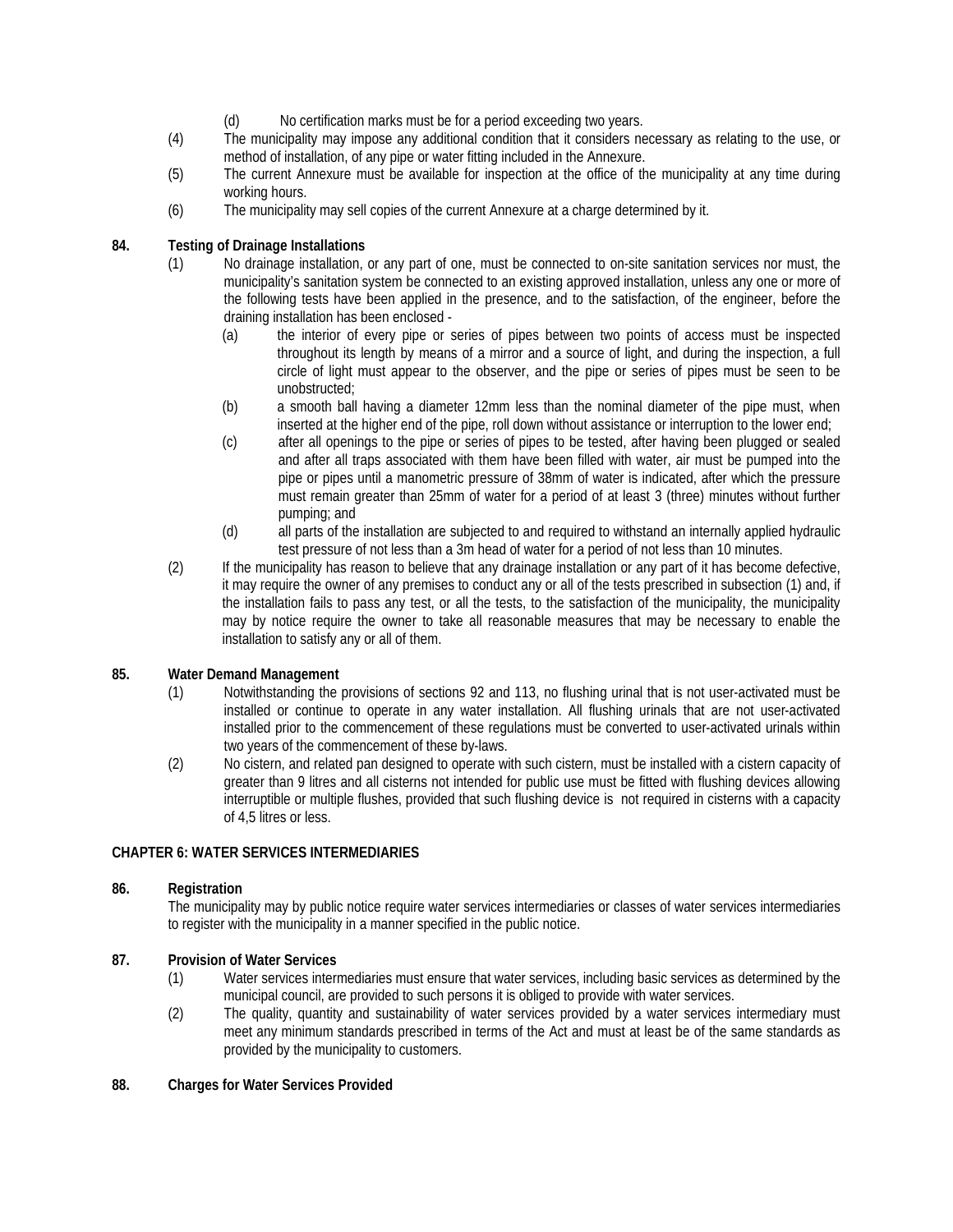- (1) A water services intermediary may not charge for water services at a price which does not comply with any norms and standards prescribed under the Act and any additional norms and standards as may be set by the municipality.
- (2) A water services intermediary must provide subsidised water services, as determined by the municipal council in terms of the municipality's by-laws relating to credit control and debt collection from time to time, and provided by the municipality to customers at a price that is the same or less than the charges at which the municipality provides such services.

### **CHAPTER 7: UNAUTHORISED WATER SERVICES**

### **89. Unauthorised Services**

- (1) No person may gain access to water services unless it is in terms of an agreement entered into with the municipality for the rendering of those services.
- (2) The municipality may, irrespective of any other action it may take against such person in terms of these bylaws by written notice order a person who is using unauthorised services to -
	- (a) apply for such services in terms of sections 2 and 3; and
	- (b) undertake such work as may be necessary to ensure that the customer installation through which access was gained complies with the provisions of these or any other relevant by-laws.

### **90. Interference with Infrastructure for the Provision of Water Services**

- (1) No person other than the municipality must manage, operate or maintain infrastructure through which water services are provided.
- (2) No person other than the municipality must effect a connection to infrastructure through which water services are provided.
- (3) The municipality may recover any costs associated with repairing damage caused as a result of a contravention of subsections (1) and (2). The costs recoverable by the municipality is the full cost associated with repairing the damage and includes, but is not restricted to, any exploratory investigation, surveys, plans, specifications, Annexures of quantities, supervision, administration charge, the use of tools, the expenditure of labour involved in disturbing or rehabilitation of any part of a street or ground affected by the repairs and the environmental cost.

#### **91. Obstruction of Access to Infrastructure for the Provision of Water Services**

- (1) No person must prevent or restrict the physical access of the municipality to infrastructure through which water services are provided.
- (2) If a person contravenes subsection (1), the municipality may
	- (a) by written notice require such person to restore access at his own expense within a specified period; or
	- (b) if it is of the opinion that the situation is a matter of urgency, without prior notice restore access and recover the cost from such person.
- (3) The costs recoverable by the municipality is the full cost associated with restoring access and includes, but is not restricted to, any exploratory investigation, surveys, plans, specifications, Annexures of quantities, supervision, administration charge, the use of tools, the expenditure of labour involved in disturbing or rehabilitation of any part of a street or ground affected by restoring access and the environmental cost.

## **92. Waste of Water**

- (1) No customer must permit
	- (a) the purposeless or wasteful discharge of water from terminal water fittings;<br>(b) pipes or water fittings to leak;
	- pipes or water fittings to leak;
	- (c) the use of maladjusted or defective water fittings; or
	- (d) an overflow of water to persist.
- (2) An owner must repair or replace any part of his or her water and sanitation installation which is in such a state of disrepair that it is either causing or is likely to cause an occurrence listed in subsection (1).
- (3) If an owner fails to take measures as contemplated in subsection (2), the municipality must, by written notice, require the owner to comply with the provisions of subsection (1).
- (4) The municipality may, by written notice, prohibit the use by a customer of any equipment in a water or sanitation installation if, in its opinion, its use of water is inefficient. Such equipment must not be returned to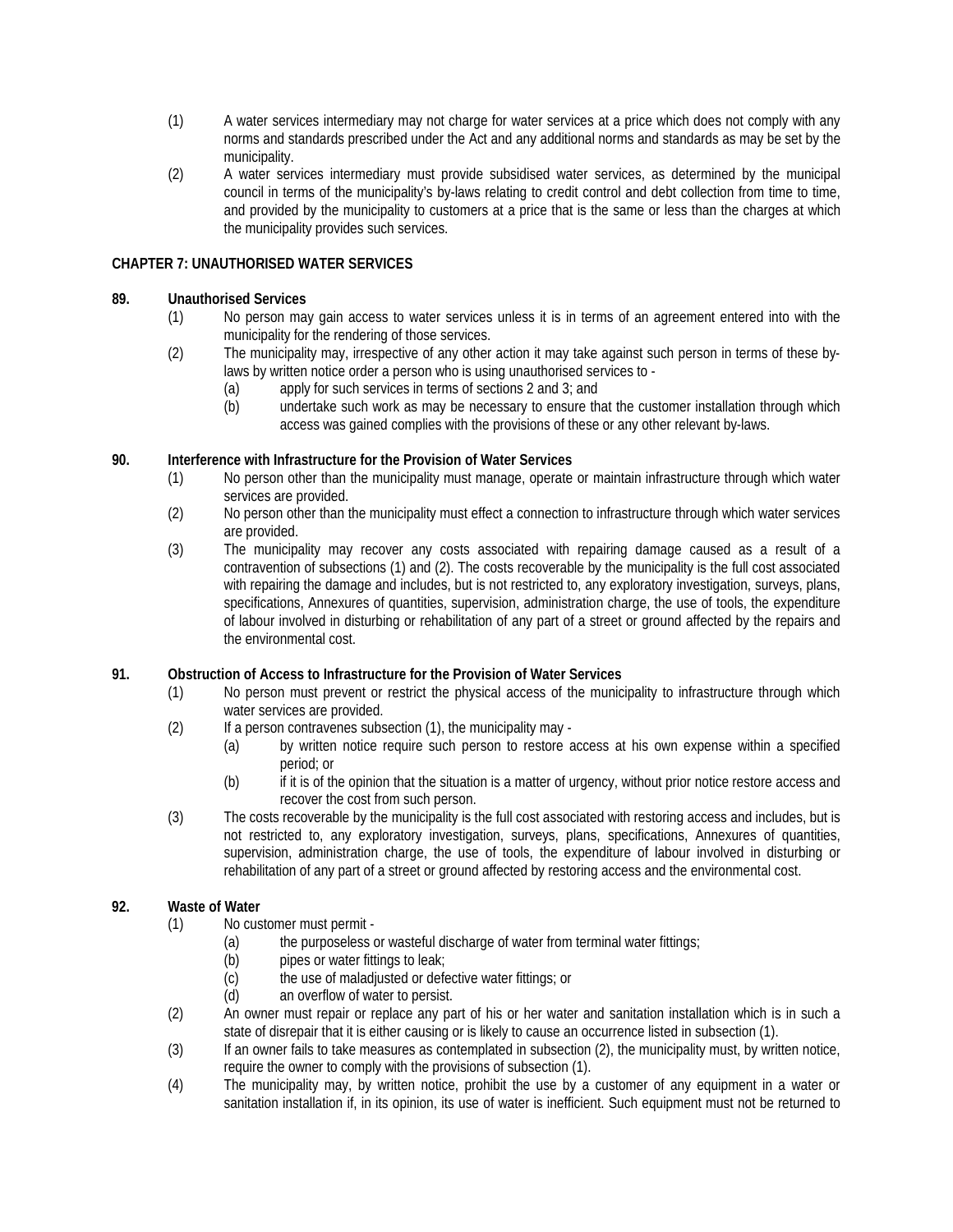use until its efficiency has been restored and a written application to do so has been approved by the municipality.

### **93. Unauthorised and Illegal Discharges**

- (1) No person may discharge or cause or permit any sewage to be discharged directly or indirectly into a storm water drain, river, stream or other watercourse, whether natural or artificial.
- (2) The owner or occupier of any premises on which steam or any liquid other than potable water, is stored, processed or generated must provide all facilities necessary to prevent any discharge or leakage of such liquid to any street, storm water drain or watercourse, whether natural or artificial, except where, in the case of steam, the municipality has approved such discharge.
- (3) Where the hosing down or flushing by rainwater of an open area on any premises is in the opinion of the municipality likely to cause the discharge of objectionable matter into any street, storm water drain, river, stream or other watercourse, whether natural or artificial, or to cause or contribute towards the pollution of any such watercourse, the municipality may, by notice, require the owner of the premises to take reasonable measures to prevent or minimise such discharge or pollution.
- (4) No person may discharge or cause or permit the discharge of
	- (a) any substance, including storm water, other than sewage, to be discharged into a drainage installation;
	- (b) of water from any swimming pool directly or indirectly over any road or into a gutter, storm water drain, watercourse, open ground or private premises other than the premises of the owner of such swimming pool;
	- (c) water from artificial fountains, reservoirs or swimming pools situated on premises into a drainage installation, without the approval of the municipality and subject to the payment of relevant charges and such conditions as the municipality may impose;
	- (d) any sewage, industrial effluent or other liquid or substance which
		- (i) in the opinion of the engineer may be offensive to or may cause a nuisance to the public;
		- (ii) is in the form of steam or vapour or has a temperature exceeding 44 C at the point where it enters the sewer;
		- (iii) has a pH value less than  $6.0$ ;
		- (iv) contains any substance of whatsoever nature likely to produce or release explosive, flammable, poisonous or offensive gases or vapours in any sewer;
		- (v) contains any substance having an open flashpoint of less than 93C or which releases a poisonous vapour at a temperature below 93 C;
		- (vi) contains any material of whatsoever nature, including oil, grease, fat or detergents capable of causing obstruction to the flow in sewers or drains or interference with the proper operation of a sewerage treatment works;
		- (vii) shows any visible signs of tar or associated products or distillates, bitumens or asphalts;
		- (viii) contains any substance in such concentration to produce an undesirable taste after chlorination or an undesirable odour or colour, or excessive foam;
		- (ix) has either a greater PV or COD (Chemical Oxygen Demand) value, a lower pH value, or a higher caustic alkalinity or electrical conductivity than specified in Annexure A, without the prior approval and subject to the payment of relevant charges and such conditions as the municipality may impose;
		- (x) contains any substance which in the opinion of the engineer
			- (aa) cannot be treated at the sewage treatment work to which it could be discharged; or
			- (bb) will negatively affect the treatment processes at the sewage treatment work to which it could be discharged or
			- (cc) will negatively impact on the ability of the sewage treatment work to produce discharges that meet the waste water discharge standards set in terms of the National Water Act, 1998 (Act No 36 of 1998), or
		- (xi) either alone or in combination with other substance may
			- (aa) generate or constitute a toxic substance dangerous to the health of persons employed at the sewage treatment works or entering the councils sewers or manholes in the course of their duties; or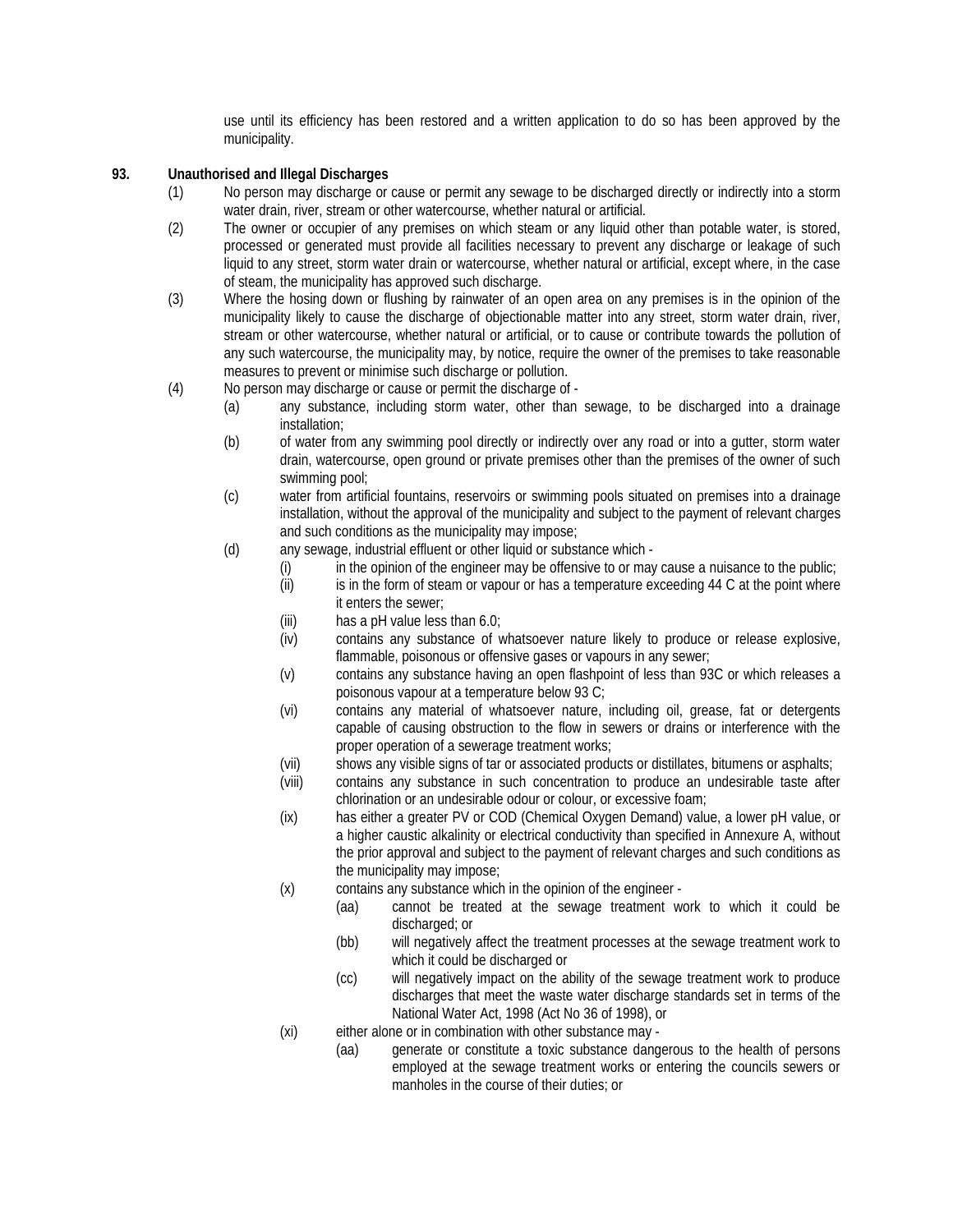- (bb) be harmful to sewers, treatment plant or land used for the disposal of treated waste water; or
- (cc) adversely affect any of the processes whereby sewage is treated or any re-use of sewage effluent.
- (5) No person must cause or permit the accumulation of grease, oil, fat or solid matter in any drainage installation that will adversely affect its effective functioning.
- (6) The municipality may, notwithstanding any other actions that may be taken in terms of these by-laws, recover from any person who discharges industrial effluent or any substance which is unauthorised or illegal all costs incurred, by the municipality as a result of such discharges, including costs that result from (a) injury to persons, damage to the sanitation system; or
	- (b) a prosecution in terms of the National Water Act, 1998 (Act No. 36 of 1998).

# **94. Illegal Re-Connection**

A customer whose access to water supply services have been restricted or disconnected, who intentionally reconnects to services or who intentionally or negligently interferes with infrastructure through which water supply services are provided, must on written notice be disconnected from the water supply services.

## **95. Interference with Infrastructure**

- (1) No person may unlawfully and intentionally or negligently interfere with infrastructure through which the municipality provides municipal services.
- (2) If a person contravenes subsection (1), the municipality may
	- (a) by written notice require such person to seize or rectify the interference at his or her own expense within a specified period; or
	- (b) if it is of the opinion that the situation is a matter of urgency, without prior notice prevent or rectify the interference and recover the cost from such person.

## **96. Pipes in Streets or Public Places**

No person must for the purpose of conveying water or sewage derived from whatever source, lay or construct a pipe or associated component on, in or under a street, public place or other land owned by or under the control of any municipality, except with the prior written permission of the municipality and subject to such conditions as it may impose.

## **97. Use of Water from Sources Other than the Water Supply System**

- (1) No person must use or permit the use of water obtained from a source other than the water supply system, other than rain water tanks which are not connected to the water installation, except with the prior approval of the engineer, and in accordance with such conditions as it may impose, for domestic, commercial or industrial purposes.
- (2) Any person desiring the consent referred to in subsection (1) must provide the engineer with evidence satisfactory to it that the water referred to in subsection (1) complies, whether as a result of treatment or otherwise, with the requirements of SANS 241: Drinking Water, or that the use of such water does not or will not constitute a danger to health.
- (3) Any consent given in terms of subsection (1) may be withdrawn if, in the opinion of the engineer
	- (a) a condition imposed in terms of subsection (1) is breached; or
	- (b) the water quality no longer conforms to the requirements referred to in subsection (2).
- (4) The engineer may take samples of water obtained from a source, other than the water supply system and cause the samples to be tested for compliance with the requirements referred to in subsection (2).
- (5) The determined charge for the taking and testing of the samples referred to in subsection (4) above must be paid by the person to whom consent was granted in terms of subsection (1).
- (6) If water obtained from a borehole or other source of supply on any premises is used for a purpose which gives rise to the discharge of such water or a portion thereof into the municipality's sewerage system, the municipality may install a meter in the pipe leading from such borehole or other source of supply to the point or points where it is so used.
- (7) The provisions of section 20 applies insofar as they may be applicable in respect of the meter referred to in subsection (4).

## **98. Use of On-Site Sanitation Services Not Connected to the Sanitation System**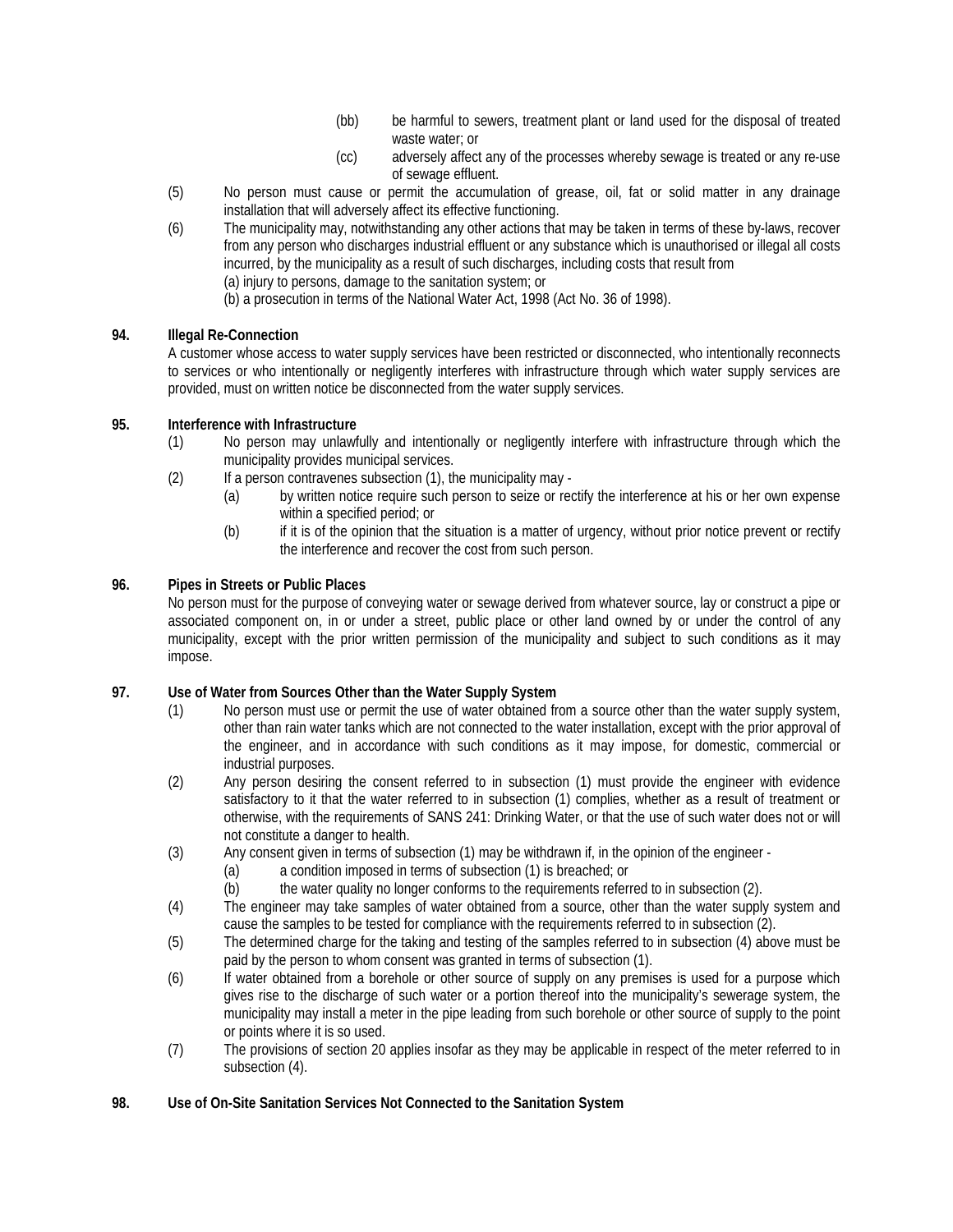- (1) No person must use or permit the use of on-site sanitation services not connected to the municipality's sanitation system except with the prior approval of the engineer, and in accordance with such conditions as it may impose, for domestic, commercial or industrial purposes.
- (2) Any person desiring the consent referred to in subsection (1) must provide the engineer with evidence satisfactory to him or her that the sanitation facility is not likely to have a detrimental effect on heath or the environment.
- (3) Any consent given in terms of subsection (1) may be withdrawn if, in the opinion of the engineer
	- (a) a condition imposed in terms of subsection (1) is breached; or
		- (b) the sanitation facility has a detrimental impact on health or the environment.
- (4) The engineer may undertake such investigations as he or she may deem necessary to determine if a sanitation facility has a detrimental impact on health or the environment.
- (5) The person to whom consent was granted in terms of subsection (1) is liable for the costs associated with an investigation undertaken in terms of subsection (2) if the result of the investigation indicates that the sanitation facility has a detrimental impact on health or the environment.

# **CHAPTER 8: NOTICES**

### **99. Power to Serve and Compliance with Notices**

- (1) The municipality may, by written notice, order an owner, customer or any other person who fails, by act or omission, to comply with the provisions of these by-laws, or to fulfil any condition imposed in it, to rectify his, failure within a period specified in the notice, which period must not be less than thirty days except where a notice is issued in terms of section 18, when the period must not be less than seven days.
- (2) If a person fails to comply with a written notice served on him by the municipality in terms of these by-laws within the specified period, it may take such action that in its opinion is necessary to ensure compliance, including -
	- (a) undertaking the work necessary itself and recovering the cost of such action or work from that owner, consumer or other person;
	- (b) restricting or discontinuing the provision of services; and (c) instituting legal proceedings.
- (3) A notice in terms of subsection (1) must
	- (a) give details of any provision of the by-laws that has not been complied with;
	- (b) give the owner, consumer or other person a reasonable opportunity to make representations and state his or her case, in writing, to the municipality within a specified period, unless the owner, consumer or other person was given such an opportunity before the notice was issued;
	- (c) specify the steps that the owner, consumer of other person must take to rectify the failure to comply;
	- (d) specify the period within which the owner, consumer or other person must take the steps specified to rectify such failure; and
	- (e) indicate that the municipality
		- (i) may undertake any work that is necessary to rectify a failure to comply with a notice and the cost to the municipality of rectification may be recovered from the owner, consumer or other person who has failed to comply with it; and
		- (ii) may take any other action that it considers necessary for ensuring compliance.
- (4) In the event of an emergency the municipality may, without prior notice to anyone, undertake the work required by subsection (3)(e)(i) and recover the costs from a person who, but for the emergency, would have to be notified in terms of subsection (1).
- (5) The costs recoverable by the municipality in terms of subsections (3) and (4) are the full costs associated with that work and includes, but are not restricted to, any exploratory investigation, surveys, plans, specifications, Annexures of quantities, supervision, administration charge, the use of tools, the expenditure of labour involved in disturbing or rehabilitation of any part of a street or ground affected by the work and the environmental cost.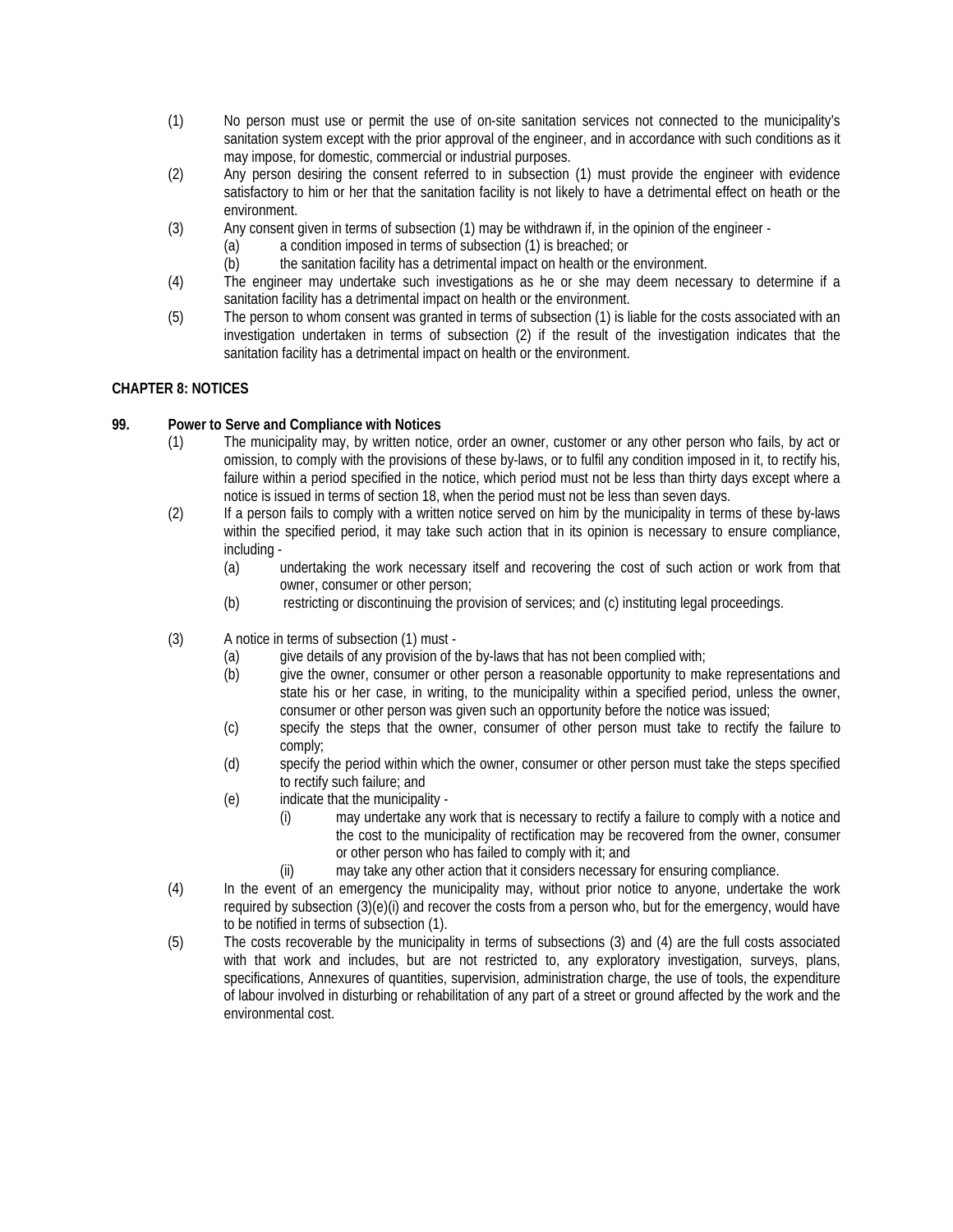### **CHAPTER 9: APPEALS**

### **100. Appeals Against Decisions of the Municipality**

- (1) A customer may appeal in writing against a decision of, or a notice issued by, the municipality in terms of these by-laws.
- (2) An appeal in terms of subsection (1) must be made in writing and lodged with the municipality within 14 (fourteen) days after a customer became aware of the decision or notice and must -
	- (a) set out the reasons for the appeal; and
	- (b) be accompanied by any security determined by the municipality for the testing of a measuring device, if it has been tested.
- (3) An appeal must be decided by the municipality within 14 (fourteen) days after an appeal was lodged and the customer must be informed of the outcome in writing, as soon as possible thereafter.
- (4) The decision of the municipality is final.
- (5) The municipality may condone the late lodging of appeals or other procedural irregularities.

### **CHAPTER 10: OFFENCES**

### **101. Offences**

- (1) Subject to subsection (2), any person who
	- (a) obstructs or hinders the municipality in the exercising of the powers or performance of functions or duties under these by-laws or the engineer;
	- (b) uses, tampers or interferes with municipal equipment, the water supply system, sanitation system and reticulation network or consumption of services rendered;
	- (c) contravenes or fails to comply with a provision of these by-laws other than a provision relating to payment for municipal services;
	- (d) fails to comply with the terms of a notice served upon him or her in terms of these by-laws;

is guilty of an offence and liable on conviction to a fine or in default of payment to imprisonment for a period not exceeding 6 months and in the case of any continued offence, to a further fine not exceeding R50, or in default of payment, to imprisonment not exceeding one day for every day during the continuance of such offence, after a written notice has been issued by the municipality and served on the person concerned requiring the discontinuance of such an offence.

(2) Any person committing a breach of the provisions of these by-laws is liable to recompense the municipality for any loss or damage suffered or sustained by it in consequence of the breach.

#### **CHAPTER 11: DOCUMENTATION**

#### **102. Signing of Notices and Documents**

A notice or document issued by the municipality in terms of these by-laws and signed by a staff member of the municipality is deemed to have been duly issued and must on its mere production be accepted by a court as prima facie evidence of that fact.

#### **103. Service of Notices**

- (1) Any notice, order or other document that is served on any person in terms of these by-laws must, subject to the provisions of the Criminal Procedure Act, 1977 (Act No. 51 of 1977), be served personally, falling which it may regarded as having duly been served -
	- (a) when it has been left at a person's village, place of residence, or business or employment in the Republic, with a person apparently over the age of sixteen years;
	- (b) when it has been posted by registered or certified mail to a person's last known residential address or business address in the Republic and an acknowledgement of posting thereof from the postal service is obtained;
	- (c) if a person's address in the Republic is unknown, when it has been served on that persons agent or representative in the Republic in a manner provided for in subsections (a), (b) or (d); or
	- (d) if that persons address and agent or representative in the Republic is unknown, when it has been placed in a conspicuous place on the property or premises, if any, to which it relates.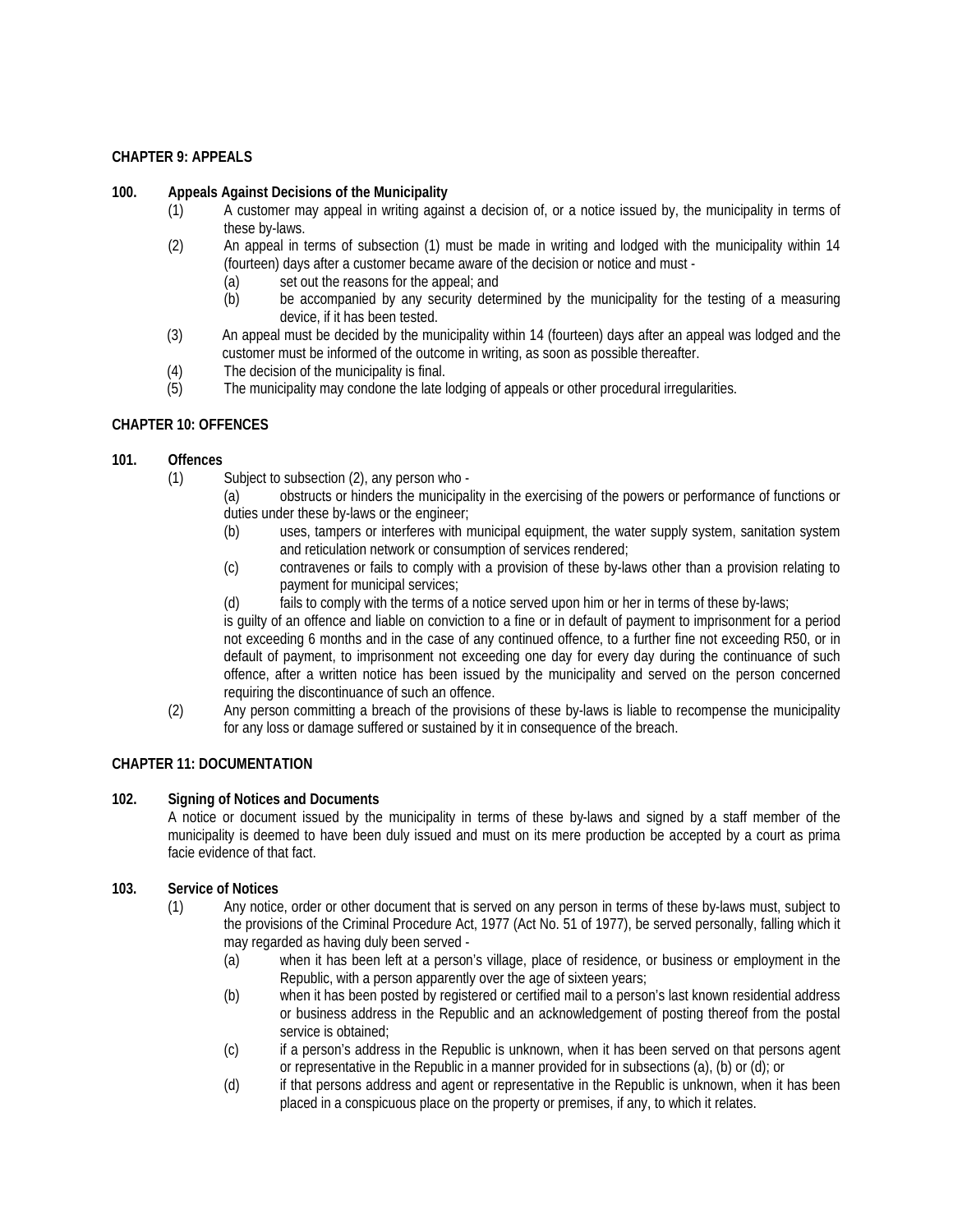- (2) Any legal process is effectively and sufficiently served on the municipality when it is delivered to the municipal manager or a person in attendance at the municipal managers office.
- (3) When any notice or other document must be authorised or served on the owner, occupier of any property, or of any person who holds a right over, or in respect of it, it is sufficient if that person is described in the notice or other document as the owner, occupier or holder of the right over or in respect of, the property, and must not be necessary to name him or her.
- (4) Where compliance with a notice is required within a specified number of working days, the period that is required must commence on the date when the notice is served or when it has first been given in any other way contemplated in these by-laws.

### **104. Authentication of Documents**

- (1) Every order, notice or other document requiring authentication by the municipality is sufficiently authenticated, if it is signed by the municipal manager, by a duly authorised officer of the municipality or by the Manager of the municipality's authorised agent.
- (2) Authority to authorise, as envisaged in subsection (1) must be conferred by a resolution of the municipality, by a written agreement or by a bylaw.

#### **105. Prima Facie Evidence**

In legal proceedings by or on behalf of the municipality, a certificate reflecting an amount of money as being due and payable to the municipality, must, if it is made under the hand of the municipal manager, or of a suitably qualified employee of the municipality who is authorised by the municipal manager or the Manager of the municipality's authorised agent, must upon its mere production constitute prima facie evidence of the indebtedness.

### **CHAPTER 12: GENERAL PROVISIONS**

#### **106. Responsibility for Compliance with these By-Laws**

- (1) The owner of premises is responsible for ensuring compliance with these by-laws in respect of all or any matters relating to water and the installation and maintenance of sanitation.
- (2) The customer is responsible for compliance with these by-laws in respect of matters relating to the use of any water and the installation and maintenance of sanitation.

#### **107. Provision of Information**

An owner, occupier, customer or person within the area of supply of the municipality must provide the municipality with accurate information requested by the municipality that is reasonably required by the municipality for the implementation or enforcement of these by-laws.

#### **108. Power of Entry and Inspection**

- (1) The municipality may enter and inspect any premises for any purpose connected with the implementation or enforcement of these by-laws, at all reasonable times, after having given reasonable written notice to the occupier of the premises of the intention to do so.
- (2) Any entry and inspection must be conducted in conformity with the requirements of the Constitution of the Republic of South Africa, 1996, and any other law and, in particular, with strict regard to decency and order, respect for a person's dignity, freedom and security, and personal privacy.
- (3) The municipality official may be accompanied by an interpreter and any other person reasonably required to assist the authorised official in conducting the inspection.
- (4) A person representing the municipality must, on request, provide his or her identification.

### **109. Indemnification from Liability**

Neither employees of the municipality nor any person, body, organisation or corporation acting on behalf of the municipality is liable for any damage arising from any omission or act done in good faith in the course of his or her duties unless the damage is caused by a wrongful and intentional act or negligence.

#### **110. Exemption**

(1) The engineer may, in writing exempt an owner, customer, any other person or category of owners, customers, ratepayers, users of services from complying with a provision of these by-laws, subject to any conditions it may impose, if he or she is of the opinion that the application or operation of that provision would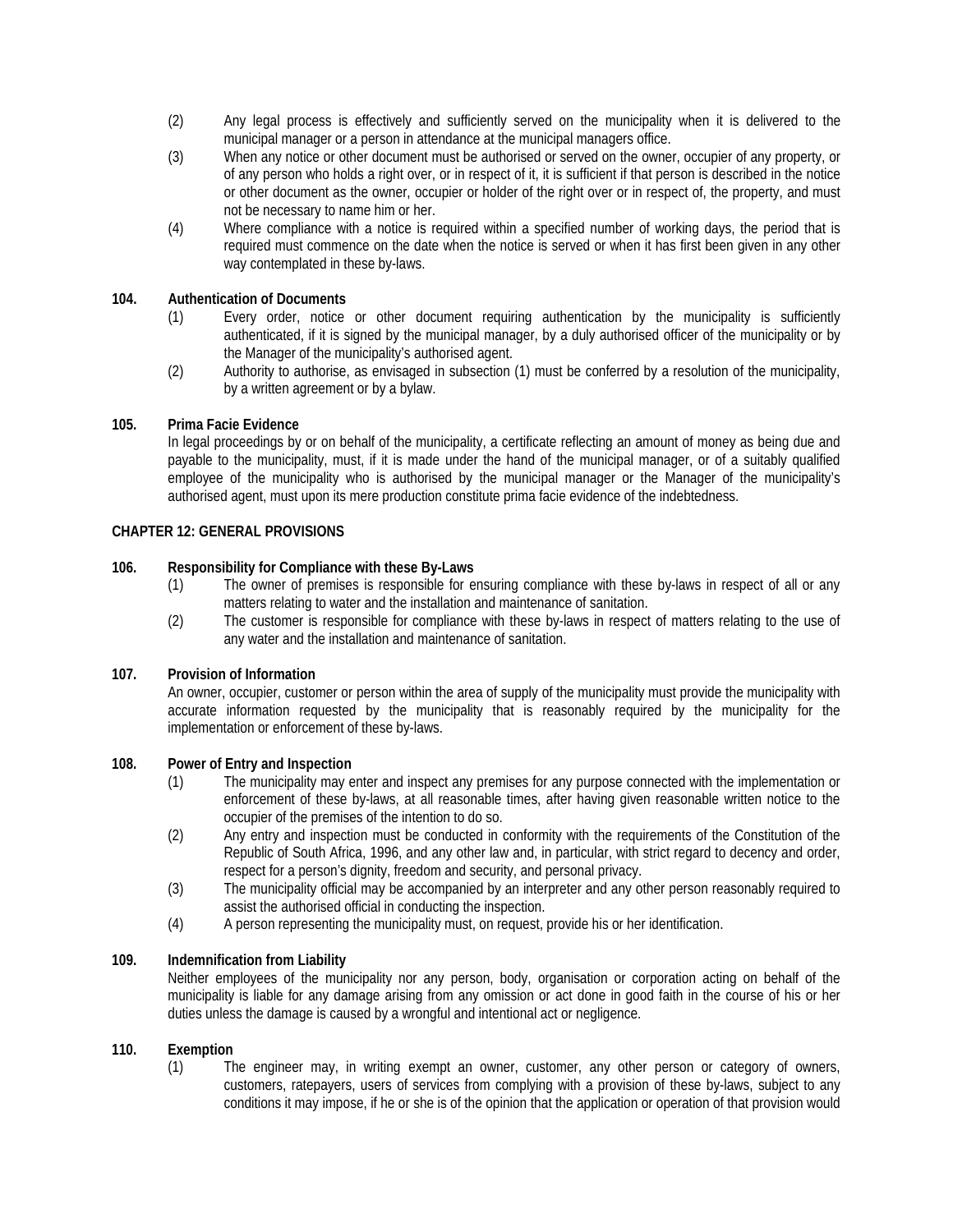be unreasonable, provided that the engineer must not grant exemption from any section of these by-laws that may result in -

- (a) the wastage or excessive consumption of water supply services;
- (b) significant adverse effects on public health, safety or the environment;<br>(c) the non-payment for services:
- the non-payment for services;
- (d) the Act, or any regulations made in terms of it, not being complied with.
- (2) The municipality may at any time after giving written notice of at least thirty days, withdraw any exemption given in terms of subsection (1).

### **111. Conflict of Law**

If there is any conflict between these by-laws and any other by-laws of the municipality, these by-laws will prevail.

#### **112. Transitional Arrangements**

- (1) Installation work authorised by the municipality prior to the commencement date of these by-laws or authorised installation work in progress on that date is deemed to have been authorised in terms of these bylaws; and the municipality may, for a period of 90 (ninety) days after the commencement of these by-laws, authorise installation work in accordance with the by-laws that regulated that work immediately prior to the promulgation of these by-laws.
- (2) Any reference in these by-laws to a charge determined by the municipal council is deemed to be a reference to a charge determined by the municipal council under the laws repealed by section 113, until the effective date of any applicable charges that may be determined by the municipal council in terms of these bylaws, or by-laws relating to credit control and debt collection, and any reference to a provision in the laws repealed by section 113 is deemed to be a reference to a corresponding provision in these by-laws.
- (3) Any approval, consent or exemption granted under the laws repealed by section 114 must, save for the provisions of subsection (3), remain valid.
- (4) No customer must be required to comply with these by-laws by altering a water installation or part of it which was installed in conformity with any laws applicable immediately prior to the commencement of these bylaws: Provided that if, in the opinion of the engineer, the installation, or part, is so defective or in a condition or position that could cause waste or undue consumption of water, pollution of the water supply or a health hazard, the engineer may by notice require the customer to comply with the provisions of these by-laws.

#### **113. Repeal of Existing Municipal Water Services By-laws**

The provisions of any by-laws relating to water supply and sanitation services by the municipality are hereby repealed insofar as they relate to matters provided for in these by-laws.

# **114. Short Title** These by-laws are called the Water Services By -laws, 2011.

## **ANNEXURE A:**

#### **LIMITS OF CONCENTRATION OF SUBSTANCES THAT MAY BE DISCHARGED TO THE MUNICIPALITYS SANITATION SYSTEM**

**Parameter Allowed Specification** PV-not exceed 1400 ml/l Ph within range 6,0 - 10,0 Electrical conductivity not greater than 500 m S / m at 20 C Caustic alkalinity (expressed as CaCO3 ) 2 000 mg / l Substance not in solution (including fat, oil, grease waxes and like substances ) 2 000 mg / l Substances soluble in petroleum ether 500 mg / l Sulphides, hydro-sulphides and polysulphides (expressed as S) 50 mg / l Substances from which hydrogen cyanide can be liberated in the drainage installation, sewer or sewage treatment works (expressed as HCN)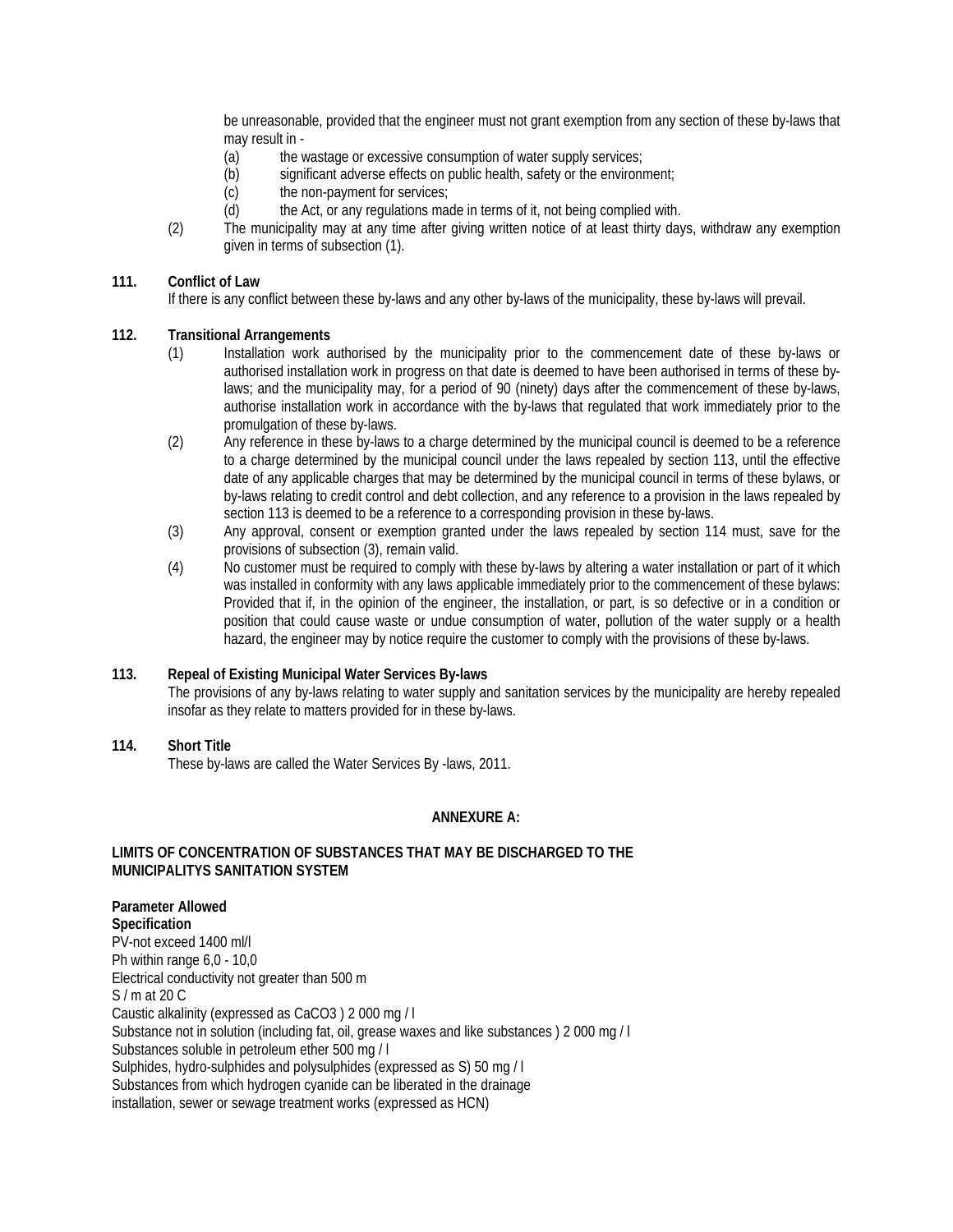20 mg / l Formaldehyde (expressed as HCHO) 50 mg / l Non organic solids in suspension 100 mg / l Chemical oxygen demand (CO) 5 000 mg / l All sugars and / or starch (expressed as glucose) 1 500 mg / l Available chlorine (expressed as Cl) 100 mg / l Sulphates (expressed as SO4) 1 800 mg / l Fluorine containing compounds (expressed as F) 5 mg / l Anionic surface active agents 500 mg / l

## **METALS:**

**Group 1: Metal Expressed as** Manganese Mn Chromium Cr Copper Cu Nickel Ni Zinc Zn Iron Fe Silver Ag Cobalt Co Tungsten W Titanium Ti Cadmium Cd The total collective concentration of all metals in Group 1 (expressed as indicated above) in any sample of the effluent, must not exceed 50 mg / l, nor must the concentration of any individual metal in a sample exceed 20 mg / l.

#### **Group 2:**

Metal Expressed as Lead Pb Selenium Se Mercury Hg The total collective concentration of all metals in Group 2 (expressed as indicated above) in any sample of the effluent must not exceed 10 mg / l, nor must the concentration of any individual metal in any sample exceed 5 mg / l.

## **OTHER ELEMENTS**

Element Expressed as Arsenic As Boron B The total collective concentration of all elements (expressed as indicated above) in any sample of the effluent must not exceed 20 mg / l.

#### **RADIO-ACTIVE WASTES**

Radio-active wastes or isotopes: Such concentration as may be laid down by the Atomic Energy Board or any National Department:

Provided that, notwithstanding the requirements set out in this Part, the municipality reserves the right to limit the total mass of any substance or impurity discharged per 24 hours into the sanitation system from any premises.

## **METHOD OF TESTING**

The method of testing in order to ascertain the concentration of any substance in this Annexure, must be the test normally used by the municipality for these purposes. Any person discharging any substance referred to in this Annexure must ascertain the details of the appropriate test from the municipality.

## **ANNEXURE B:**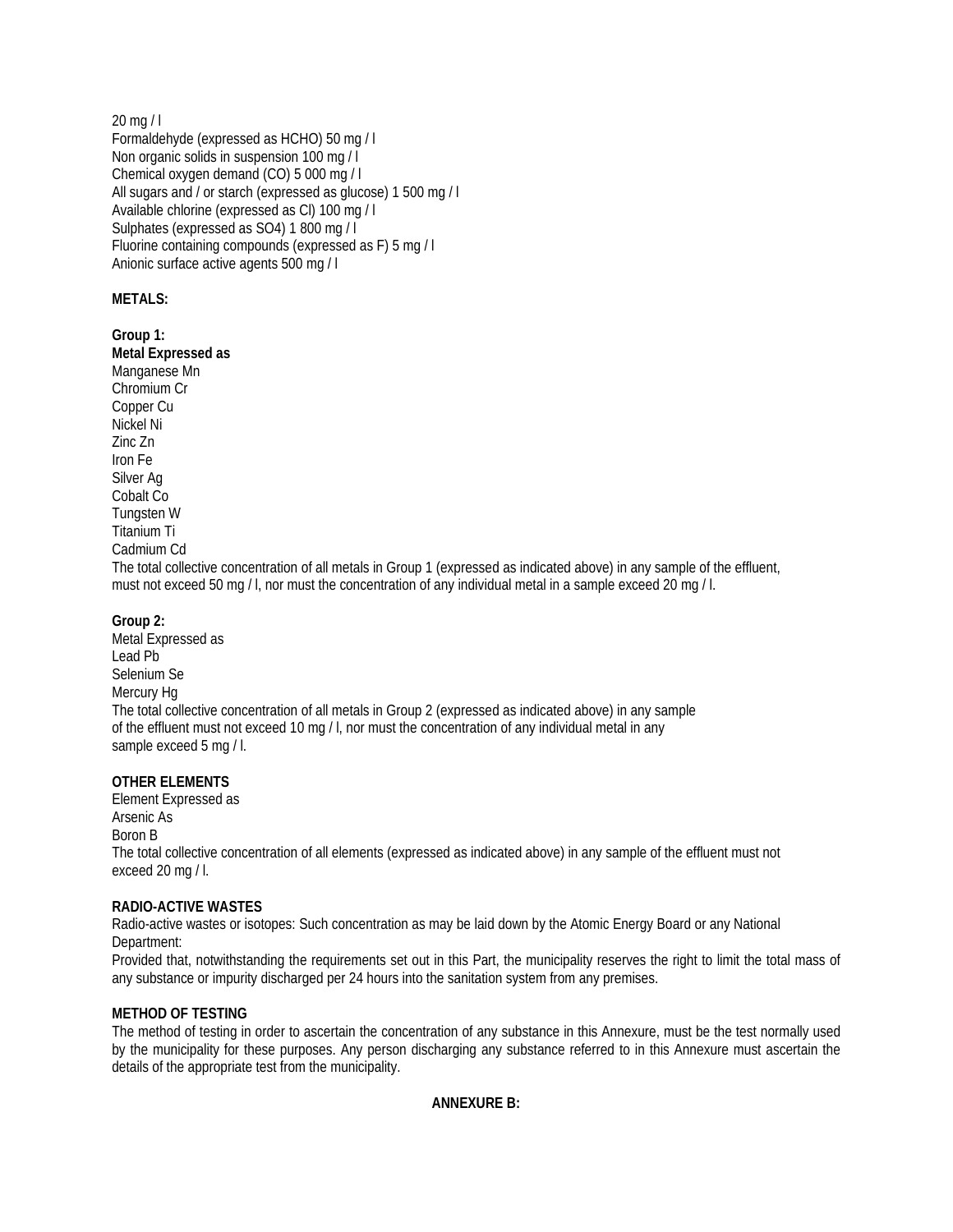### **APPLICATION FORM FOR THE DISCHARGE OF INDUSTRIAL EFFLUENT TO THE MUNICIPALITYS SANITATION SYSTEM**

(Please complete application in block capitals)  $I$  (name):

the undersigned, duly authorised to set on behalf of

\_\_\_\_\_\_\_\_\_\_\_\_\_\_\_\_\_\_\_\_\_\_\_\_\_\_\_\_\_\_\_\_\_\_\_\_\_\_\_\_\_\_\_

\_\_\_\_\_\_\_\_\_\_\_\_\_\_\_\_\_\_\_\_\_\_\_\_\_\_\_\_\_\_\_\_\_\_\_\_\_\_\_\_\_\_\_

and hereinafter referred to as the applicant, hereby apply in terms of the Water Services By-laws of the municipality for approval to discharge industrial effluent into the municipality's sanitation system in accordance with the information provided herein.

### **PART I**

1. NATURE OF THE BUSINESS OR INDUSTRY CONCERNED:

\_\_\_\_\_\_\_\_\_\_\_\_\_\_\_\_\_\_\_\_\_\_\_\_\_\_\_\_\_\_\_\_\_\_\_\_\_\_\_\_\_\_\_\_\_\_\_\_\_

2. NAME OR STYLE UNDER WHICH THE BUSINESS OR INDUSTRY IS CONDUCTED:

\_\_\_\_\_\_\_\_\_\_\_\_\_\_\_\_\_\_\_\_\_\_\_\_\_\_\_\_\_\_\_\_\_\_\_\_\_\_\_\_\_\_\_\_\_\_\_\_\_\_\_\_\_\_\_\_\_\_\_\_\_\_\_\_\_

\_\_\_\_\_\_\_\_\_\_\_\_\_\_\_\_\_\_\_\_\_\_\_\_\_\_\_\_\_\_\_\_\_\_\_\_\_\_\_\_\_\_\_ 3. POSTAL ADDRESS OF THE BUSINESS OR INDUSTRY:

4. PHYSICAL STREET ADDRESS:

\_\_\_\_\_\_\_\_\_\_\_\_\_\_\_\_\_\_\_\_\_\_\_\_\_\_\_\_\_\_\_\_\_\_\_\_\_\_\_\_\_\_\_ ERF NO OR FARM PTN: \_\_\_\_\_\_\_\_TOWNSHIP OR FARM:\_\_\_\_\_\_\_\_\_

5. If the business or industry is conducted by a company or closed corporation, state the name of the secretary, and if it is a partnership state the names of the partners:

\_\_\_\_\_\_\_\_\_\_\_\_\_\_\_\_\_\_\_\_\_\_\_\_\_\_\_\_\_\_\_\_\_\_\_\_\_\_\_\_\_\_\_ 6. IS THIS A NEW OR ESTABLISHED BUSINESS: \_\_\_\_\_\_\_\_\_\_\_\_\_\_\_\_\_\_\_\_\_\_\_\_\_\_ 7. DESCRIPTION OF INDUSTRIAL OR TRADE PROCESS BY WHICH THE EFFLUENT WILL BE PRODUCED:

\_\_\_\_\_\_\_\_\_\_\_\_\_\_\_\_\_\_\_\_\_\_\_\_\_\_\_\_\_\_\_\_\_\_\_\_\_\_\_\_\_\_\_ 8. INFORMATION RELATING TO EMPLOYEES:

\_\_\_\_\_\_\_\_\_\_\_\_\_\_\_\_\_\_\_\_\_\_\_\_\_\_\_\_\_\_\_\_\_\_\_\_\_\_\_\_\_\_\_ \_\_\_\_\_\_\_\_\_\_\_\_\_\_\_\_\_\_\_\_\_\_\_\_\_\_\_\_\_\_\_\_\_\_\_\_\_\_\_\_\_\_\_

(1) Total number of daily employees (not included in (4)):

Office Factory

(2) Number of shifts worked per day:

(3) Number of days worked per week :

(4) Number of persons resident on the premises:

(5) Is a canteen provided?

#### **PART II**

#### **INFORMATION RELATING TO THE CONSUMPTION OF WATER**

1. TOTAL NUMBER OF LITRES OF WATER CONSUMED IN SIX MONTHS: Meter No. Meter No. Meter No. Total Water purchased from the municipality Water from borehole or other source Water entering with raw materials Section of plant served by meter

| 2. WATER CONSUMPTION<br>(1) Industrial kl/Month<br>(i) Quantity of water in product<br>(ii) Quantity of water lost by evaporation<br>(iii) Quantity of water used as boiler make -up |
|--------------------------------------------------------------------------------------------------------------------------------------------------------------------------------------|
| (iv) Quantity of water for other uses (e.g. cooling, gardens, etc)<br>(2) Domestic use kl/Month                                                                                      |

(i) Total number of employees (Allow 1 kilolitre/person/month) …………

(ii) Total number of employees permanently resident on the

TOTAL B \_\_\_\_\_\_\_

TOTAL A \_\_\_\_\_\_\_\_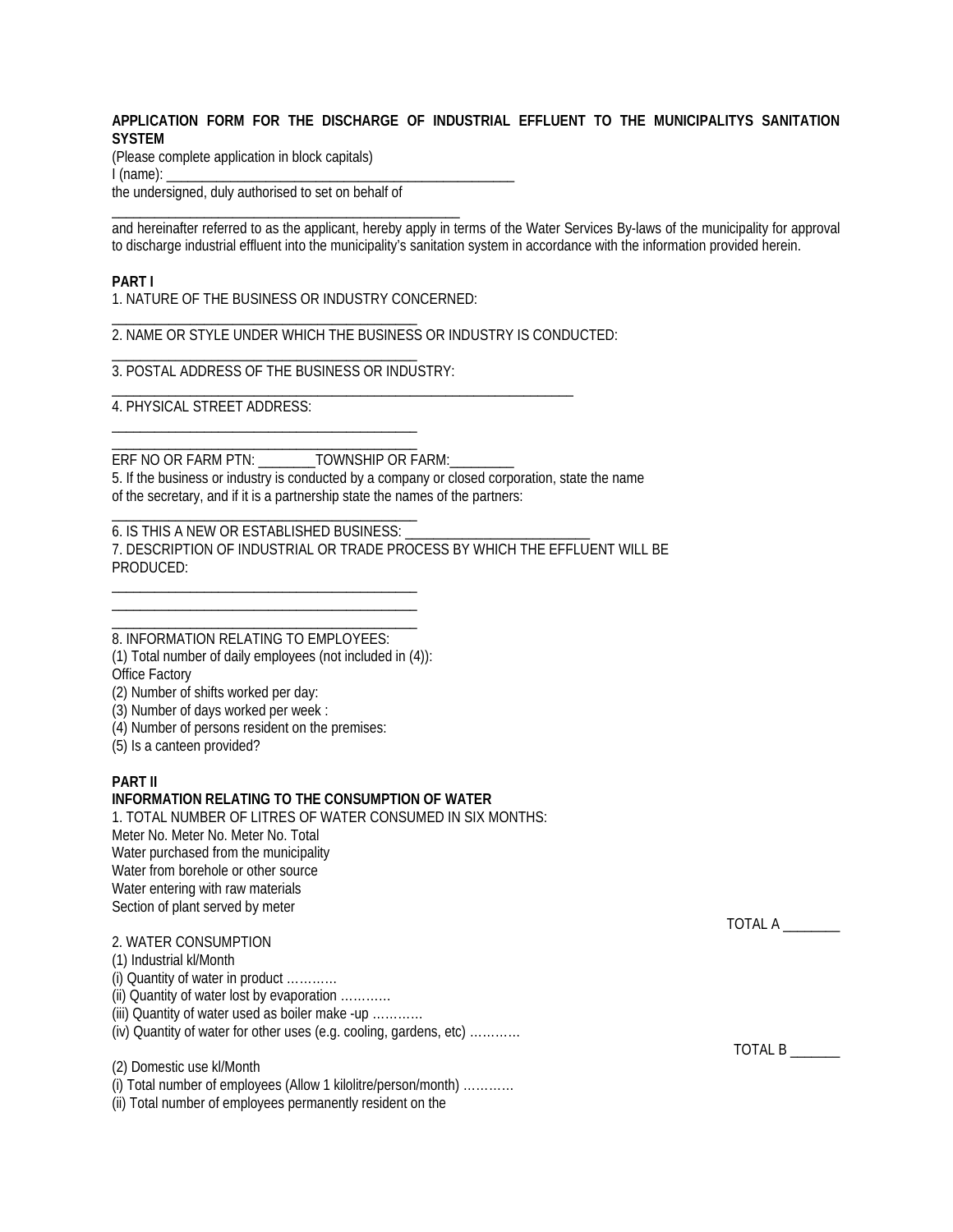premises eg. hostels (Allow1 kilolitre/person/month) …………

3. EFFLUENT DISCHARGE INTO SANITATION SYSTEM

(1) Metered volume (if known) …………kl/ Month

(2) Estimated un-metered volume (see below\*) …………kl/ Month

(3) Estimated rate of discharge …………

(4) Period of maximum discharge (eg. 07:00 to 08:00) ……………………………….

\* In the event that no effluent meter is installed on the premises, the estimated volume of un-metered

effluent discharge to sewer is calculated as follows:

A (B + C) = ………………...Kilolitre /Month

### **PART III**

### **INFORMATION REGARDING THE COMPOSITION OF INDUSTRIAL EFFLUENT**

Information relating to the chemical and physical characteristics of the effluent to be discharged:

(1) Maximum temperature of effluent C ….

(2) pH value Ph ….

(3) Nature and amount of settleable solids ….

(4) Organic Content (Expressed as Chemical Oxygen Demand) ….

(5) Maximum total daily discharge (kilolitres) ….

(6) Maximum rate of discharge (kilolitres / hr) ….

(7) Periods of maximum discharge, (e.g. 7:00 am to 8:00 am) ….

(8) If any of the substances or their salts, specified in the table, are formed on the premises, a cross must be placed in the space in which the substance appears, and, if possible, the average concentration of this substance likely to be present in any effluent must also be stated.

### TABI<sub>F</sub>

ELEMENTS COMPOUNDS OTHER SUBSTANCES Arsenic mg/l Ammonium mg/l Grease and / or oil mg/l Boron mg/l Nitrate mg/l Starch and / or sugars mg/l

Cadmium mg/l Sulphide mg/l Synthetic detergents mg/l Chromium mg/l Sulphate mg/l Tar and / or tar oils mg/l Cobalt mg/l Others (Specify) mg/l Volatile Solvents mg/l Copper mg/l Others (Specify) mg/l Cyanide mg/l Iron mg/l Lead mg/l Manganese mg/l Mercury mg/l Nickel mg/l Selenium mg/l Tungsten mg/l Titanium mg/l Zinc mg/l Other (Specify) mg/l (9) Any further information as to kind or character, chemical compositions, concentrations or other properties peculiar to the industrial effluent to be furnished on a separate sheet and attached hereto.

#### **PART IV**

# **CONDITIONS RELATING TO THE ACCEPTANCE OF INDUSTRIAL EFFLUENT**

1. The applicant must attach descriptions and a statement of the dimensions of grease and oil traps, screens, dilution and neutralising tanks and any other provision made for the treatment of the effluent prior to discharge to the sanitation system.

TOTAL C \_\_\_\_\_\_\_\_